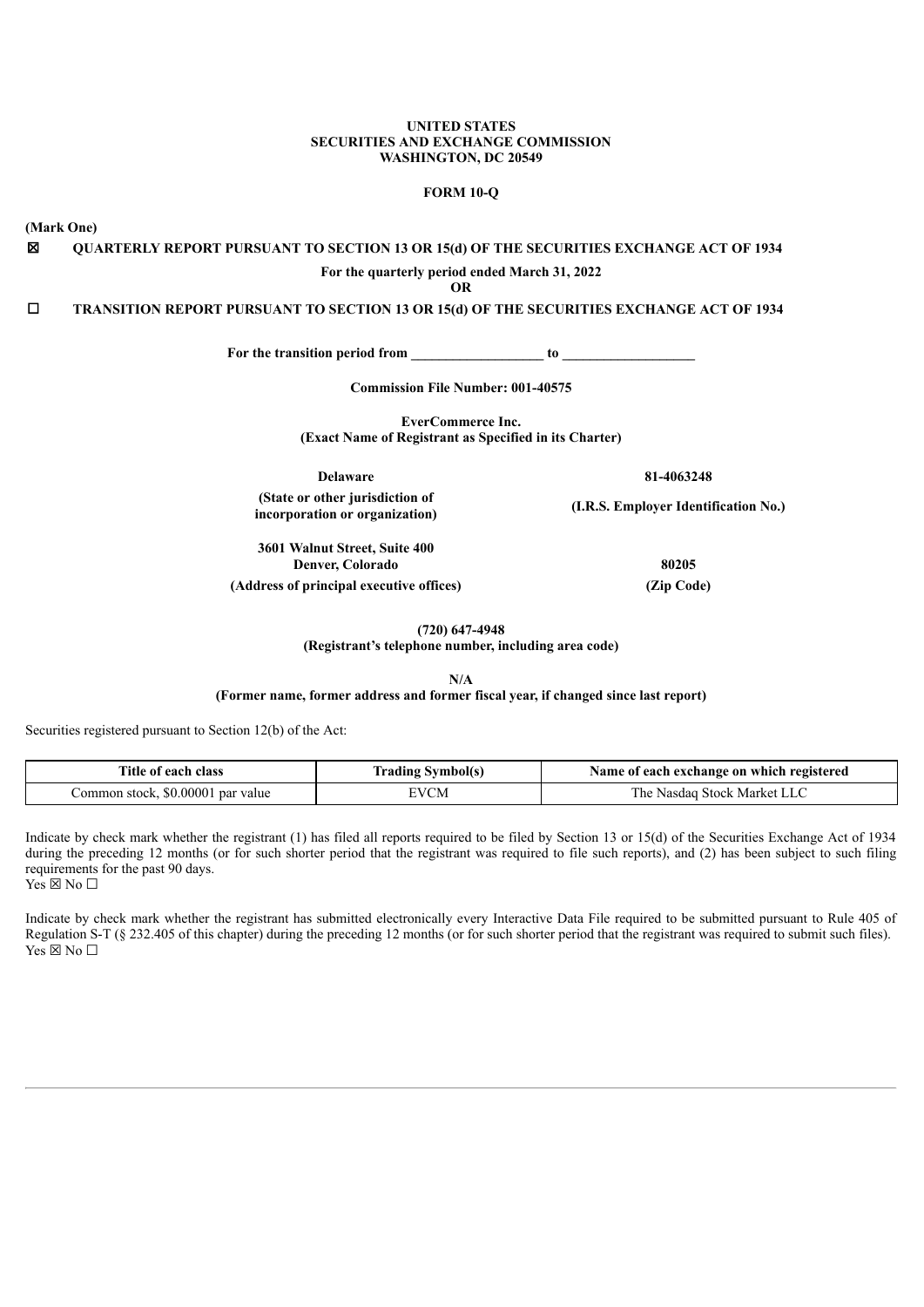Indicate by check mark whether the registrant is a large accelerated filer, an accelerated filer, a non-accelerated filer, a smaller reporting company, or an emerging growth company. See the definitions of "large accelerated filer," "accelerated filer," "smaller reporting company," and "emerging growth company" in Rule 12b-2 of the Exchange Act.

| Large accelerated filer |   | Accelerated filer         |  |
|-------------------------|---|---------------------------|--|
| Non-accelerated filer   | ⊠ | Smaller reporting company |  |
| Emerging growth company | 冈 |                           |  |

If an emerging growth company, indicate by check mark if the registrant has elected not to use the extended transition period for complying with any new or revised financial accounting standards provided pursuant to Section 13(a) of the Exchange Act.  $\Box$ 

Indicate by check mark whether the registrant is a shell company (as defined in Rule 12b-2 of the Exchange Act).

Yes  $\Box$  No  $\boxtimes$ 

As of May 6, 2022, there were 195,601,997 shares of the registrant's common stock, par value \$0.00001, outstanding.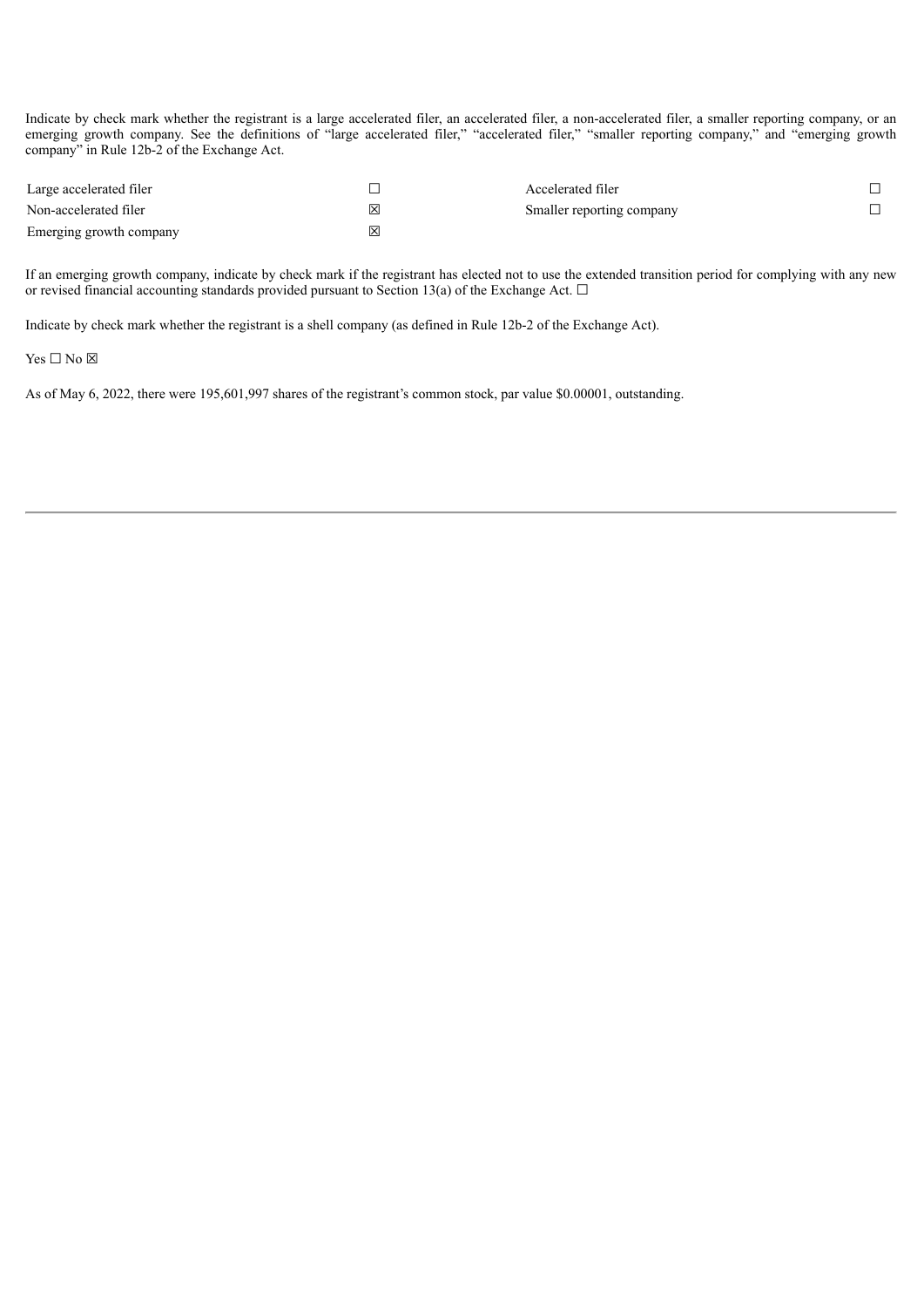# **TABLE OF CONTENTS**

|                |                                                                                                                                                                       | Page           |
|----------------|-----------------------------------------------------------------------------------------------------------------------------------------------------------------------|----------------|
| Part I         | <b>FINANCIAL INFORMATION</b>                                                                                                                                          |                |
| Item 1.        | <b>Financial Statements</b>                                                                                                                                           |                |
|                | Condensed Consolidated Balance Sheets as of March 31, 2022 (unaudited) and December 31, 2021                                                                          |                |
|                | Condensed Consolidated Statements of Operations and Comprehensive Loss (unaudited) for the three months ended<br>March 31, 2022 and 2021                              | 3              |
|                | Condensed Consolidated Statements of Convertible Preferred Stock and Stockholders' Equity (Deficit) (unaudited) for<br>the three months ended March 31, 2022 and 2021 |                |
|                | Condensed Consolidated Statements of Cash Flows (unaudited) for the three months ended March 31, 2022 and 2021                                                        | $\overline{2}$ |
|                | Notes to Condensed Consolidated Financial Statements (unaudited)                                                                                                      | <u>7</u>       |
| Item 2.        | Management's Discussion and Analysis of Financial Condition and Results of Operations                                                                                 | 23             |
| Item 3.        | Quantitative and Qualitative Disclosures About Market Risk                                                                                                            | 38             |
| Item 4.        | Controls and Procedures                                                                                                                                               | 38             |
|                |                                                                                                                                                                       |                |
| <b>PART II</b> | <b>OTHER INFORMATION</b>                                                                                                                                              |                |
| Item $1$ .     | <b>Legal Proceedings</b>                                                                                                                                              | 40             |
| Item 1A.       | <b>Risk Factors</b>                                                                                                                                                   | 40             |
| Item 2.        | Unregistered Sales of Equity Securities and Use of Proceeds                                                                                                           | 40             |
| Item 3.        | Defaults Upon Senior Securities                                                                                                                                       | 40             |
| Item 4.        | Mine Safety Disclosures                                                                                                                                               | 40             |
| Item 5.        | Other Information                                                                                                                                                     | 40             |
| Item $6.$      | Exhibits                                                                                                                                                              | 40             |
| Signatures     |                                                                                                                                                                       | 42             |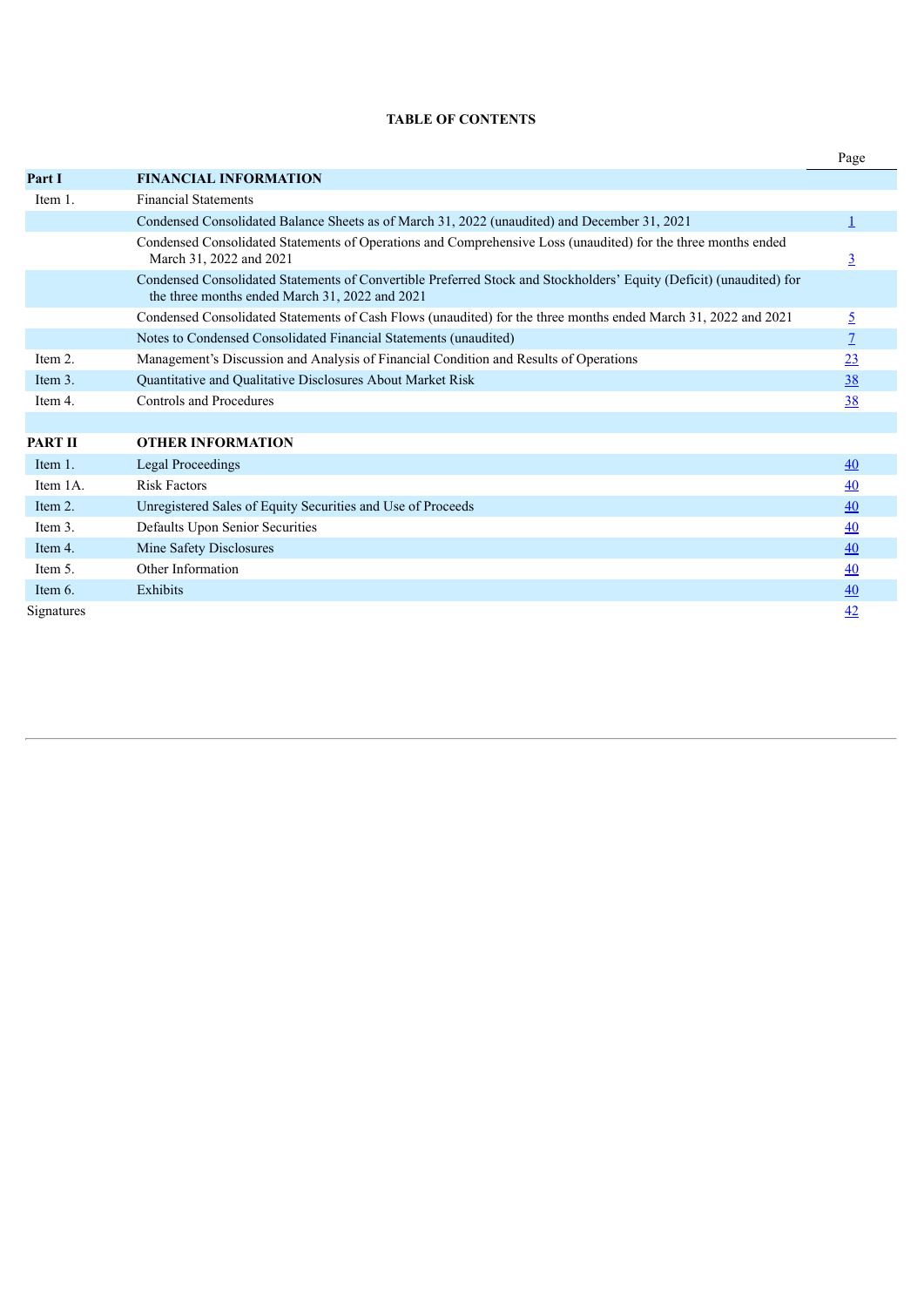#### **CAUTIONARY NOTE REGARDING FORWARD-LOOKING STATEMENTS**

This Quarterly Report on Form 10-Q contains forward-looking statements. We intend such forward-looking statements to be covered by the safe harbor provisions for forward-looking statements contained in Section 27A of the Securities Act of 1933, as amended (the "Securities Act"), and Section 21E of the Securities Exchange Act of 1934, as amended (the "Exchange Act"). All statements other than statements of historical facts contained in this Quarterly Report on Form 10-Q may be forward-looking statements. In some cases, you can identify forward-looking statements by terms such as "may," "will," "should," "expects," "plans," "anticipates," "could," "intends," "targets," "projects," "contemplates," "believes," "estimates," "forecasts," "predicts," "potential" or "continue" or the negative of these terms or other similar expressions. Forward-looking statements contained in this Quarterly Report on Form 10-Q include, but are not limited to statements regarding our future results of operations and financial position, industry and business trends, equity compensation, business strategy, plans, market growth, future acquisitions and other capital expenditures and our objectives for future operations.

The forward-looking statements in this Quarterly Report on Form 10-Q are only predictions. We have based these forward-looking statements largely on our current expectations and projections about future events and financial trends that we believe may affect our business, financial condition and results of operations. Forward-looking statements involve known and unknown risks, uncertainties and other important factors that may cause our actual results, performance or achievements to be materially different from any future results, performance or achievements expressed or implied by the forward-looking statements, including, but not limited to, our limited operating history and evolving business; our recent growth rates may not be sustainable or indicative of future growth; we may not achieve profitability in the future; we may continue to experience significant quarterly and annual fluctuations in our operating results due to a number of factors, which makes our future operating results difficult to predict; we may reduce our rate of acquisitions and may be unsuccessful in achieving continued growth through acquisitions; revenues and profits generated through acquisitions may be less than anticipated, and we may fail to uncover all liabilities of acquisition targets; we may need to incur additional indebtedness or seek capital through new equity or debt financings, which may not be available to us on acceptable terms or at all; we may not be able to continue to expand our share of our existing vertical markets or expand into new vertical markets; we face intense competition in each of the industries in which we operate; the industries in which we operate are rapidly evolving and the market for technology-enabled services that empower SMBs is relatively immature and unproven; we are dependent on payment card networks and payment processors and if we fail to comply with the applicable requirements of our payment network or payment processors, they can seek to fine us, suspend us or terminate our registrations through our bank sponsors; the inability to keep pace with rapid developments and changes in the electronic payments market or are unable to introduce, develop and market new and enhanced versions of our software solutions; real or perceived errors, failures or bugs in our solutions; unauthorized disclosure, destruction or modification of data, disruption of our software or services or cyber breaches; our estimated total addressable market is subject to inherent challenges and uncertainties; actual or perceived inaccuracies in our operational metrics may harm our reputation; failure to effectively develop and expand our sales and marketing capabilities; failure to maintain and enhance our reputation and brand recognition; inability to retain current customers or to sell additional functionality and services to them may adversely affect our revenue growth; our systems and our third-party providers' systems may fail or our third-party providers may discontinue providing their services or technology or to us specifically; faster growth of lower margin solutions and services than higher margin solutions and services; risks related to the COVID-19 pandemic; economic and political risks, including the business cycles of our clients and changes in the overall level of consumer and commercial spending; our ability to retain and hire skilled personnel; risks related to our indebtedness; risks related to the increasing focus on environmental sustainability and social initiatives; our ability to adequately protect or enforce our intellectual property and other proprietary rights; risk of patent, trademark and other intellectual property infringement claims; risks related to governmental regulation; risks related to our sponsor stockholders agreement and qualifying as a "controlled company" under the rules of The Nasdaq Stock Market; as well as the other factors described in our Annual Report on Form 10-K for the year ended December 31, 2021, as updated by our other filings with the SEC. The forward-looking statements in this Quarterly Report on Form 10-Q are based upon information available to us as of the date of this Quarterly Report on Form 10-Q, and while we believe such information forms a reasonable basis for such statements, such information may be limited or incomplete, and our statements should not be read to indicate that we have conducted an exhaustive inquiry into, or review of, all potentially available relevant information. These statements are inherently uncertain and investors are cautioned not to unduly rely upon these statements.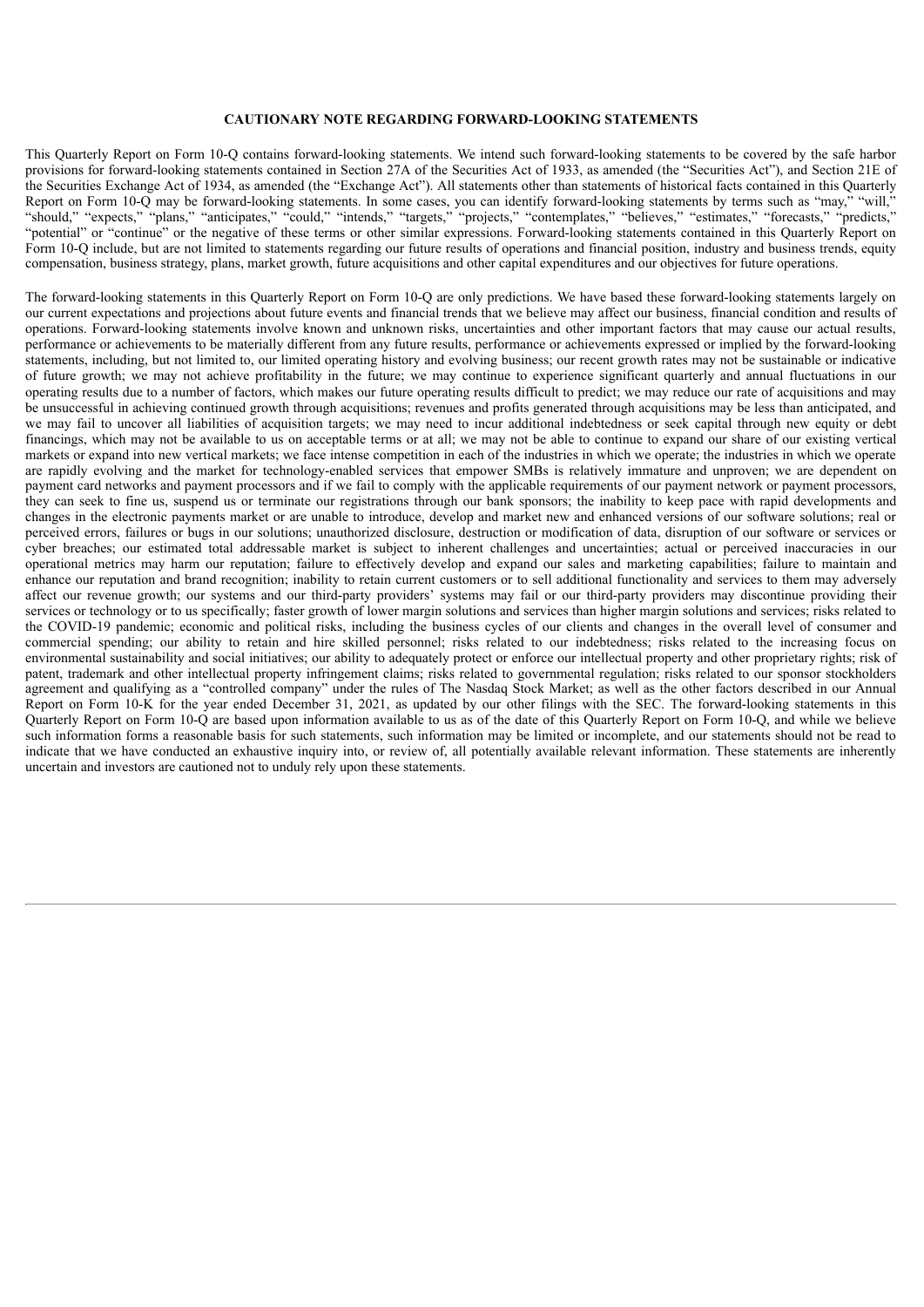<span id="page-4-0"></span>You should read this Quarterly Report on Form 10-Q and the documents that we reference in this Quarterly Report on Form 10-Q and have filed as exhibits to this Quarterly Report on Form 10-Q with the understanding that our actual future results, performance and achievements may be materially different from what we expect. We qualify all of our forward-looking statements by these cautionary statements. These forward-looking statements speak only as of the date of this Quarterly Report on Form 10-Q. Except as required by applicable law, we do not plan to publicly update or revise any forward-looking statements contained in this Quarterly Report on Form 10-Q, whether as a result of any new information, future events or otherwise.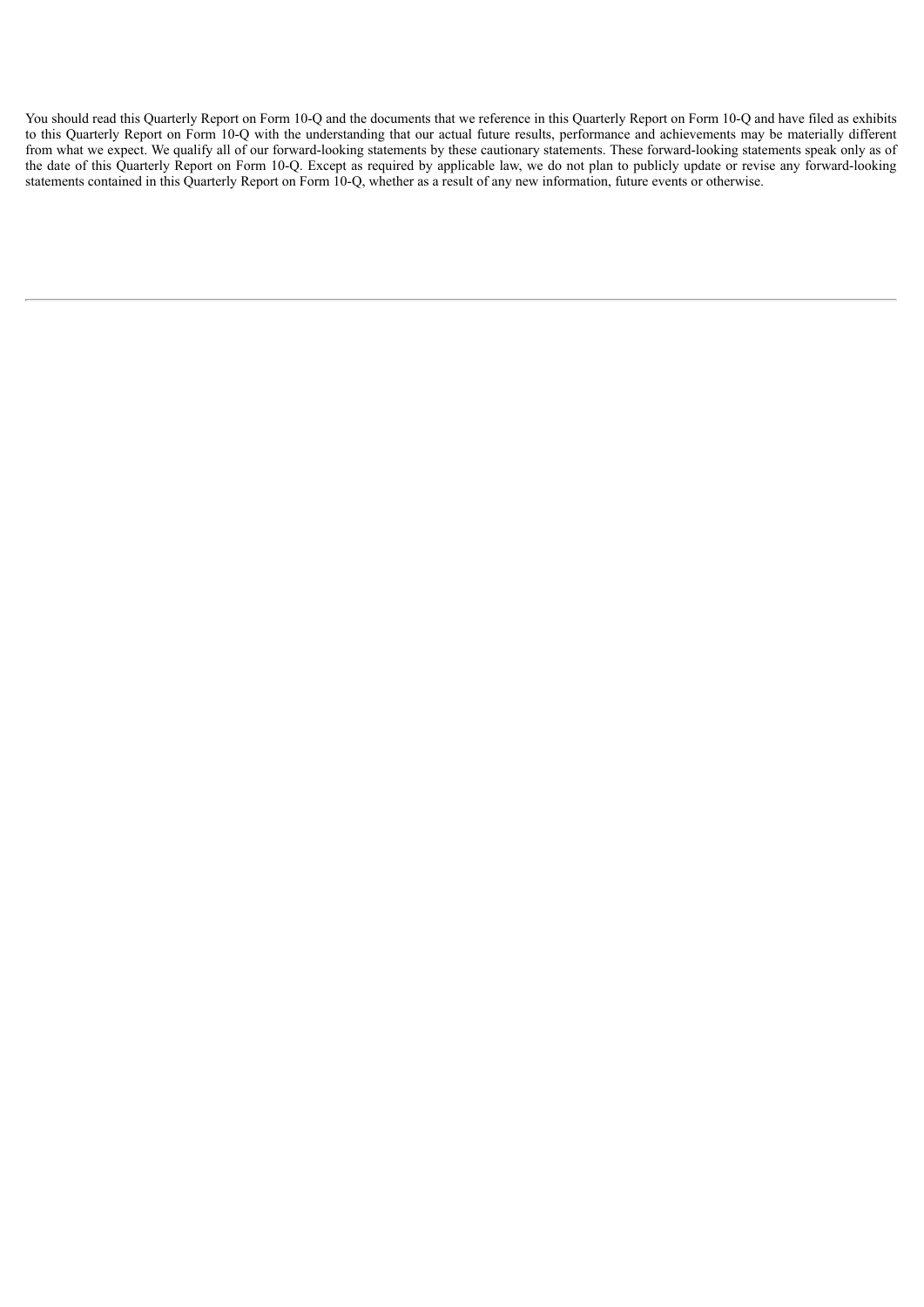## **PART I — FINANCIAL INFORMATION**

## <span id="page-5-0"></span>**Item 1. Financial Statements**

## **EverCommerce Inc. Condensed Consolidated Balance Sheets (in thousands, except per share and share amounts) (unaudited)**

|                                                                                                                                                         | March 31,          |   | December 31, |
|---------------------------------------------------------------------------------------------------------------------------------------------------------|--------------------|---|--------------|
|                                                                                                                                                         | 2022               |   | 2021         |
| <b>Assets</b>                                                                                                                                           |                    |   |              |
| Current assets:                                                                                                                                         |                    |   |              |
| Cash and cash equivalents                                                                                                                               | \$<br>$101,201$ \$ |   | 93,993       |
| Restricted cash                                                                                                                                         | 3,798              |   | 3,566        |
| Accounts receivable, net of allowance for doubtful accounts of \$2.1 million and \$1.9 million at March 31,<br>2022 and December 31, 2021, respectively | 42,318             |   | 40,514       |
| Contract assets                                                                                                                                         | 12,861             |   | 11,039       |
| Prepaid expenses and other current assets                                                                                                               | 26,304             |   | 22,505       |
| <b>Total current assets</b>                                                                                                                             | 186,482            |   | 171,617      |
| Non-current assets:                                                                                                                                     |                    |   |              |
| Property and equipment, net                                                                                                                             | 13,367             |   | 13,509       |
| Capitalized software, net                                                                                                                               | 26,357             |   | 24,000       |
| Other non-current assets                                                                                                                                | 21,036             |   | 24,296       |
| Intangible assets, net                                                                                                                                  | 482,536            |   | 508,535      |
| Goodwill                                                                                                                                                | 921,615            |   | 921,416      |
| <b>Total non-current assets</b>                                                                                                                         | 1,464,911          |   | 1,491,756    |
| <b>Total assets</b>                                                                                                                                     | \$<br>1,651,393    | S | 1,663,373    |

The accompanying notes are an integral part of these condensed consolidated financial statements.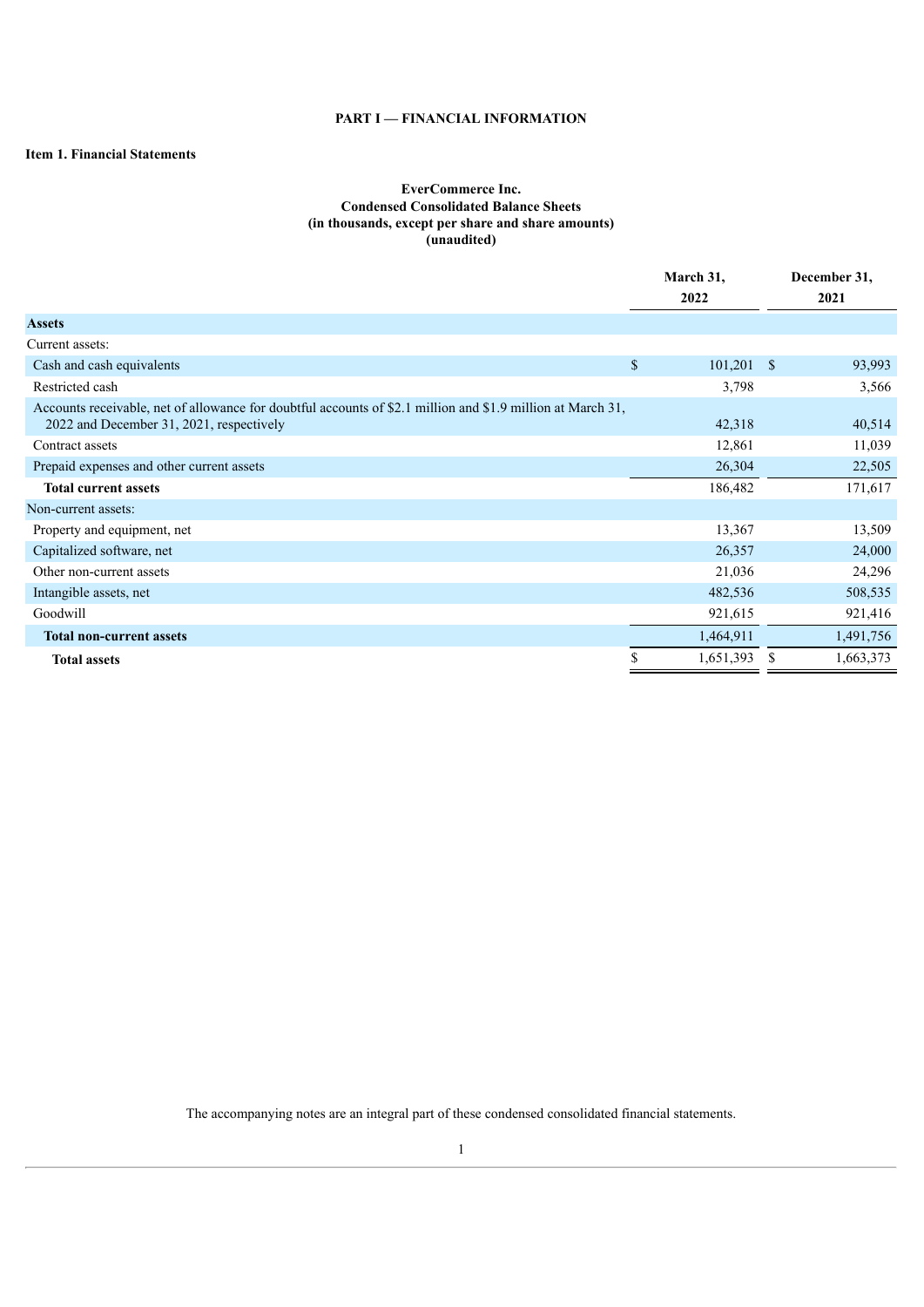## **EverCommerce Inc. Condensed Consolidated Balance Sheets (Continued) (in thousands, except per share and share amounts) (unaudited)**

|                                                                                                                                                                                           | March 31,<br>2022 | December 31,<br>2021 |
|-------------------------------------------------------------------------------------------------------------------------------------------------------------------------------------------|-------------------|----------------------|
| Liabilities, Convertible Preferred Stock and Stockholders' Equity                                                                                                                         |                   |                      |
| Current liabilities:                                                                                                                                                                      |                   |                      |
| Accounts payable                                                                                                                                                                          | \$<br>8,195 \$    | 10,325               |
| Accrued expenses and other                                                                                                                                                                | 53,735            | 49,340               |
| Deferred revenue                                                                                                                                                                          | 27,075            | 22,992               |
| Customer deposits                                                                                                                                                                         | 8,805             | 9,828                |
| Current maturities of long-term debt                                                                                                                                                      | 11,070            | 10,943               |
| <b>Total current liabilities</b>                                                                                                                                                          | 108,880           | 103,428              |
| <b>Non-current liabilities:</b>                                                                                                                                                           |                   |                      |
| Deferred tax liability, net                                                                                                                                                               | 7,747             | 17,862               |
| Long-term deferred revenue                                                                                                                                                                | 2,982             | 2,803                |
| Long-term debt, net of current maturities and deferred financing costs                                                                                                                    | 534,122           | 535,184              |
| Other non-current liabilities                                                                                                                                                             | 19,129            | 18,448               |
| <b>Total non-current liabilities</b>                                                                                                                                                      | 563,980           | 574,297              |
| <b>Total liabilities</b>                                                                                                                                                                  | 672,860           | 677,725              |
| Commitments and contingencies (Note 15)                                                                                                                                                   |                   |                      |
| Stockholders' equity:                                                                                                                                                                     |                   |                      |
| Preferred stock, \$0.00001 par value, 50,000,000 shares authorized and no shares issued or outstanding as<br>of March 31, 2022 and December 31, 2021                                      |                   |                      |
| Common stock, \$0.00001 par value, 2,000,000,000 shares authorized and 195,510,446 and 195,384,291<br>shares issued and outstanding at March 31, 2022 and December 31, 2021, respectively | $\overline{2}$    | 2                    |
| Accumulated other comprehensive loss                                                                                                                                                      | (2, 431)          | (1,767)              |
| Additional paid-in capital                                                                                                                                                                | 1,507,501         | 1,500,643            |
| Accumulated deficit                                                                                                                                                                       | (526, 539)        | (513, 230)           |
| Total stockholders' equity                                                                                                                                                                | 978,533           | 985,648              |
| Total liabilities, convertible preferred stock and stockholders' equity                                                                                                                   | \$<br>1,651,393   | \$<br>1,663,373      |

<span id="page-6-0"></span>The accompanying notes are an integral part of these condensed consolidated financial statements.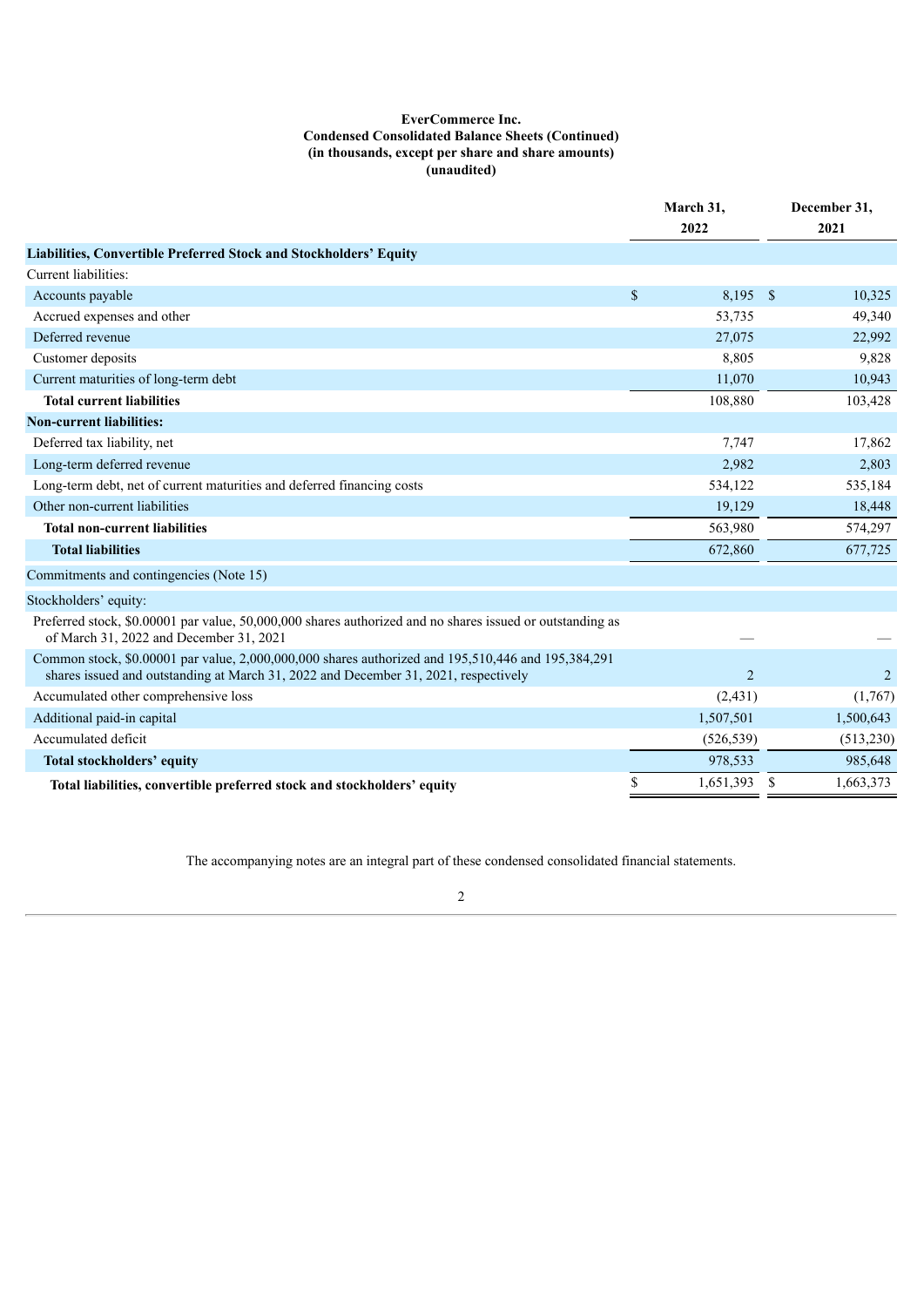## **EverCommerce Inc. Condensed Consolidated Statements of Operations and Comprehensive Loss (in thousands, except per share and share amounts) (unaudited)**

|                                                                                                      |               | Three months ended<br>March 31, |  |            |  |  |
|------------------------------------------------------------------------------------------------------|---------------|---------------------------------|--|------------|--|--|
|                                                                                                      |               | 2022                            |  | 2021       |  |  |
| Revenues:                                                                                            |               |                                 |  |            |  |  |
| Subscription and transaction fees                                                                    | \$            | 108,001 \$                      |  | 75,195     |  |  |
| Marketing technology solutions                                                                       |               | 29,904                          |  | 25,388     |  |  |
| Other                                                                                                |               | 5,671                           |  | 4,323      |  |  |
| <b>Total revenues</b>                                                                                |               | 143,576                         |  | 104,906    |  |  |
| Operating expenses:                                                                                  |               |                                 |  |            |  |  |
| Cost of revenues (exclusive of depreciation and amortization presented separately below)             |               | 50,745                          |  | 35,674     |  |  |
| Sales and marketing                                                                                  |               | 30,145                          |  | 19,689     |  |  |
| Product development                                                                                  |               | 17,637                          |  | 10,325     |  |  |
| General and administrative                                                                           |               | 31,226                          |  | 22,094     |  |  |
| Depreciation and amortization                                                                        |               | 27,391                          |  | 23,697     |  |  |
| <b>Total operating expenses</b>                                                                      |               | 157,144                         |  | 111,479    |  |  |
| <b>Operating loss</b>                                                                                |               | (13, 568)                       |  | (6, 573)   |  |  |
| Interest and other expense, net                                                                      |               | (5, 478)                        |  | (12, 949)  |  |  |
| Net loss before income tax benefit                                                                   |               | (19,046)                        |  | (19, 522)  |  |  |
| Income tax benefit                                                                                   |               | 5,737                           |  | 3,527      |  |  |
| <b>Net loss</b>                                                                                      | $\mathbf{\$}$ | $(13,309)$ \$                   |  | (15,995)   |  |  |
| Other comprehensive income:                                                                          |               |                                 |  |            |  |  |
| Foreign currency translation gains (losses), net                                                     |               | (664)                           |  | 543        |  |  |
| <b>Comprehensive loss</b>                                                                            | $\mathbb{S}$  | $(13,973)$ \$                   |  | (15, 452)  |  |  |
|                                                                                                      |               |                                 |  |            |  |  |
| Net loss attributable to common stockholders:                                                        |               |                                 |  |            |  |  |
| Net loss                                                                                             | $\$$          | $(13,309)$ \$                   |  | (15,995)   |  |  |
| Adjustments to net loss (see Note 12)                                                                |               |                                 |  | (15, 105)  |  |  |
| Net loss attributable to common stockholders                                                         | $\mathbb{S}$  | $(13,309)$ \$                   |  | (31,100)   |  |  |
|                                                                                                      |               |                                 |  |            |  |  |
| Basic and diluted net loss per share attributable to common stockholders                             | $\$$          | $(0.07)$ \$                     |  | (0.72)     |  |  |
| Basic and diluted weighted-average shares of common stock outstanding used in computing net loss per |               |                                 |  |            |  |  |
| share                                                                                                |               | 195,432,404                     |  | 43,231,295 |  |  |

The accompanying notes are an integral part of these condensed consolidated financial statements.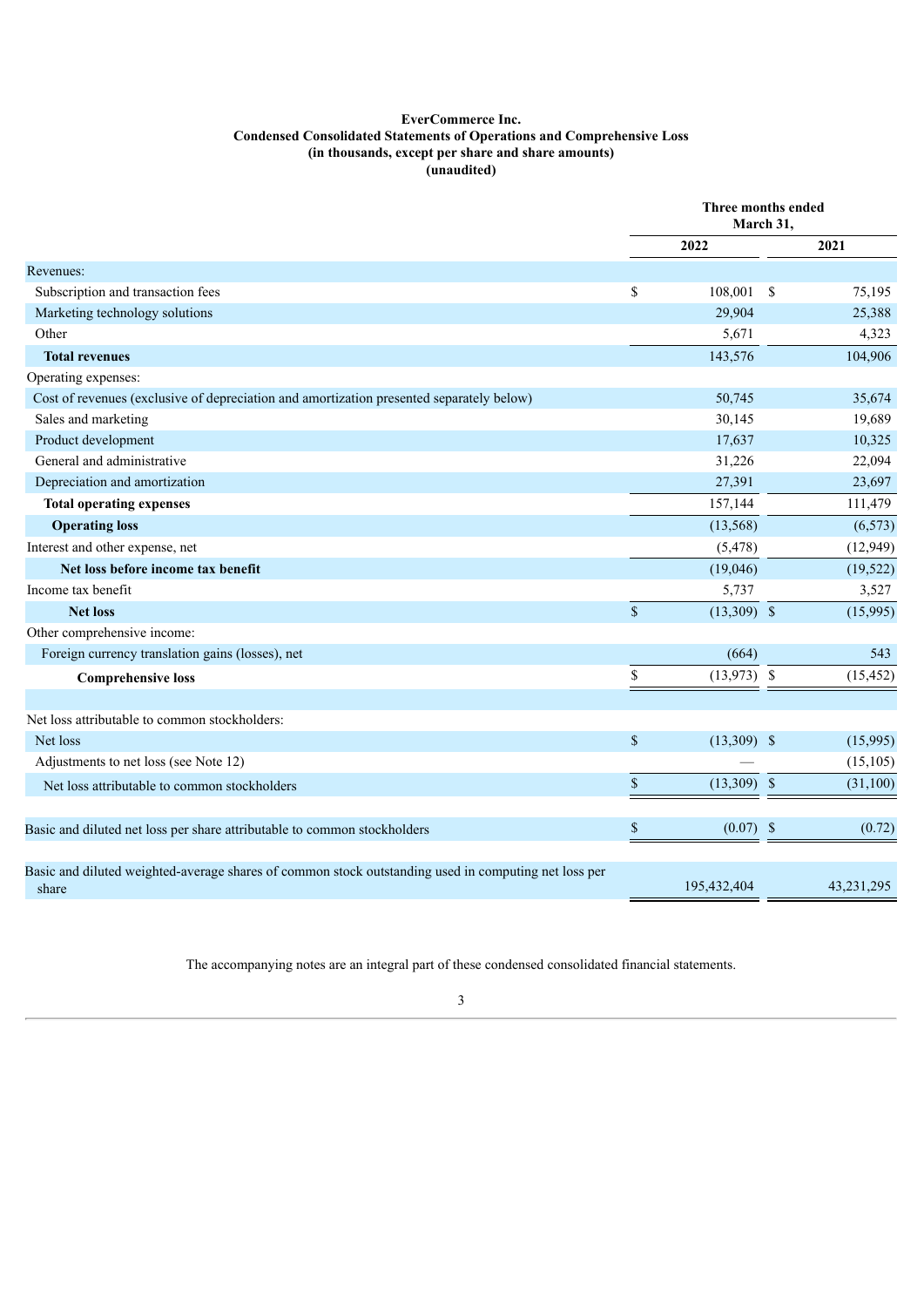## **EverCommerce Inc. Condensed Consolidated Statements of Convertible Preferred Stock and Stockholders' Equity (Deficit) (in thousands) (unaudited)**

|                                          | <b>Preferred Stock</b><br>Common Stock |        |               | <b>Additional</b> | Accumulated     | Accumulated<br>Other<br>Comprehensive | <b>Total</b><br>Stockholders' |               |
|------------------------------------------|----------------------------------------|--------|---------------|-------------------|-----------------|---------------------------------------|-------------------------------|---------------|
|                                          | <b>Shares</b>                          | Amount | <b>Shares</b> | Amount            | Paid-In Capital | Deficit                               | Loss                          | <b>Equity</b> |
| <b>Balance at December 31, 2021</b>      | $-$ \$                                 |        | 195.384 \$    | 2S                | 1,500,643 \$    | $(513, 230)$ \$                       | $(1,767)$ \$                  | 985,648       |
| Stock-based compensation                 |                                        |        |               |                   | 6,135           |                                       |                               | 6,135         |
| Stock option exercises                   |                                        |        | 126           |                   | 723             |                                       |                               | 723           |
| Foreign currency translation losses, net |                                        |        |               |                   |                 |                                       | (664)                         | (664)         |
| Net loss                                 |                                        |        |               |                   |                 | (13,309)                              |                               | (13,309)      |
| <b>Balance at March 31, 2022</b>         | $-$ \$                                 | __     | 195,510 \$    | 2 \$              | 1,507,501 \$    | $(526, 539)$ \$                       | $(2,431)$ \$                  | 978,533       |
|                                          |                                        |        |               |                   |                 |                                       |                               |               |

|                                                                             |               | <b>Series B Convertible Series A Convertible</b><br><b>Preferred Stock</b> |               | <b>Preferred Stock</b> | <b>Total</b><br>Convertible | <b>Common Stock</b> |        | Additional                     | Accumulated     | Accumulated<br>Other<br>Comprehensive | Total<br>Stockholders' |
|-----------------------------------------------------------------------------|---------------|----------------------------------------------------------------------------|---------------|------------------------|-----------------------------|---------------------|--------|--------------------------------|-----------------|---------------------------------------|------------------------|
|                                                                             | <b>Shares</b> | Amount                                                                     | <b>Shares</b> | Amount                 | <b>Preferred Stock</b>      | <b>Shares</b>       | Amount | Paid-In Capital                | Deficit         | Income                                | Deficit                |
| <b>Balance at December 31,</b><br>2020                                      |               | 72,226 \$745,046                                                           |               | 44,958 \$163,264 \$    | 908,310                     | 43,074 \$           | $-$ \$ | $40,564$ \$                    | $(431,264)$ \$  | 1,546 \$                              | (389, 154)             |
| Rollover equity in<br>consideration of net assets<br>acquired               |               |                                                                            |               |                        |                             | 45                  |        | 416                            |                 |                                       | 416                    |
| Stock-based compensation                                                    |               |                                                                            |               |                        |                             |                     |        | 903                            |                 |                                       | 903                    |
| Stock option exercises                                                      |               |                                                                            |               |                        |                             | 223                 |        | 735                            |                 |                                       | 735                    |
| Foreign currency translation<br>gains, net                                  |               |                                                                            |               |                        |                             |                     |        |                                |                 | 543                                   | 543                    |
| Accretion of Series B<br>convertible preferred stock<br>to redemption value |               | 15,105                                                                     |               |                        | 15,105                      |                     |        | (15, 105)                      |                 |                                       | (15, 105)              |
| Net loss                                                                    |               |                                                                            |               |                        |                             |                     |        | $\qquad \qquad \longleftarrow$ | (15,995)        |                                       | (15,995)               |
| Balance at March 31, 2021                                                   |               | 72,226 \$760,151                                                           |               | 44,958 \$163,264 \$    | 923,415                     | 43,342 \$           | $-$ \$ | 27,513 \$                      | $(447, 259)$ \$ | 2,089 \$                              | (417, 657)             |

<span id="page-8-0"></span>The accompanying notes are an integral part of these condensed consolidated financial statements.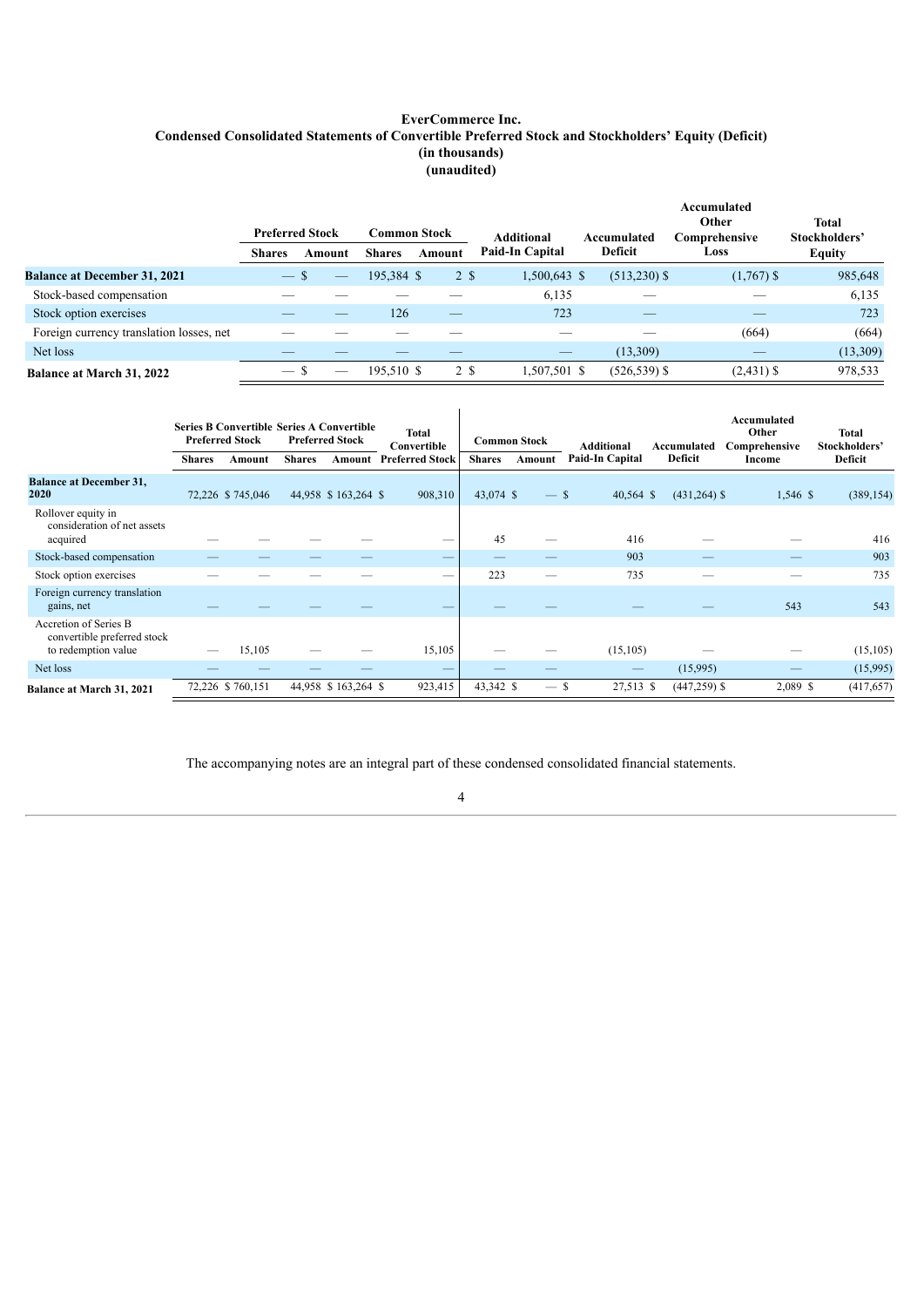## **EverCommerce Inc. Condensed Consolidated Statements of Cash Flows (in thousands) (unaudited)**

|                                                                                 |    | Three months ended<br>March 31, |           |
|---------------------------------------------------------------------------------|----|---------------------------------|-----------|
|                                                                                 |    | 2022                            | 2021      |
| Cash flows provided by (used in) operating activities:                          |    |                                 |           |
| Net loss                                                                        | \$ | $(13,309)$ \$                   | (15,995)  |
| Adjustments to reconcile net loss to net cash provided by operating activities: |    |                                 |           |
| Depreciation and amortization                                                   |    | 27,391                          | 23,697    |
| Amortization of discount on long-term debt                                      |    | 104                             | 1,540     |
| Amortization of deferred financing costs on long-term debt                      |    | 229                             | 59        |
| Amortization of costs and fees on credit facility commitments                   |    | 99                              | 229       |
| Deferred taxes                                                                  |    | (5,990)                         | (3, 429)  |
| Bad debt expense                                                                |    | 460                             | 637       |
| Paid-in-kind interest on long-term debt                                         |    | 107                             | 99        |
| Stock-based compensation expense                                                |    | 6,135                           | 903       |
| Changes in operating assets and liabilities, net of effects of acquisitions:    |    |                                 |           |
| Accounts receivable, net                                                        |    | (2,261)                         | (4,715)   |
| Prepaid expenses and other current assets                                       |    | (5,717)                         | (776)     |
| Other non-current assets                                                        |    | (691)                           | (2,039)   |
| Accounts payable                                                                |    | (2,122)                         | 1,471     |
| Accrued expenses and other                                                      |    | 3,498                           | (10, 289) |
| Deferred revenue                                                                |    | 4,240                           | 5,143     |
| Other long-term liabilities                                                     |    | 681                             | (1,935)   |
| Net cash provided by (used in) operating activities                             |    | 12,854                          | (5,400)   |
|                                                                                 |    |                                 |           |
| Cash flows used in investing activities:                                        |    |                                 |           |
| Purchases of property and equipment                                             |    | (889)                           | (262)     |
| Capitalization of software costs                                                |    | (3,503)                         | (2,765)   |
| Acquisition of companies, net of cash acquired                                  |    |                                 | (69, 117) |
| Net cash used in investing activities                                           |    | (4,392)                         | (72, 144) |

The accompanying notes are an integral part of these condensed consolidated financial statements.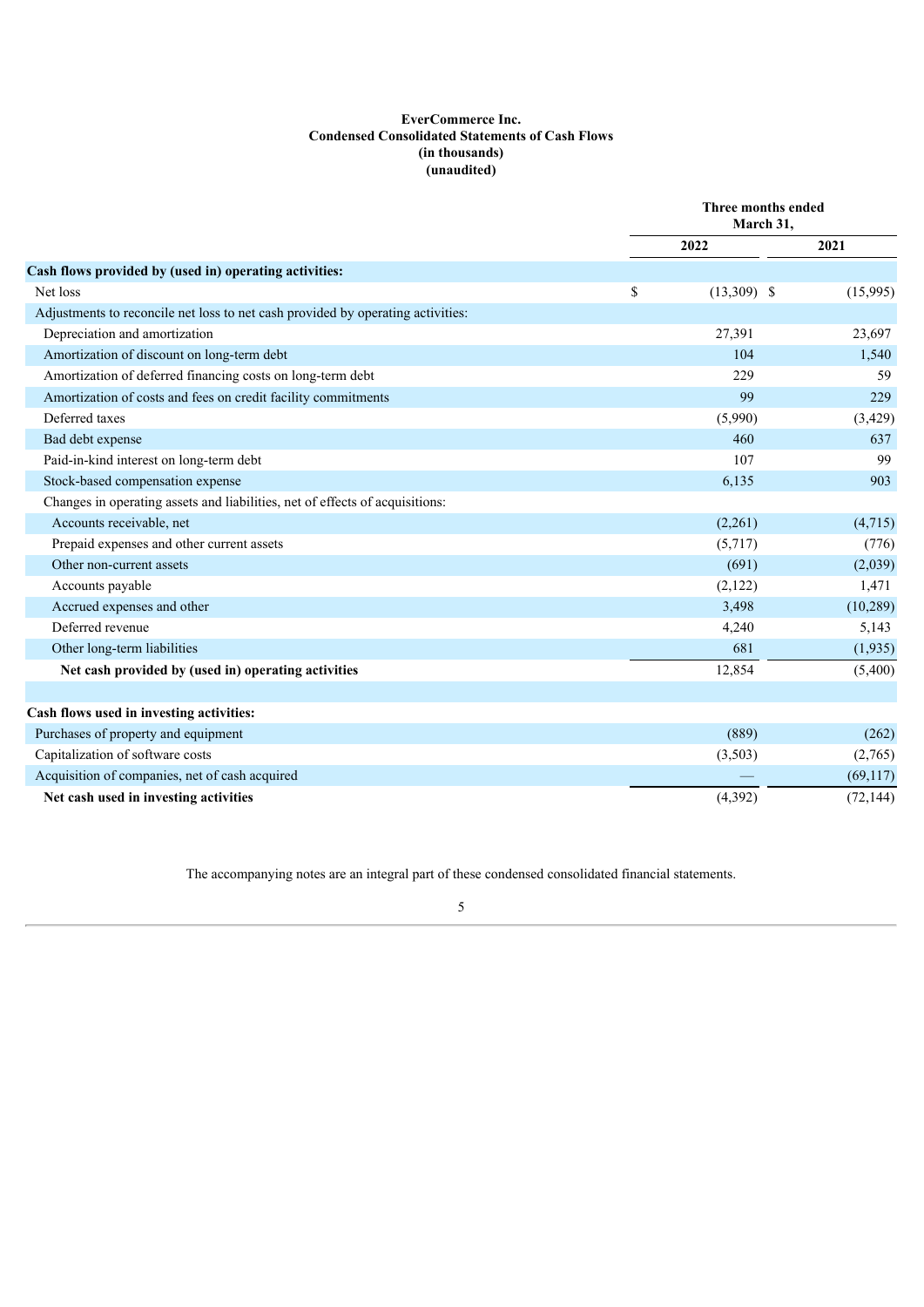## **EverCommerce Inc. Condensed Consolidated Statements of Cash Flows (Continued) (in thousands) (unaudited)**

|                                                                          |    | Three months ended<br>March 31, |    |          |  |  |
|--------------------------------------------------------------------------|----|---------------------------------|----|----------|--|--|
|                                                                          |    | 2022                            |    | 2021     |  |  |
| Cash flows provided by (used in) financing activities:                   |    |                                 |    |          |  |  |
| Payments on long-term debt                                               |    | (1,375)                         |    | (2,015)  |  |  |
| Proceeds from long-term debt                                             |    |                                 |    | 69,216   |  |  |
| Exercise of stock options                                                |    | 723                             |    | 735      |  |  |
| Net cash provided by (used in) financing activities                      |    | (652)                           |    | 67,936   |  |  |
| Effect of foreign currency exchange rate changes on cash                 |    | (370)                           |    | 196      |  |  |
| Net increase (decrease) in cash and cash equivalents and restricted cash |    | 7,440                           |    | (9, 412) |  |  |
| Cash and cash equivalents and restricted cash:                           |    |                                 |    |          |  |  |
| Beginning of period                                                      |    | 97,559                          |    | 98,337   |  |  |
| End of period                                                            | S  | 104,999                         | -S | 88,925   |  |  |
| Supplemental disclosures of cash flow information:                       |    |                                 |    |          |  |  |
| Cash paid for interest                                                   | \$ | 4,943                           |    | 10,837   |  |  |
| Cash paid for income taxes                                               |    | 235                             |    | 5        |  |  |
| Supplemental disclosures of noncash investing and financing activities:  |    |                                 |    |          |  |  |
| Rollover equity in consideration of net assets acquired                  |    |                                 |    | 416      |  |  |
| Accretion of Series B convertible preferred stock to redemption value    | \$ |                                 | \$ | 15,105   |  |  |

<span id="page-10-0"></span>The accompanying notes are an integral part of these condensed consolidated financial statements.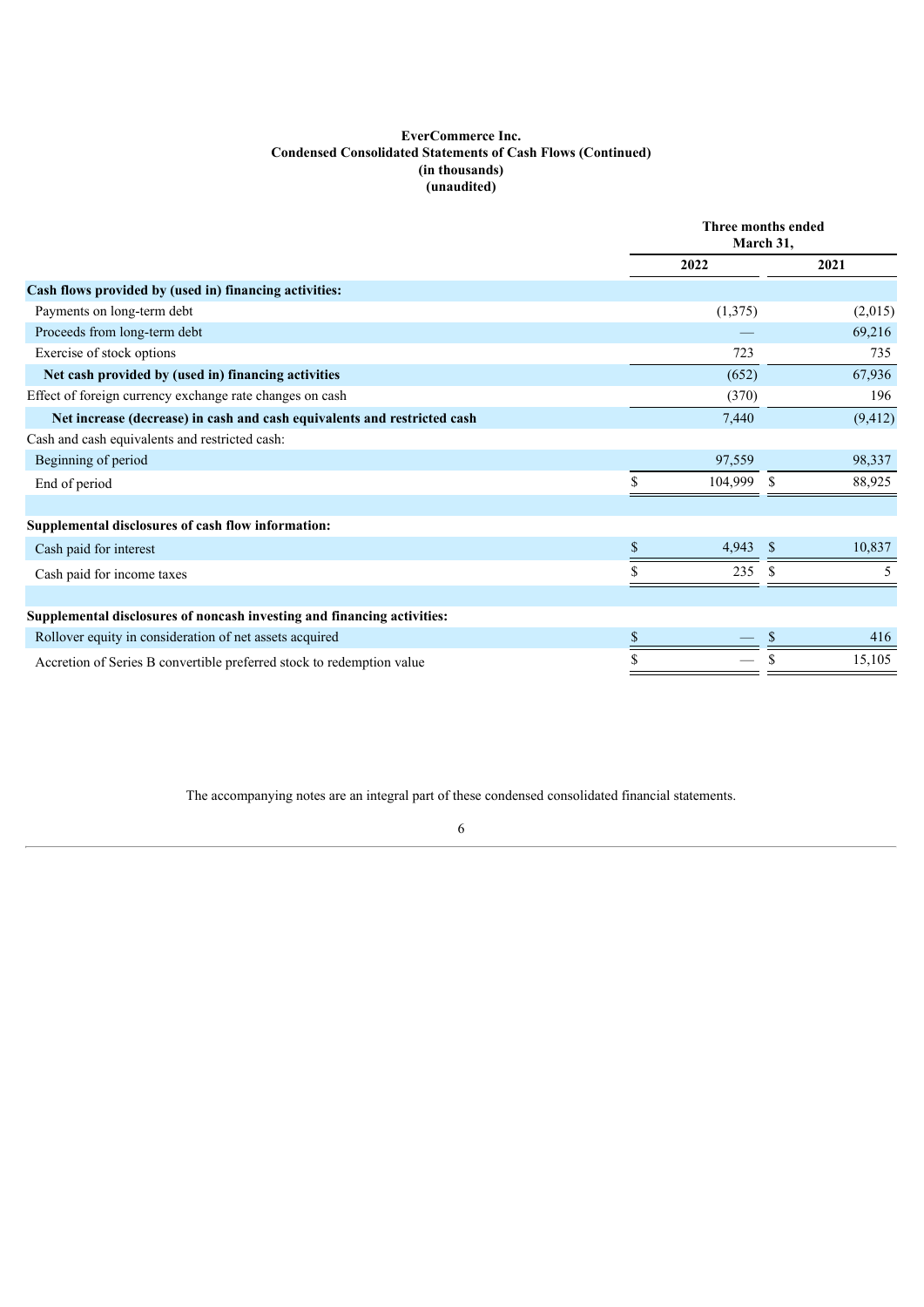#### **Note 1. Nature of the Business**

EverCommerce Inc. and subsidiaries (the "Company" or "EverCommerce") is a leading provider of integrated software-as-a-service ("SaaS") solutions or services for service-based small- and medium-sized businesses ("SMBs"). Our platform spans across the full lifecycle of interactions between consumers and service professionals with vertical-specific applications. Today, the Company serves over 600,000 customers across three core verticals: Home Services; Health Services; and Fitness & Wellness Services. Within the core verticals, customers operate within numerous micro-verticals, ranging from home service professionals, such as construction contractors and home maintenance technicians, to physician practices and therapists in the Health Services industry, to personal trainers and salon owners in the Fitness & Wellness sectors. The platform provides vertically-tailored SaaS solutions that address service SMBs' increasingly nuanced demands, as well as highly complementary solutions that complete end-to-end offerings, allowing service SMBs and EverCommerce to succeed in the market, and provide end consumers more convenient service experiences. See Note 3 in the notes to the unaudited condensed consolidated financial statements included in this Quarterly Report on Form 10-Q for additional information on acquired subsidiaries. The Company was incorporated in Delaware on September 29, 2016, and began operations on October 17, 2016 (Inception). The Company is headquartered in Denver, Colorado, and has operations across the United States, Canada, Jordan, United Kingdom, Australia and New Zealand. The Company changed its name from PaySimple Holdings, Inc. to EverCommerce Inc. as of December 14, 2020.

#### **Note 2. Summary of Significant Accounting Policies**

#### **Basis of Presentation**

The accompanying unaudited condensed consolidated financial statements have been prepared in accordance with accounting principles generally accepted in the United States ("GAAP") for interim financial information. Certain information and disclosures normally included in consolidated financial statements prepared in accordance with GAAP have been condensed or omitted. Accordingly, these unaudited condensed consolidated financial statements should be read in conjunction with our audited consolidated financial statements for the year ended December 31, 2021 and the related notes ("Annual Report on Form 10-K"). The December 31, 2021 condensed consolidated balance sheet was derived from our audited consolidated financial statements as of that date. Our unaudited interim condensed consolidated financial statements include, in the opinion of management, all adjustments, consisting of normal and recurring items, necessary for the fair statement of the unaudited condensed consolidated financial statements. All intercompany accounts and transactions have been eliminated in consolidation. There have been no significant changes in accounting policies during the three months ended March 31, 2022 from those disclosed in the annual consolidated financial statements for the year ended December 31, 2021 and the related notes.

The operating results for the three months ended March 31, 2022 are not necessarily indicative of the results expected for the full year ending December 31, 2022.

### **Use of Estimates**

The preparation of unaudited condensed consolidated financial statements in conformity with GAAP requires management to make estimates and assumptions that affect certain amounts reported in the unaudited condensed consolidated financial statements, including the accompanying notes. The Company bases its estimates on historical factors, current circumstances, and the experience and judgment of management. The Company evaluates its estimates and assumptions on an ongoing basis. Actual results could differ from those estimates. Significant estimates reflected in the consolidated financial statements include revenue recognition, allowance for doubtful accounts, valuation allowances with respect to deferred tax assets, assumptions underlying the fair value used in the calculation of stock-based compensation, valuation of intangible assets and goodwill and useful lives of tangible and intangible assets, among others.

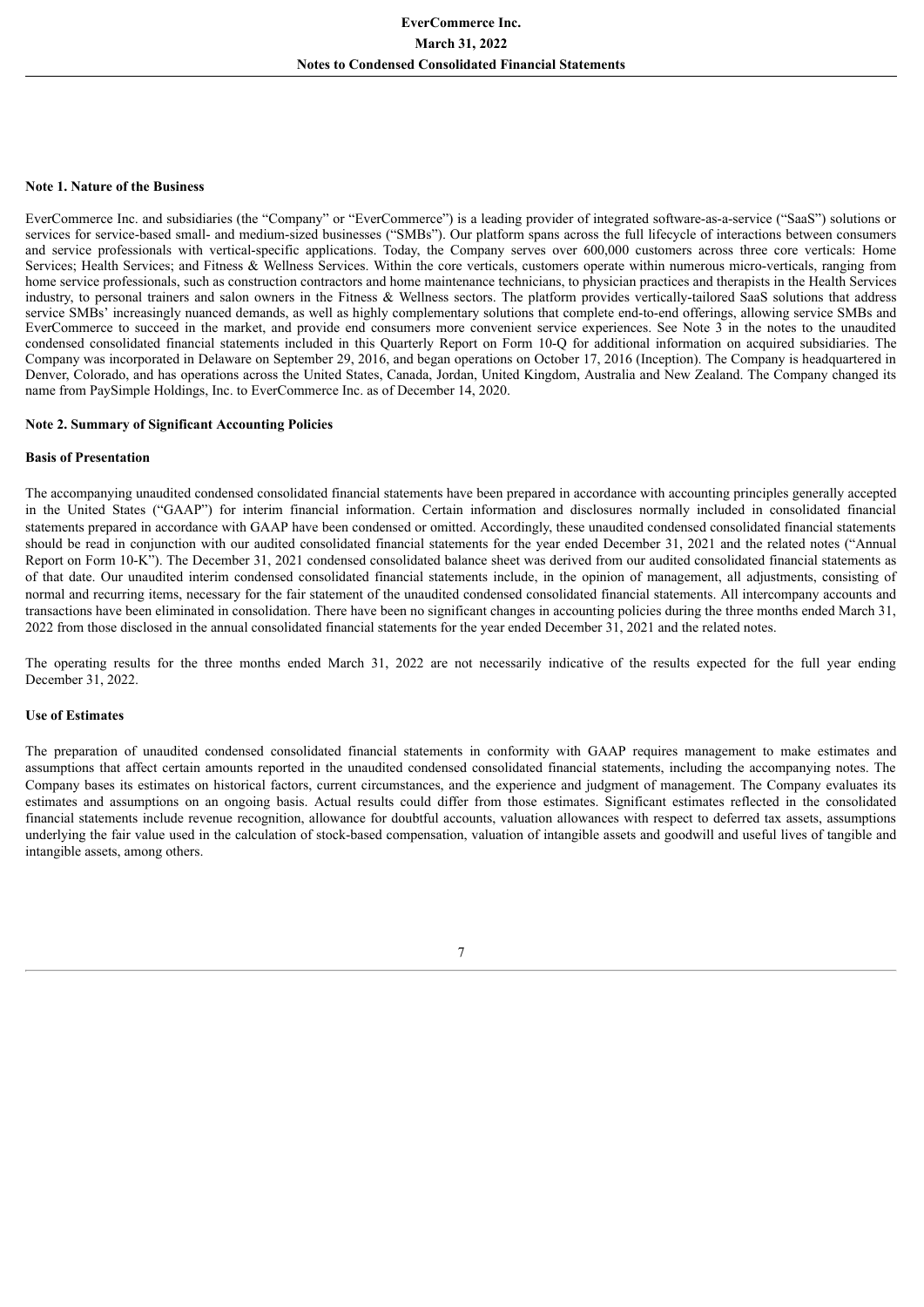### **Emerging Growth Company**

As an emerging growth company ("EGC"), the Jumpstart Our Business Startups Act ("JOBS Act") allows the Company to delay adoption of new or revised accounting pronouncements applicable to public companies until such pronouncements are applicable to private companies. The Company has elected to use the extended transition period under the JOBS Act until the earlier of the date that it is (i) no longer an EGC or (ii) affirmatively and irrevocably opts out of the extended transition period provided in the JOBS Act. As a result, the financial statements may not be comparable to companies that comply with the new or revised accounting pronouncements as of public company effective dates. The adoption dates are discussed below to reflect this election within the *"Recently Issued Accounting Pronouncements"* section.

### **Recently Issued Accounting Pronouncements not yet Adopted**

In February 2016, the FASB issued ASU No. 2016-02, *Leases (Topic 842)*, which is intended to improve financial reporting about leasing transactions. The ASU affects all companies that lease assets such as real estate and equipment for a period for more than 12 months, and will require organizations that lease assets to recognize on the balance sheet the assets and liabilities for the rights and obligations created by those leases. The updated standard will be effective for annual reporting periods beginning after December 15, 2021 and interim periods the following year. The Company will adopt this standard in the fourth quarter of 2022. Based on management's current assessment, the impact of adoption will result in an additional right-of-use asset and corresponding lease liability presented on the consolidated balance sheet, largely comprised of its future real estate lease obligations in Note 15 in the notes to the unaudited condensed consolidated financial statements included in this Quarterly Report on Form 10-Q along with any embedded leases in service contracts. Based on our assessment through March 31, 2022, we expect no material impact to the consolidated statements of operations and comprehensive loss; however, management's analysis of the impact of adoption is not complete.

In June 2016, the FASB issued ASU No. 2016-13, *Financial Instruments-Credit Losses (Topic 326); Measurement of Credit Losses on Financial Instruments,* which requires the measurement and recognition of expected credit losses for financial assets held at amortized cost, which includes the Company's accounts receivable and contract assets. This updated standard will be effective for annual reporting periods beginning after December 15, 2022. The Company is currently evaluating the impact the adoption of this standard will have on its financial statements.

In October 2021, the FASB issued ASU No. 2021-08, *Accounting for Contract Assets and Contract Liabilities from Contracts with Customers*, which amends the guidance in ASC 805 to require that an acquirer recognize and measure contract assets and contract liabilities acquired in a business combination in accordance with Topic 606. FASB's objective in issuing the ASU is to improve the accounting for acquired revenue contracts with customers in a business combination by addressing diversity and inconsistency related to both the recognition of an acquired contract liability and payment terms' effects on subsequent revenue recognized by the acquirer. This updated standard will be effective for annual reporting periods beginning after December 15, 2022. Early adoption is permitted. The Company is currently evaluating whether it will early adopt this standard. The impact of adoption is unknown as it will be based on any potential acquisitions consummated in the year of adoption.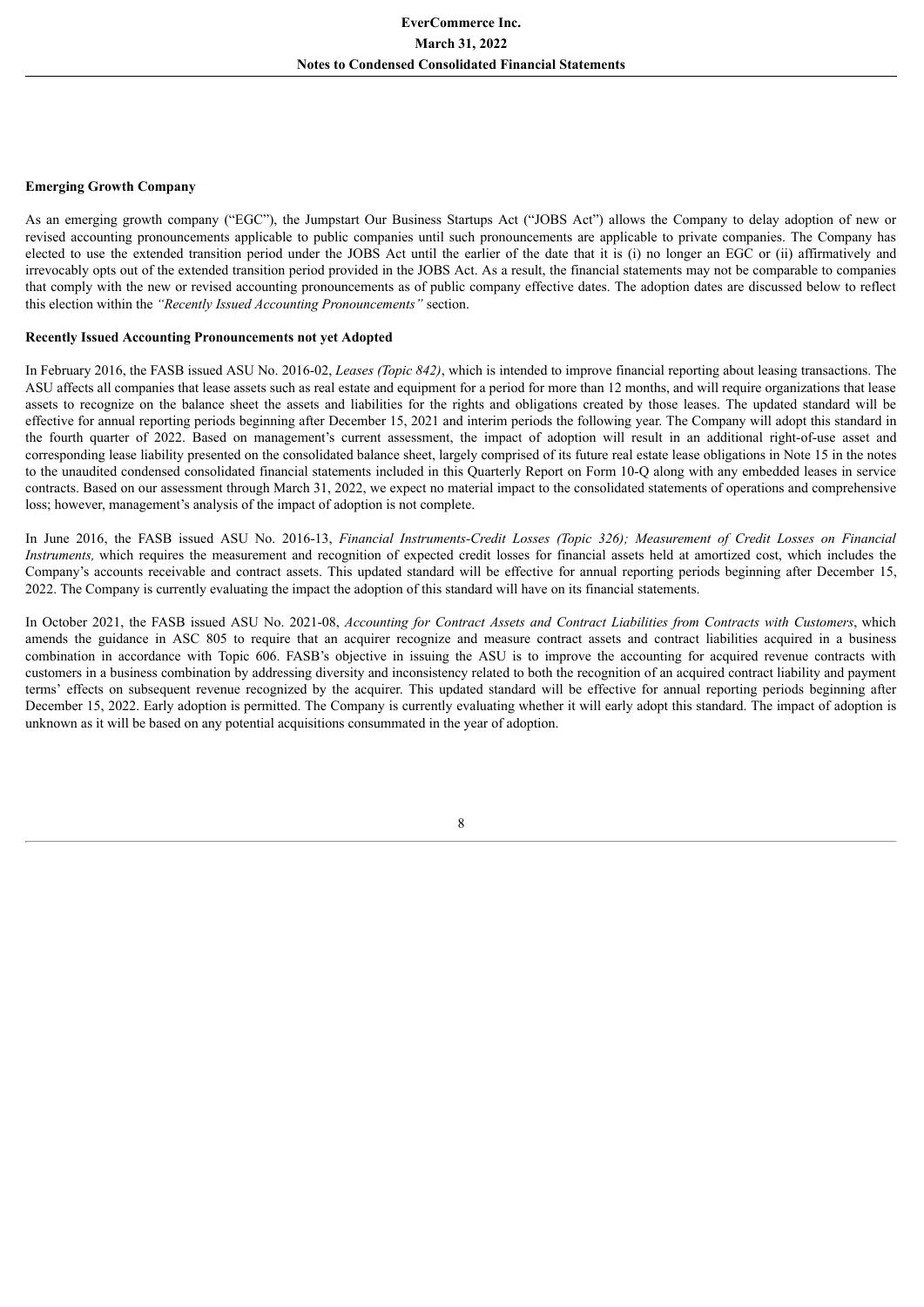#### **Note 3. Acquisitions**

## **2021 Acquisitions**

During 2021 and in the three months ended March 31, 2021, the Company completed five and two business acquisitions, respectively, in conjunction with the execution of its long-term plans and objectives in building a service commerce platform supporting the success of SMBs. All of the acquisitions qualified as business combinations under ASC 805. Accordingly, the Company recorded all assets acquired and liabilities assumed at their acquisition date fair values, with any excess consideration recognized as goodwill. Goodwill primarily represents the value associated with the assembled workforce, and expected synergies subsumed into goodwill.

Assets acquired and liabilities assumed in connection with each acquisition have been recorded at their fair values. Fair values were determined by management using the assistance of third-party valuation specialists. The valuation methods used to determine the fair value of intangible assets included the income approach—relief from royalty method for developed technology and trade name, the income approach—excess earnings method for customer relationships and the comparative business valuation method for non-compete agreements. A number of assumptions and estimates were involved in the application of these valuation methods, including revenue forecasts, expected competition, costs of revenues, obsolescence, tax rates, capital spending, discount rates and working capital changes. Cash flow forecasts were generally based on pre-acquisition forecasts coupled with estimated revenues and cost synergies available to a market participant.

The Company's condensed consolidated statements of operations and comprehensive loss include \$8.4 million of acquisition related transaction costs in general and administrative for acquisitions consummated in 2021, with \$2.7 million incurred in the three months ended March 31, 2021.

Each acquisition allows for an adjustment to the purchase price to be made subsequent to the transaction closing date based on the actual amount of working capital and cash delivered to the Company. The consideration paid and purchase price allocations disclosed reflect the effects of these adjustments.

The allocation of purchase consideration related to certain 2021 acquisitions is considered preliminary.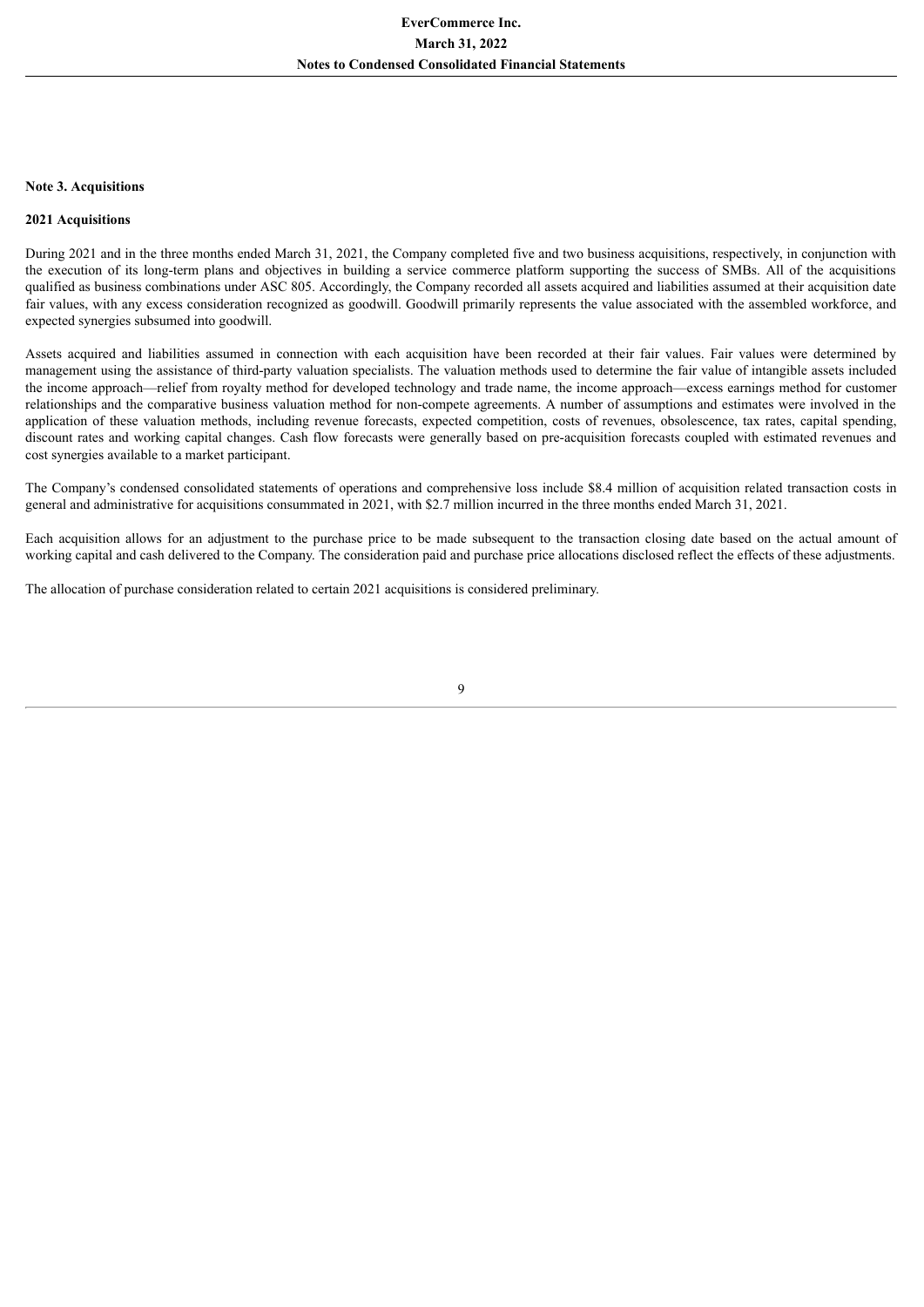|                                           |              | <b>Briostack</b> | <b>PulseM</b>         |               | <b>MDTech</b>            | <b>Timely</b> |           | <b>DrChrono</b> | <b>Total</b> |               |           |
|-------------------------------------------|--------------|------------------|-----------------------|---------------|--------------------------|---------------|-----------|-----------------|--------------|---------------|-----------|
|                                           |              |                  |                       |               | (in thousands)           |               |           |                 |              |               |           |
| Cash                                      | $\mathbb{S}$ | 34,441           | \$<br>34,430          | <sup>\$</sup> | 15,751                   | -\$           | 99,820    | -S              | 181,919      | - \$          | 366,361   |
| Rollover equity                           |              | 726              |                       |               |                          |               |           |                 |              |               | 726       |
| Total consideration                       | $\mathbb{S}$ | 35,167           | \$<br>34,430          | \$            | 15,751                   | $\mathcal{S}$ | 99,820    | $\mathcal{S}$   | 181,919      | $\mathbb{S}$  | 367,087   |
| Net assets acquired:                      |              |                  |                       |               |                          |               |           |                 |              |               |           |
| Cash and cash equivalents                 | \$           | 17               | \$<br>$\qquad \qquad$ | \$            | 100                      | <sup>\$</sup> | 1,170     | -S              | 130          | $\mathbb{S}$  | 1,417     |
| Accounts receivable, trade                |              | 156              |                       |               | 175                      |               | 290       |                 | 3,344        |               | 3,965     |
| Other receivables                         |              | 222              | 151                   |               | 48                       |               | 95        |                 | 149          |               | 665       |
| <b>Contract Assets</b>                    |              |                  |                       |               |                          |               |           |                 | 1,172        |               | 1,172     |
| Prepaid expenses and other current assets |              | 53               | 32                    |               | 34                       |               | 128       |                 | 3,115        |               | 3,362     |
| Property and equipment                    |              | 22               | $\overline{4}$        |               | 16                       |               | 219       |                 | 226          |               | 487       |
| Deposits and other long-term assets       |              | 144              | 3                     |               | $\overline{\phantom{0}}$ |               | 52        |                 | 23           |               | 222       |
| Intangible—developed technology           |              | 1,360            | 2,380                 |               | 1,640                    |               | 7,014     |                 | 8,480        |               | 20,874    |
| Intangible—customer relationships         |              | 4,800            | 12,510                |               | 5,830                    |               | 28,836    |                 | 53,970       |               | 105,946   |
| Intangible—trade name                     |              | 390              | 260                   |               | 200                      |               | 1,414     |                 | 3,250        |               | 5,514     |
| Intangible—non-compete agreements         |              | 23               | 10                    |               | 10                       |               | 63        |                 | 10           |               | 116       |
| Goodwill                                  |              | 28,274           | 22,866                |               | 7,899                    |               | 69,737    |                 | 126,947      |               | 255,723   |
| Deferred tax asset, net                   |              |                  |                       |               | 2                        |               | 3,397     |                 |              |               | 3,400     |
| Accounts payable                          |              | (33)             | (113)                 |               | (44)                     |               | (230)     |                 | (2,749)      |               | (3,169)   |
| Other Current Liabilities                 |              | (28)             |                       |               |                          |               | (670)     |                 | (2,086)      |               | (2,784)   |
| Accrued expenses and other                |              | (206)            | (99)                  |               | (116)                    |               | (940)     |                 | (2,948)      |               | (4,309)   |
| Deferred tax liability, net               |              |                  | (3,538)               |               |                          |               | (10, 463) |                 | (10,740)     |               | (24, 741) |
| Deferred revenue                          |              | (28)             | (36)                  |               | (43)                     |               | (292)     |                 | (374)        |               | (773)     |
| Total net assets acquired                 | \$           | 35,167           | \$<br>34,430          | <sup>\$</sup> | 15,751                   | <sup>\$</sup> | 99,820    | -S              | 181,919      | <sup>\$</sup> | 367,087   |

The following table summarizes the estimated fair values of consideration transferred, assets acquired and liabilities assumed for each acquisition in 2021:

### **Briostack**

On January 19, 2021, the Company acquired 100% of the interest of Briostack LLC dba Briostack ("Briostack"), a provider of operational management software to pest control businesses, for \$35.2 million. Under the terms of the purchase agreement, certain members of Briostack received 45,454 shares of common stock rollover equity. The Company finalized the fair value of the shares at \$0.7 million in the quarter ended June 30, 2021 by applying a market approach. The fair value of the rollover equity is reflected in the total consideration above.

#### **PulseM**

On March 17, 2021, the Company acquired 100% of the interest of Speetra, Inc. dba PulseM ("PulseM"), a provider of enterprise-level reputation management software for small businesses, for \$34.4 million.

### **MDTech**

On July 8, 2021, the Company acquired 100% of the interest of PM Ventures, LLC dba MDTech ("MDTech"), a provider of electronic charge capture solutions to physicians via its SaaS-based MD Coder application and suite of add-ons, for \$15.8 million.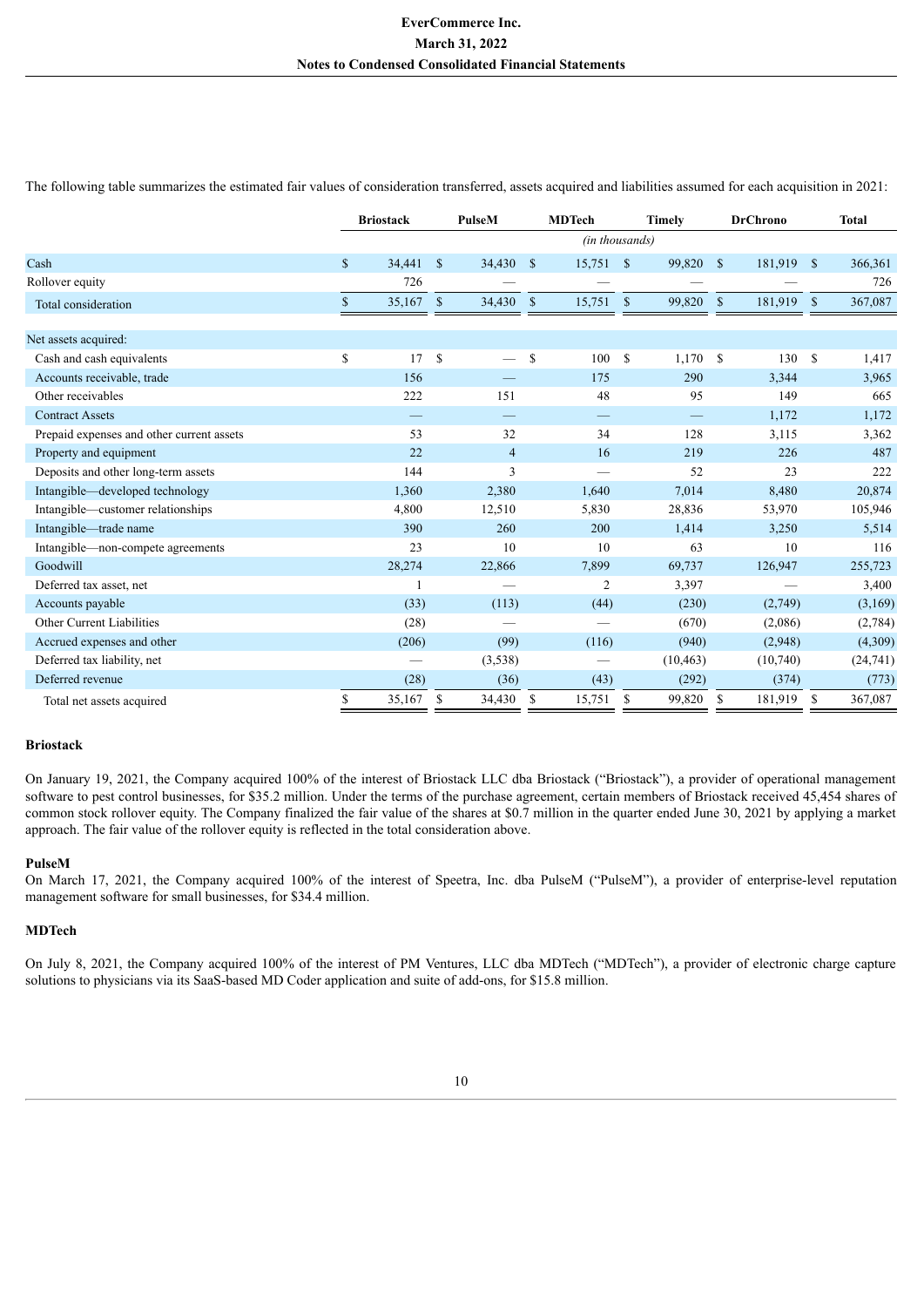### **Timely**

On July 8, 2021, the Company acquired 100% of the interest of Timely Ltd. ("Timely"), a booking and business management software company, for \$99.8 million. Timely is based in New Zealand and has operations in the U.K. and Australia, as well.

### **DrChrono**

On November 18, 2021, the Company acquired 100% of the interest of DrChrono Inc. ("DrChrono"), an electronic health record and practice management provider, for \$181.9 million.

### **Pro Forma Results of Acquisitions (unaudited)**

The following table presents unaudited pro forma consolidated results of operations for the three months ended March 31, 2022 and 2021, as if the aforementioned 2021 acquisitions had occurred as of January 1, 2021. The Company did not consummate any transactions during the three months ended March 31, 2022; accordingly, no adjustments have been made to the results reported for that period. The pro forma information includes the business combination accounting effects resulting from these acquisitions, including interest expense of \$3.1 million for the three months ended March 31, 2021 to account for funds borrowed earlier, issuance of our common stock at earlier dates which impacts the calculation of basic and diluted net loss per share, removal of transaction costs of \$2.7 million for the three months ended March 31, 2021 and additional amortization expense of \$3.6 million for the three months ended March 31, 2021 resulting from the amortization of intangible assets beginning as of January 1, 2021. We prepared the pro forma financial information for the combined entities for comparative purposes only, and the information is not indicative of what actual results would have been if the acquisitions had occurred at the beginning of the periods presented, nor is the information intended to represent or be indicative of future results of operations.

|                                                                          |   | Three months ended<br>March 31,                         |  |                   |  |  |
|--------------------------------------------------------------------------|---|---------------------------------------------------------|--|-------------------|--|--|
|                                                                          |   | 2022<br>Pro Forma                                       |  | 2021<br>Pro Forma |  |  |
|                                                                          |   | (in thousands, except per share amounts)<br>(unaudited) |  |                   |  |  |
| Total revenue                                                            |   | 143,576 \$                                              |  | 119,493           |  |  |
| Net loss                                                                 | S | $(13,309)$ \$                                           |  | (20, 728)         |  |  |
| Adjustments to net loss per share (see Note 12)                          |   |                                                         |  | (15,105)          |  |  |
| Net loss attributable to common stockholders                             |   | $(13,309)$ \$                                           |  | (35, 833)         |  |  |
|                                                                          |   |                                                         |  |                   |  |  |
| Basic and diluted net loss per share attributable to common stockholders |   | $(0.07)$ \$                                             |  | (0.83)            |  |  |

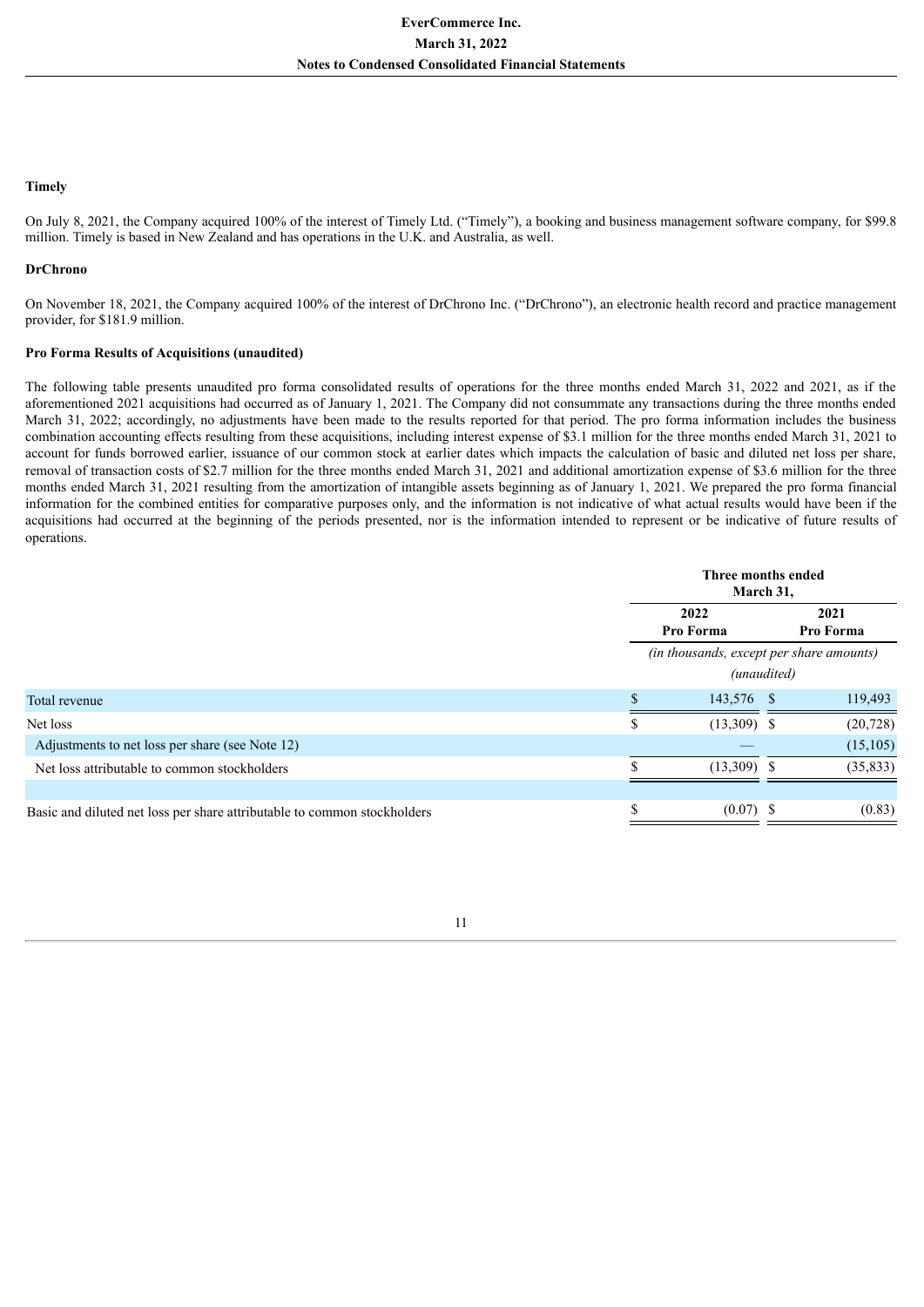### **Note 4. Revenue**

## **Disaggregation of Revenue**

The following tables present a disaggregation of our revenue from contracts with customers by revenue recognition pattern and geographical market:

|                                                             | Three months ended<br>March 31, |         |  |  |
|-------------------------------------------------------------|---------------------------------|---------|--|--|
|                                                             | 2022<br>2021                    |         |  |  |
|                                                             | (in thousands)                  |         |  |  |
| By pattern of recognition (timing of transfer of services): |                                 |         |  |  |
| Point in time                                               | \$<br>$12,106$ \$               | 11,253  |  |  |
| Over time                                                   | 131,470                         | 93,653  |  |  |
| Total                                                       | 143,576 \$                      | 104,906 |  |  |
| By geographical market:                                     |                                 |         |  |  |
| <b>United States</b>                                        | \$<br>130,286 \$                | 93,685  |  |  |
| International                                               | 13,290                          | 11,221  |  |  |
| Total                                                       | \$<br>143,576                   | 104,906 |  |  |
|                                                             |                                 |         |  |  |

## **Contract Balances**

Supplemental balance sheet information related to contracts from customers as of:

|                            | March 31,         | December 31, |        |
|----------------------------|-------------------|--------------|--------|
|                            | 2022              |              | 2021   |
|                            | (in thousands)    |              |        |
| Accounts receivables       | \$<br>$42,318$ \$ |              | 40,514 |
| Contract assets            | \$<br>12,861 \$   |              | 11,039 |
| Deferred revenue           | \$<br>27,075 \$   |              | 22,992 |
| Customer deposits          | \$<br>8,805 \$    |              | 9,828  |
| Long-term deferred revenue | \$<br>2,982 \$    |              | 2,803  |

*Accounts receivable, net:* Accounts receivable represent rights to consideration in exchange for products or services that have been transferred by us, when payment is unconditional and only the passage of time is required before payment is due.

*Contract assets:* Contract assets represent rights to consideration in exchange for products or services that have been transferred (i.e., the performance obligation or portion of the performance obligation has been satisfied), but payment is conditional on something other than the passage of time. These amounts typically relate to contracts that include on-premise licenses and professional services where the right to payment is not present until completion of the contract or achievement of specified milestones and the fair value of products or services transferred exceed this constraint.

*Contract liabilities*: Contract liabilities represent our obligation to transfer products or services to a customer for which consideration has been received in advance of the satisfaction of performance obligations. Short-term contract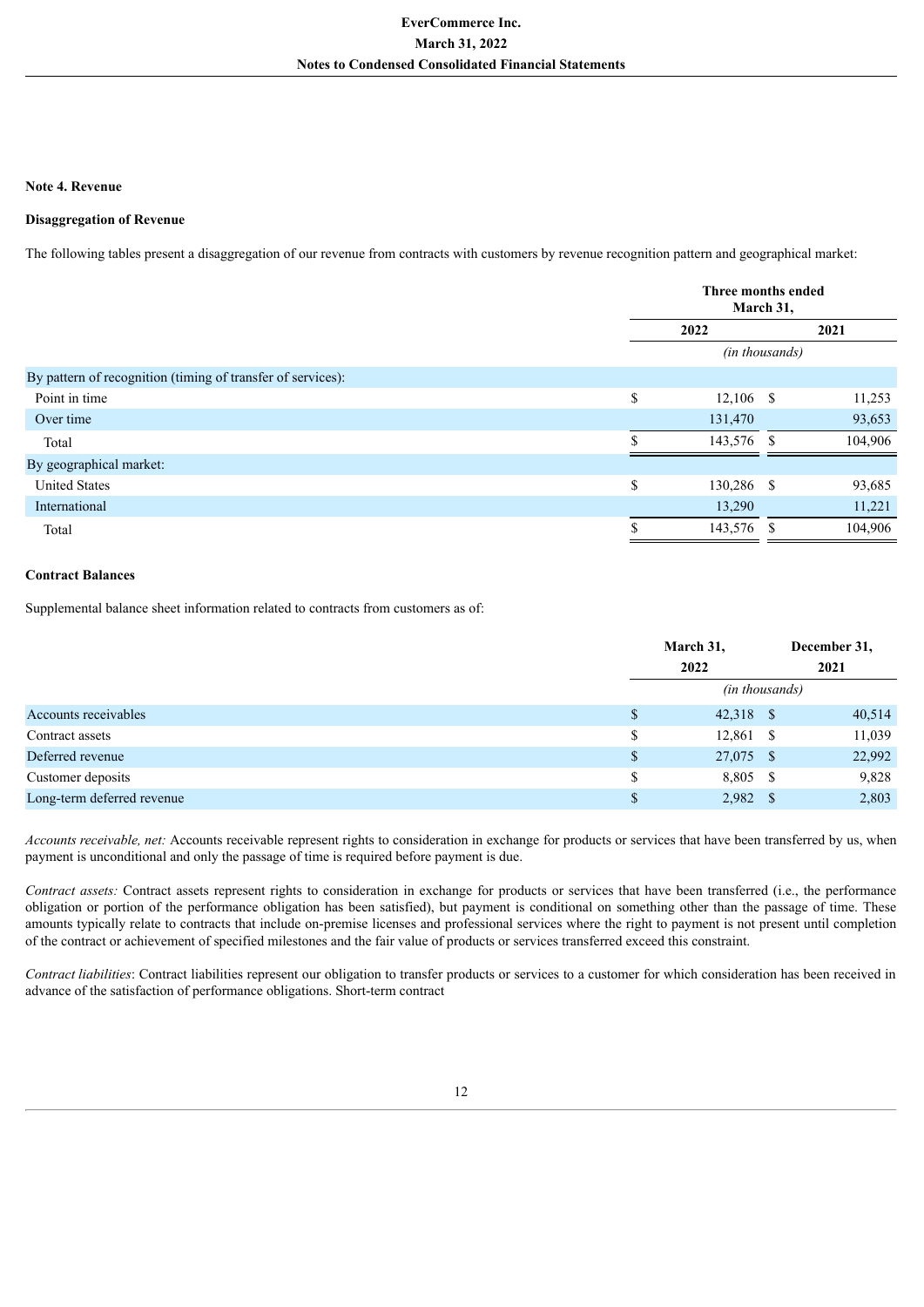liabilities are included within deferred revenue on the consolidated balance sheets. Long-term contract liabilities are included within long-term deferred revenue on the consolidated balance sheets. Revenue recognized from the contract liability balance at December 31, 2021 was \$14.5 million for the three months ended March 31, 2022.

*Customer deposits*: Customer deposits relate to payments received in advance for contracts, which allow the customer to terminate a contract and receive a pro rata refund for the unused portion of payments received to date. In these arrangements, we have concluded there are no enforceable rights and obligations during the period in which the option to cancel is exercisable by the customer and therefore the consideration received is recorded as a customer deposit liability.

### **Remaining Performance Obligations**

Remaining performance obligations represent the transaction price of unsatisfied or partially satisfied performance obligations within contracts with an original expected contract term that is greater than one year for which fulfillment of the contract has started as of the end of the reporting period. Variable consideration accounted for under the variable consideration allocation exception associated with unsatisfied performance obligations or an unsatisfied promise that forms part of a single performance obligation under application of the series guidance have been excluded. Remaining performance obligations generally relate to those which are stand-ready in nature, as found within the subscription and Marketing Technology Solutions revenue streams. The aggregate amount of transaction consideration allocated to remaining performance obligations as of March 31, 2022, was \$24.6 million, which is comprised of contracts where the contract term under ASC 606 is in excess of one year. The Company expects to recognize approximately 53% of its remaining performance obligations as revenue within the next year, 27% of its remaining performance obligations as revenue the subsequent year, 10% of its remaining performance obligations as revenue in the third year, and the remainder during the two year period thereafter.

### **Cost to Obtain and Fulfill a Contract**

The Company incurs certain costs to obtain contracts, principally sales and third-party commissions, which the Company capitalizes when the liability has been incurred if they are (i) incremental costs of obtaining a contract, (ii) expected to be recovered and (iii) have an expected amortization period that is greater than one year (as the Company has elected the practical expedient to expense any costs to obtain a contract when the liability is incurred if the amortization period of such costs would be one year or less).

Assets resulting from costs to obtain contracts are included within prepaid expenses and other current assets for short-term balances and other non-current assets for long-term balances on the Company's consolidated balance sheets. The costs to obtain contracts are amortized over 5 years, which corresponds with the useful life of the related capitalized software. Short-term assets were \$5.2 million and \$4.8 million at March 31, 2022 and December 31, 2021, respectively, and long-term assets were \$12.5 million and \$11.9 million at March 31, 2022 and December 31, 2021, respectively. The Company recorded amortization expense of \$1.3 million and \$0.8 million for the three months ended March 31, 2022 and 2021, respectively, which is included in sales and marketing expense on the condensed consolidated statements of operations and comprehensive loss.

The Company has concluded that there are no other material costs incurred in fulfillment of customer contracts that are not accounted for under other GAAP, which meet the capitalization criteria under ASC 606 and FASB ASC Topic 340-40, *Accounting for Other Assets and Deferred Costs* ("ASC 340- 40"). The Company has elected to account for shipping and handling activities as fulfillment activities and recognize the associated expense when the transfer of control of the product has occurred, as permitted under the shipping and handling activities practical expedient.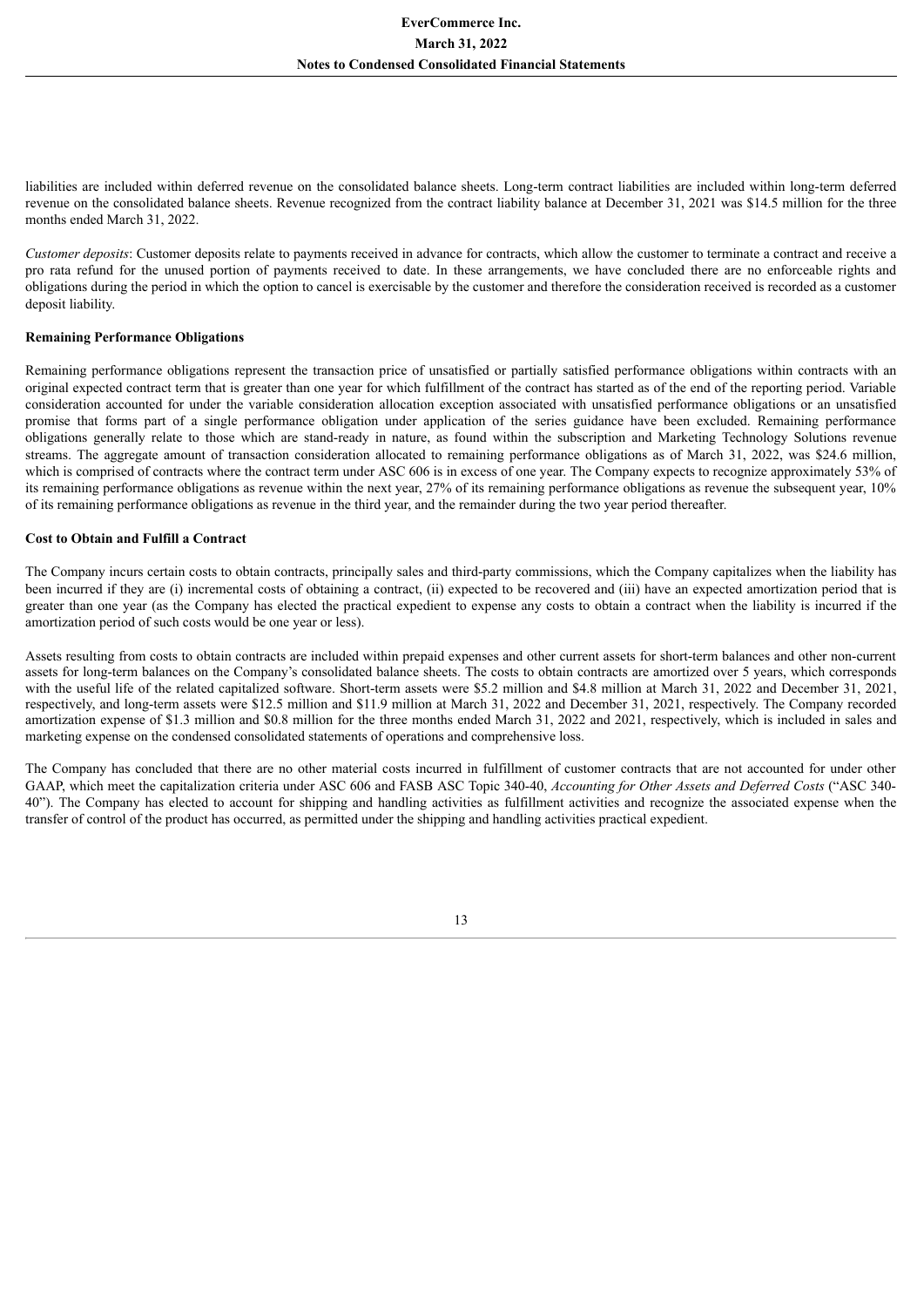## **Note 5. Goodwill**

Goodwill activity consisted of the following for the three months ended March 31, 2022 (in thousands):

| Balance at December 31, 2021                     | 921.416 |
|--------------------------------------------------|---------|
| Measurement period adjustments <sup>(1)</sup>    | (73)    |
| Effect of foreign currency exchange rate changes | 272     |
| Balance at March 31, 2022                        | 921.615 |

(1) The \$0.1 million of measurement period adjustments relate to acquisitions consummated during the year ended December 31, 2021.

## **Note 6. Intangible Assets**

Intangible assets consisted of the following as of:

|                        |                                                         | <b>March 31, 2022</b> |                             |      |                          |  |         |  |
|------------------------|---------------------------------------------------------|-----------------------|-----------------------------|------|--------------------------|--|---------|--|
|                        | <b>Useful</b><br><b>Gross Carrying</b><br>Life<br>Value |                       | Accumulated<br>Amortization |      | <b>Net Book</b><br>Value |  |         |  |
|                        | <i>(in thousands)</i>                                   |                       |                             |      |                          |  |         |  |
| Customer relationships | $3-20$ years                                            | \$                    | 606,975                     | - \$ | 207,005 \$               |  | 399,970 |  |
| Developed technology   | $2-12$ years                                            |                       | 106,015                     |      | 46,496                   |  | 59,519  |  |
| Trade name             | $3-10$ years                                            |                       | 38,189                      |      | 15,845                   |  | 22,344  |  |
| Non-compete agreements | 2-5 years                                               |                       | 2,409                       |      | 1,706                    |  | 703     |  |
| Total                  |                                                         | S                     | 753,588                     |      | 271,052                  |  | 482,536 |  |

| December 31, 2021     |    |                                                               |         |                 |  |                          |  |                          |
|-----------------------|----|---------------------------------------------------------------|---------|-----------------|--|--------------------------|--|--------------------------|
| <b>Useful</b><br>Life |    | <b>Gross Carrying</b><br>Accumulated<br>Value<br>Amortization |         |                 |  |                          |  | <b>Net Book</b><br>Value |
| (in thousands)        |    |                                                               |         |                 |  |                          |  |                          |
| $3-20$ years          | \$ |                                                               |         |                 |  | 420,069                  |  |                          |
| $2-12$ years          |    | 106,162                                                       |         | 42,215          |  | 63,947                   |  |                          |
| $3-10$ years          |    | 38,218                                                        |         | 14,540          |  | 23,678                   |  |                          |
| 2-5 years             |    | 2,409                                                         |         | 1,568           |  | 841                      |  |                          |
|                       |    |                                                               | -S      |                 |  | 508,535                  |  |                          |
|                       |    |                                                               | 754,414 | 607,625<br>- \$ |  | 187,556 \$<br>245,879 \$ |  |                          |

Amortization expense was \$25.2 million and \$22.0 million for the three months ended March 31, 2022 and 2021, respectively.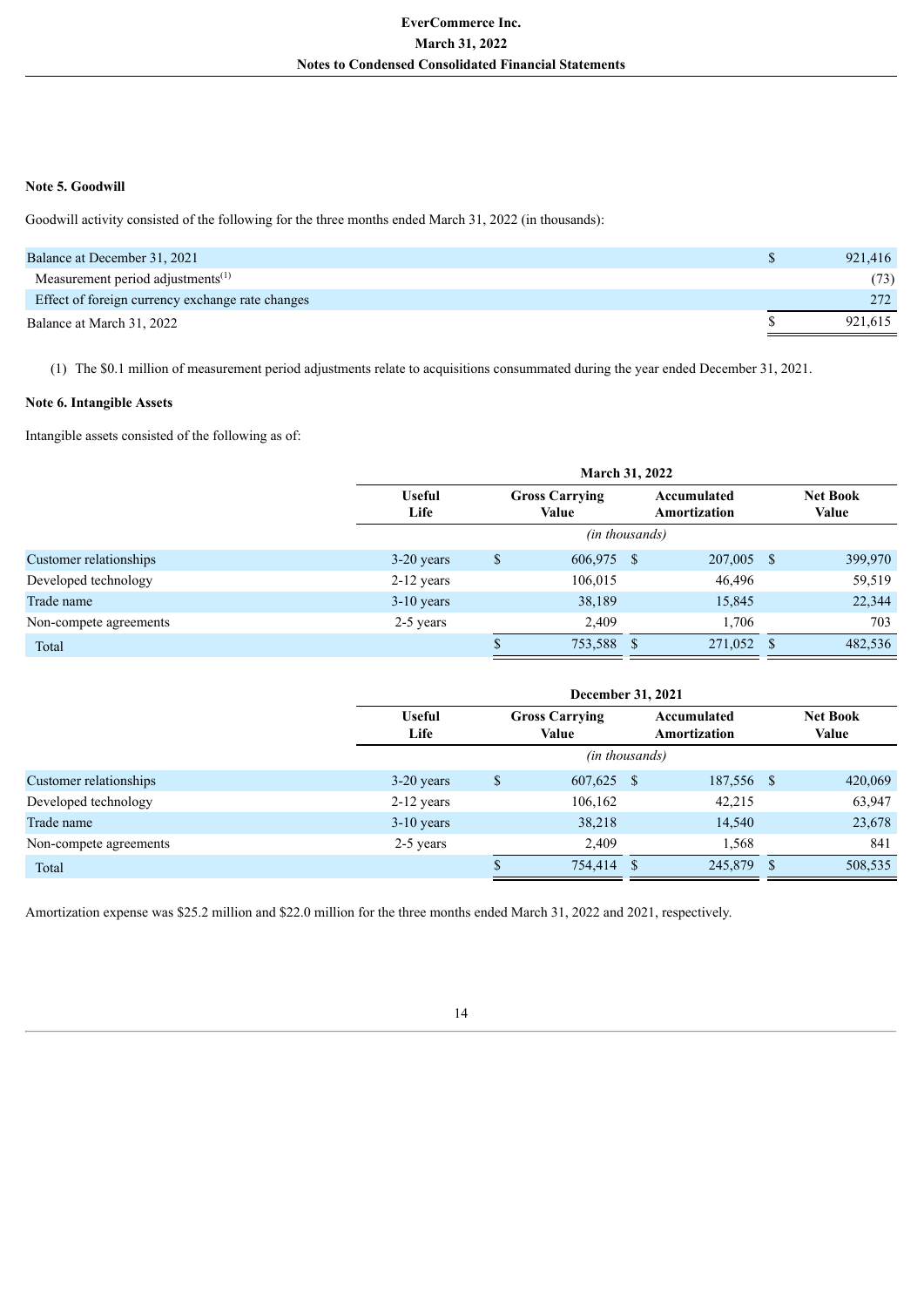## **Note 7. Property and Equipment**

Property and equipment consisted of the following as of:

|                                 | March 31,        | December 31,   |           |
|---------------------------------|------------------|----------------|-----------|
|                                 | 2022             |                | 2021      |
|                                 |                  | (in thousands) |           |
| Computer equipment and software | \$<br>$9,059$ \$ |                | 8,191     |
| Furniture and fixtures          | 3,676            |                | 3,667     |
| Leasehold improvements          | 12,030           |                | 12,032    |
| Total property and equipment    | 24,765           |                | 23,890    |
| Less accumulated depreciation   | (11, 398)        |                | (10, 381) |
| Property and equipment, net     | $13,367$ \$      |                | 13,509    |
|                                 |                  |                |           |

Depreciation expense was \$1.0 million and \$0.9 million for the three months ended March 31, 2022 and 2021, respectively.

## **Note 8. Capitalized Software**

Capitalized software consisted of the following as of:

|                                |   | March 31, |                       | December 31, |
|--------------------------------|---|-----------|-----------------------|--------------|
|                                |   | 2022      |                       | 2021         |
|                                |   |           | <i>(in thousands)</i> |              |
| Capitalized software           | S | 35,453 \$ |                       | 31,960       |
| Less: accumulated amortization |   | (9,096)   |                       | (7,960)      |
| Capitalized software, net      |   | 26,357    |                       | 24,000       |

Amortization expense was \$1.2 million and \$0.8 million for the three months ended March 31, 2022 and 2021, respectively.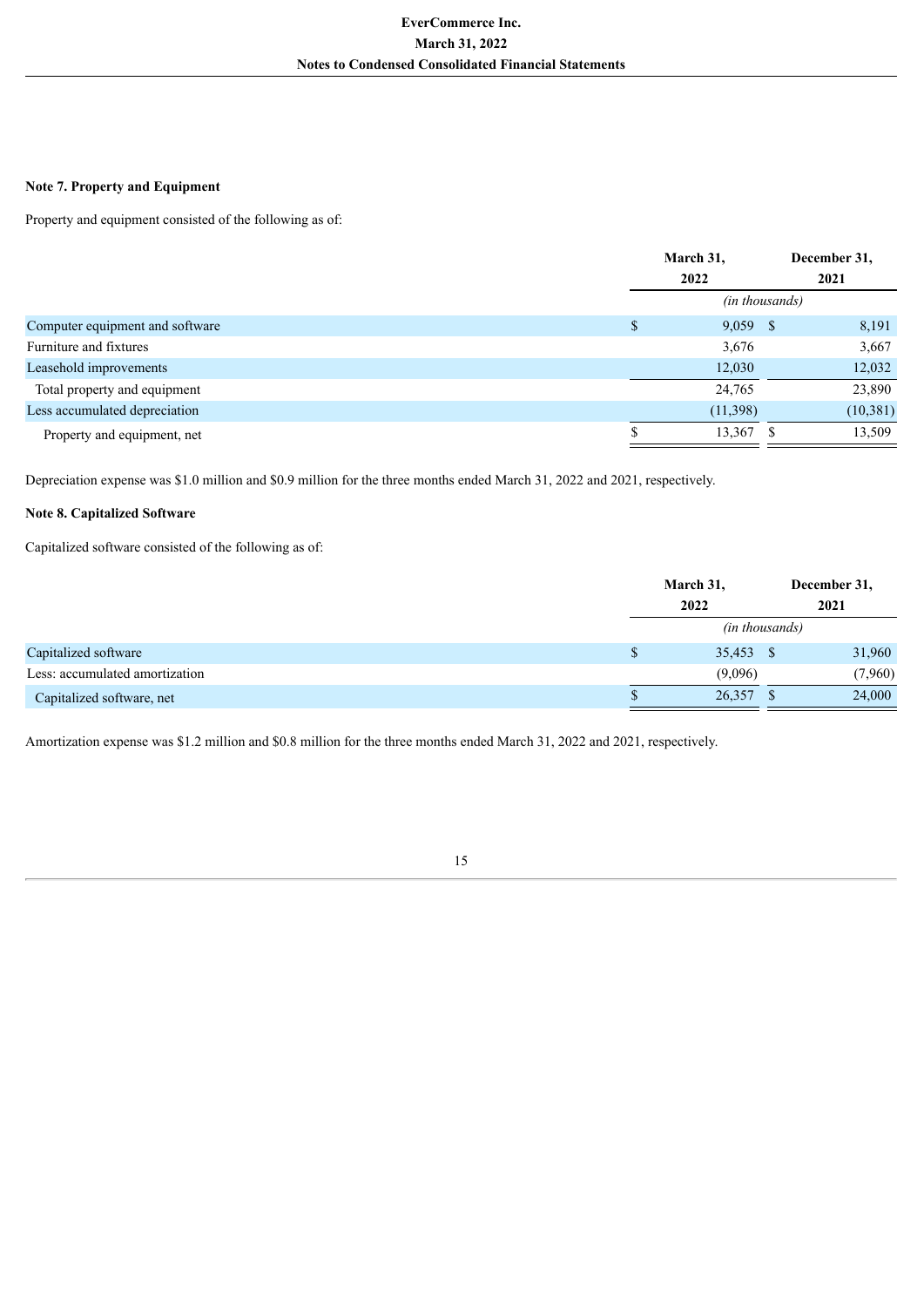#### **Note 9. Long-Term Debt**

Long-term debt consisted of the following as of:

|                                                                                                                                                                                                                                                                                  |               | March 31,<br>2022 |  | December 31, |
|----------------------------------------------------------------------------------------------------------------------------------------------------------------------------------------------------------------------------------------------------------------------------------|---------------|-------------------|--|--------------|
|                                                                                                                                                                                                                                                                                  |               |                   |  | 2021         |
|                                                                                                                                                                                                                                                                                  |               | (in thousands)    |  |              |
| Term notes with interest payable monthly, interest rate at Adjusted LIBOR or Alternative Base Rate, plus<br>an applicable margin of $3.25\%$ (3.75% at March 31, 2022) quarterly principal payments of 0.25% of<br>original principal balance with balloon payment due July 2028 | $\mathcal{S}$ | 547,250 \$        |  | 548,625      |
| Revolver with interest payable monthly, interest rate at Adjusted LIBOR or Alternative Base Rate, plus an<br>applicable margin of $3.25\%$ (3.71% at March 31, 2022), and outstanding balance due July 2026                                                                      |               |                   |  |              |
| Subordinated unsecured promissory note related to acquisition of Service Nation, Inc., interest paid-in-<br>kind, interest rate at 8.5% with balloon payment due September 2022                                                                                                  |               | 2,927             |  | 2,866        |
| Subordinated unsecured promissory note related to acquisition of Technique Fitness, Inc. D/B/A Club OS,<br>interest paid-in-kind, interest rate at 7% with balloon payment due December 2022                                                                                     |               | 2,701             |  | 2,655        |
| Principal debt                                                                                                                                                                                                                                                                   |               | 552,878           |  | 554,146      |
| Deferred financing costs on long-term debt                                                                                                                                                                                                                                       |               | (5,597)           |  | (5,826)      |
| Discount on long-term debt                                                                                                                                                                                                                                                       |               | (2,089)           |  | (2,193)      |
| Total debt                                                                                                                                                                                                                                                                       |               | 545,192           |  | 546,127      |
| Less current maturities                                                                                                                                                                                                                                                          |               | 11,070            |  | 10,943       |
| Long-term portion                                                                                                                                                                                                                                                                |               | 534,122           |  | 535,184      |

On July 6, 2021, the Company entered into a credit facility ("Credit Agreement") that includes term loans in an aggregate principal amount of \$350.0 million ("Initial Term Loans"), a revolver with a capacity of \$190.0 million ("Revolver") and a sub-limit of the Revolver available for letters of credit up to an aggregate face amount of \$20.0 million. The Initial Term Loans were used to retire the Company's debt arrangements that were outstanding prior to the Initial Public Offering ("IPO").

As of November 2021, the Company had \$35.0 million outstanding under the Revolver, and borrowed the remaining capacity of the Revolver to fund the acquisition of DrChrono. Subsequently in the same month, the Company received additional term loans in an aggregate principal amount of \$200.0 million (together with the Initial Term Loans, the "Term Loans"), the proceeds of which were used to repay the outstanding principal balance of the Revolver of \$190.0 million and for general corporate purposes. The Initial Term Loans, Revolver and Additional Term Loans are collectively referred to herein as the ("Credit Facilities").

The Company determines the fair value of long-term debt based on trading prices for its debt if available. As of March 31, 2022, the Company obtained trading prices for the term notes outstanding. However, as such trading prices require significant unobservable inputs to the pricing model, such instruments are classified as Level 2. If no such trading prices are available, the Company determines the fair value of long-term debt using discounted cash flows, applying current interest rates and current credit spreads, based on its own credit risk. The fair value amounts were approximately \$545.9 million and \$552.8 million as of March 31, 2022 and December 31, 2021, respectively.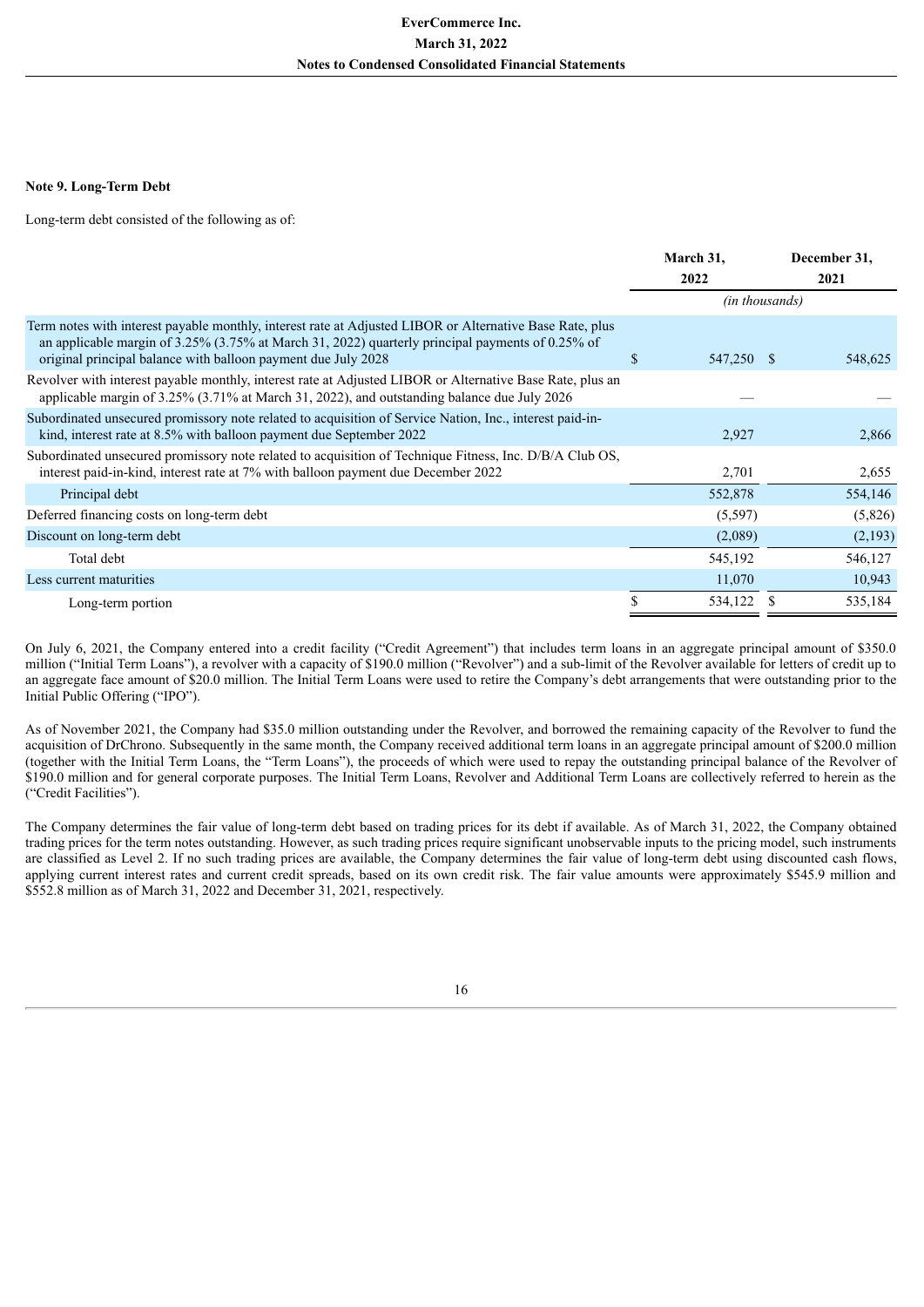As of January 1, 2021, the Company also had outstanding subordinated promissory notes ("Legacy Subordinated Notes") that included paid-in-kind ("PIK") interest. The interest on the Legacy Subordinated Notes is all PIK and is due upon maturity. Total PIK interest was \$0.1 million for each of the three months ended March 31, 2022 and 2021.

The Company's Credit Facilities are subject to certain financial and nonfinancial covenants and is secured by substantially all assets of the Company. As of March 31, 2022, the Company was in compliance with all of its covenants.

Aggregate maturities of the Company's debt for the years ending December 31 are as follows as of March 31, 2022 (in thousands):

| Years ending December 31:                        |         |
|--------------------------------------------------|---------|
| 2022 (remaining nine months)                     | 9,998   |
| 2023                                             | 5,500   |
| 2024                                             | 5,500   |
| 2025                                             | 5,500   |
| 2026                                             | 5,500   |
| Thereafter                                       | 521,125 |
| Total aggregate maturities of the Company's debt | 553,123 |

Included in aggregate maturities is future paid-in-kind interest totaling \$0.2 million that will accrue over the term of the related debt.

## **Note 10. Equity**

On May 5, 2021, the Company amended its Certificate of Incorporation ("Third Amended and Restated Certificate of Incorporation") to increase the number of authorized shares of Preferred Stock from 125,000,000 shares to 140,000,000 shares of Preferred Stock, \$0.00001 par value per share, of which 50,000,000 were designated as Series A, 75,000,000 were designated as Series B and 15,000,000 were designated as Series C as of such date. Each share of Series A, Series B and Series C could have been converted into common stock at any time, at the option of the holder, based on a prescribed formula set forth in the Company's Third Amended and Restated Certificate of Incorporation. In the event of a liquidation, dissolution, winding up of the Company or other similar event, liquidation payments would have first been made to the holders of Series B, then to Series C, then to Series A. In May 2021, the Company issued 7.9 million shares of Series C for proceeds of \$109.8 million net of issuance costs.

In accordance with ASC 480, *Distinguishing Liabilities from Equity*, if the carrying value of redeemable preferred stock is less than its redemption value, redeemable preferred stock shall be accreted to its redemption value if it is probable it will become redeemable. Prior to March 15, 2021, the Company concluded it was probable that the Series B would become redeemable due to the passage of time. However, after that date the Company concluded that it was no longer probable that the Series B would become redeemable due to the increased likelihood of a successful IPO prior to February 23, 2026. The Company's Series B accruing dividends comprised a component of the redemption value of such stock. The Company recorded the accretion of Series B through March 15, 2021, by increasing its carrying value and recording a corresponding reduction of Additional Paid-In Capital in the amount of \$15.1 million for the three months ended March 31, 2021.

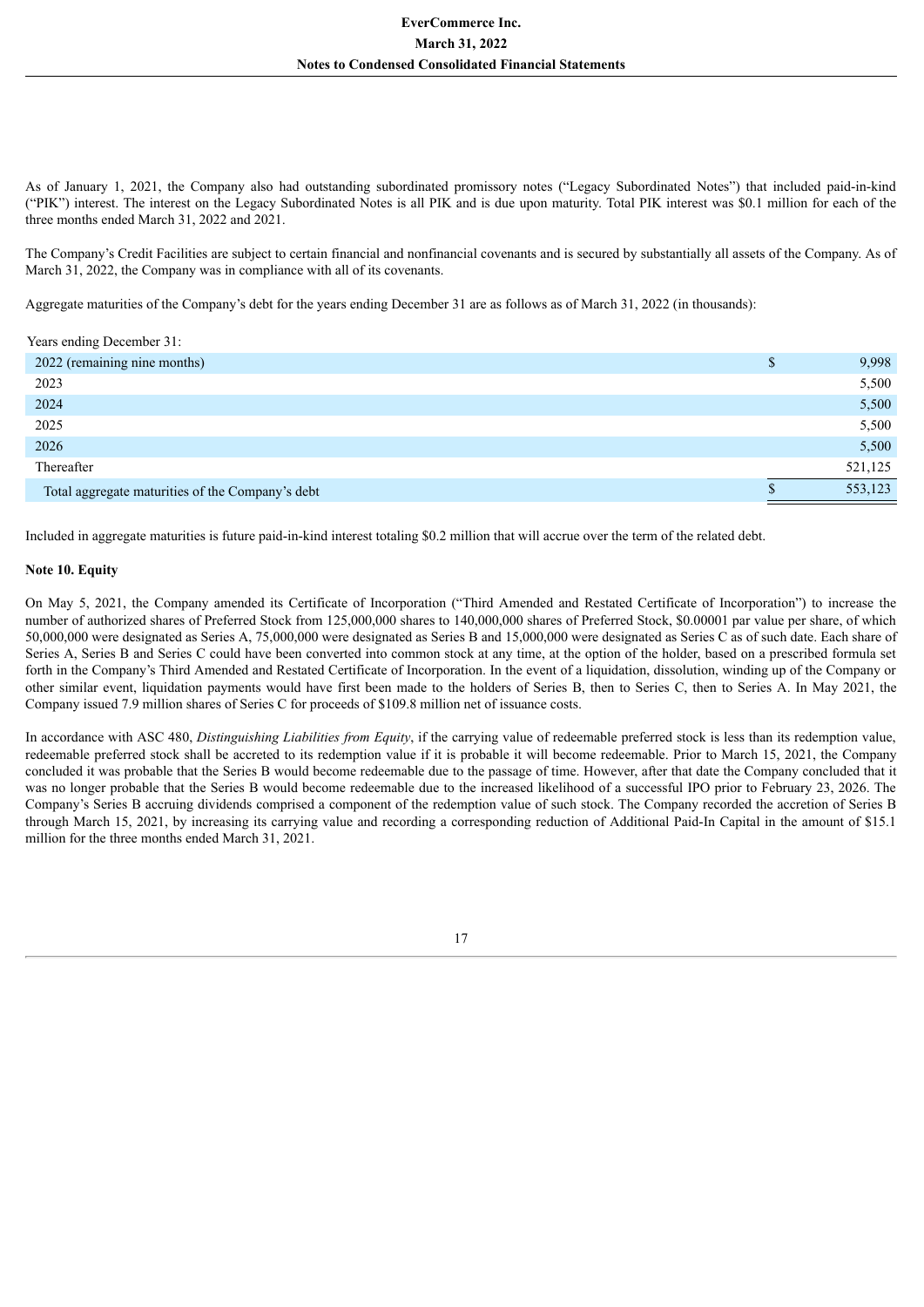Immediately prior to the closing of the IPO, the Company filed an Amended and Restated Certificate of Incorporation on July 6, 2021 with the Secretary of State of the State of Delaware to authorize the issuance up to 2,050,000,000 shares, par value \$0.00001 per share, consisting of 2,000,000,000 shares of common stock and 50,000,000 shares of preferred stock. In connection with the IPO, all of the Company's then outstanding convertible preferred stock converted into shares of common stock on a one-for-one basis. Upon conversion of the convertible preferred stock, the Company reclassified the carrying value of the convertible preferred stock to common stock and additional paid-in capital.

#### **Note 11. Stock-Based Compensation**

In 2016, the Company adopted the 2016 Equity Incentive Plan (the "2016 Plan"). The 2016 Plan provided for the granting of stock-based awards, including stock options, stock appreciation rights, restricted or unrestricted stock awards, phantom stock, performance awards, and other stock-based awards. In connection with the IPO, the Company's board of directors adopted, and the Company's stockholders approved, the 2021 Incentive Award Plan (the "2021 Plan"), which became effective immediately prior to the effectiveness of the registration statement for the Company's IPO and, as a result of which, the Company can no longer make awards under the 2016 Plan. The 2021 Plan provides for the issuance of incentive stock options, non-qualified stock options, stock awards, stock units, stock appreciation rights and other stock-based awards. The number of shares initially reserved for issuance under the 2021 Plan was 22,000,000 shares, inclusive of available shares previously reserved for issuance under the 2016 Plan. In addition, the number of shares reserved for issuance under the 2021 Plan is subject to an annual increase on the first day of each calendar year beginning on January 1, 2022 and ending on and including January 1, 2031, equal to the lesser of (i) 3% of the shares outstanding (on an as-converted basis) on the last day of the immediately preceding fiscal year and (ii) such smaller number of shares as determined by the Company's board of directors, provided that no more than 22,000,000 shares may be issued upon the exercise of incentive stock options. Based on the Company's outstanding shares of common stock as of December 31, 2021, as of January 1, 2022 the number of shares reserved for issuance under the 2021 Plan increased by 5.9 million.

In connection with the IPO, the Company's board of directors adopted the 2021 Employee Stock Purchase Plan (the "ESPP"). For more information on the ESPP, refer to Note 11 in the Annual Report on Form 10-K.

The following table summarizes our restricted stock unit ("RSU") and stock option activity for the three months ended March 31, 2022:

|                                   | <b>RSUs</b>    | <b>Options</b> |
|-----------------------------------|----------------|----------------|
|                                   | (in thousands) |                |
| Outstanding as of January 1, 2022 | 541            | 16,444         |
| Granted                           | 1,521          | 1,480          |
| Vested or exercised               |                | (126)          |
| Cancelled or forfeited            | (10)           | (160)          |
| Outstanding as of March 31, 2022  | 2,052          | 17,638         |

As of March 31, 2022, total unrecognized compensation expense was \$25.3 million and \$40.5 million related to outstanding restricted stock units and outstanding stock options, respectively.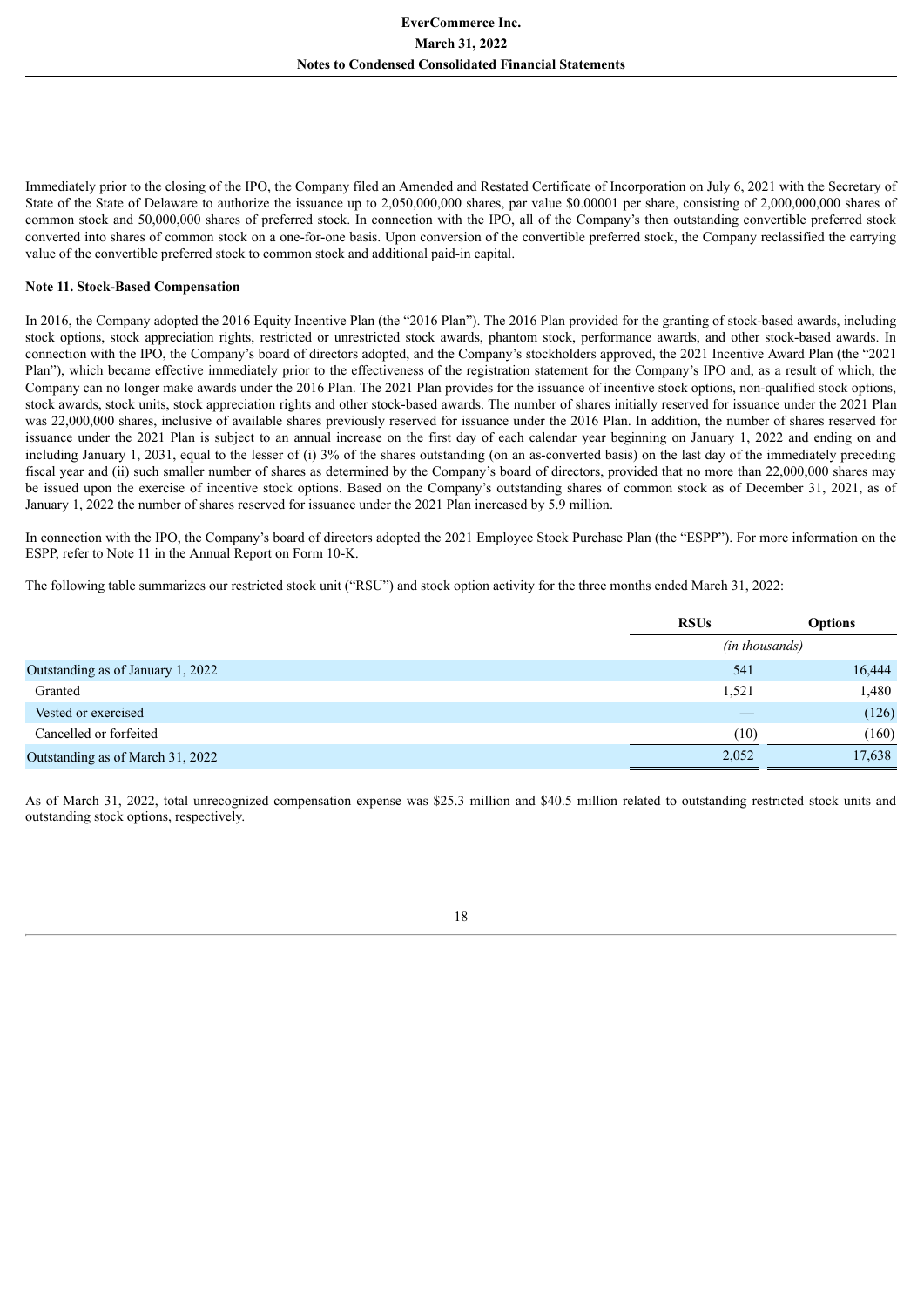Stock-based compensation expense was classified in the unaudited condensed consolidated statements of operations and comprehensive loss as follows:

|                                        |   | Three months ended | March 31, |     |  |
|----------------------------------------|---|--------------------|-----------|-----|--|
|                                        |   | 2021<br>2022       |           |     |  |
|                                        |   | (in thousands)     |           |     |  |
| Cost of revenues                       | S | 82 \$              |           |     |  |
| Sales and marketing                    |   | 328                |           | 29  |  |
| Product development                    |   | 392                |           | 33  |  |
| General and administrative             |   | 5,333              |           | 840 |  |
| Total stock-based compensation expense |   | 6,135              |           | 903 |  |

#### **Note 12. Net Loss Per Share Attributable to Common Stockholders**

The following table presents the calculation of basic and diluted net loss per share for the Company's common stock as of:

|                                                                                                                                     | Three months ended<br>March 31,                                      |               |  |              |
|-------------------------------------------------------------------------------------------------------------------------------------|----------------------------------------------------------------------|---------------|--|--------------|
|                                                                                                                                     | 2022                                                                 |               |  | 2021         |
|                                                                                                                                     | <i>(in thousands except share and per share)</i><br><i>amounts</i> ) |               |  |              |
| Numerator:                                                                                                                          |                                                                      |               |  |              |
| Net loss                                                                                                                            | \$                                                                   | $(13,309)$ \$ |  | (15,995)     |
| Accretion of Series B to redemption value                                                                                           |                                                                      |               |  | (15, 105)    |
| Numerator for basic and diluted EPS – net loss attributable to common stockholders                                                  |                                                                      | $(13,309)$ \$ |  | (31,100)     |
| Denominator:                                                                                                                        |                                                                      |               |  |              |
| Denominator for basic and diluted EPS – weighted-average shares of common stock outstanding used in<br>computing net loss per share |                                                                      | 195,432,404   |  | 43, 231, 295 |
|                                                                                                                                     |                                                                      |               |  |              |
| Basic and diluted net loss per share attributable to common stockholders                                                            | \$                                                                   | $(0.07)$ \$   |  | (0.72)       |

The following outstanding potentially dilutive common stock equivalents have been excluded from the computation of diluted net loss per share attributable to common stockholders for the periods presented due to their anti-dilutive effect as of:

|                                                                | March 31.  |             |
|----------------------------------------------------------------|------------|-------------|
|                                                                | 2022       | 2021        |
| Outstanding options to purchase common stock and unvested RSUs | 19.690.100 | 15,073,429  |
| Outstanding convertible preferred stock (Series A and B)       |            | 117.183.540 |
| Total anti-dilutive outstanding potential common stock         | 19,690,100 | 132,256,969 |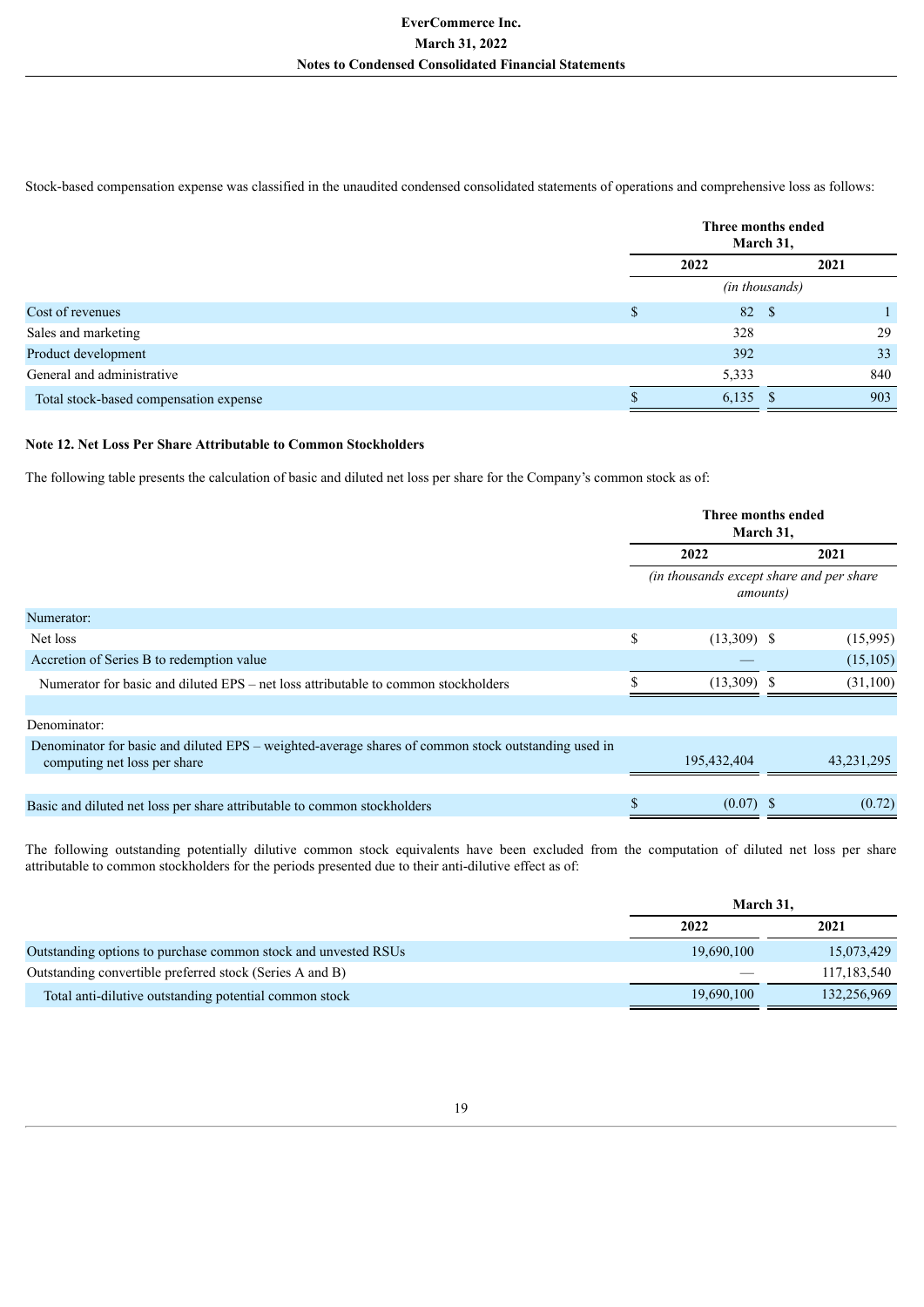### **Note 13. Fair Value of Financial Instruments**

Fair value estimates of financial instruments are made at a specific point in time, based on relevant information about financial markets and specific financial instruments. As these estimates are subjective in nature, involving uncertainties and matters of significant judgment, they cannot be determined with precision. Changes in assumptions can significantly affect estimated fair value.

The Company measures fair value as the price that would be received to sell an asset or paid to transfer a liability (an exit price) in an orderly transaction between market participants at the reporting date. The Company utilizes a three-tier hierarchy, which prioritizes the inputs used in the valuation methodologies in measuring fair value:

- **• Level 1:** Valuations based on quoted prices in active markets for identical assets or liabilities that an entity has the ability to access.
- **Level 2:** Valuations based on quoted prices for similar assets or liabilities, quoted prices for identical assets or liabilities in markets that are not active, or other inputs that are observable or can be corroborated by observable data for substantially the full term of the assets or liabilities.
- Level 3: Valuations based on inputs that are supported by little or no market activity and that are significant to the fair value of the assets or liabilities.

Liabilities historically valued with Level 3 inputs on a recurring basis are contingent consideration.

The carrying value of cash and cash equivalents, accounts receivable, contract assets, contract liabilities and accounts payable approximate their fair value because of the short-term nature of these instruments.

There were no transfers between fair value measurement levels during the three months ended March 31, 2022 or 2021.

The following table presents information about the Company's financial assets and liabilities measured at fair value on a recurring basis as of:

|              | Level 1   | <b>Level 2</b> |                                  | Level 3 | <b>Total</b> | <b>Balance Sheet Classification</b> |
|--------------|-----------|----------------|----------------------------------|---------|--------------|-------------------------------------|
|              |           |                | <i>(in thousands)</i>            |         |              |                                     |
| Asset:       |           |                |                                  |         |              |                                     |
| Money market | 46,415 \$ |                | - \$<br>$\overline{\phantom{m}}$ | $-$ S   |              | 46,415 Cash equivalents             |

|                          |  | <b>Level 1</b> |  | Level 2                       | Level 3 | <b>Total</b> |     | <b>Balance Sheet Classification</b> |
|--------------------------|--|----------------|--|-------------------------------|---------|--------------|-----|-------------------------------------|
|                          |  |                |  | (in thousands)                |         |              |     |                                     |
| Asset:                   |  |                |  |                               |         |              |     |                                     |
| Money market             |  | 14,855 \$      |  | $-$ \$                        | $-$ \$  |              |     | 14,855 Cash equivalents             |
| Liability:               |  |                |  |                               |         |              |     |                                     |
| Contingent consideration |  | $-$ S          |  | $\overbrace{\phantom{12333}}$ | 675 \$  |              | 675 | Other current liabilities           |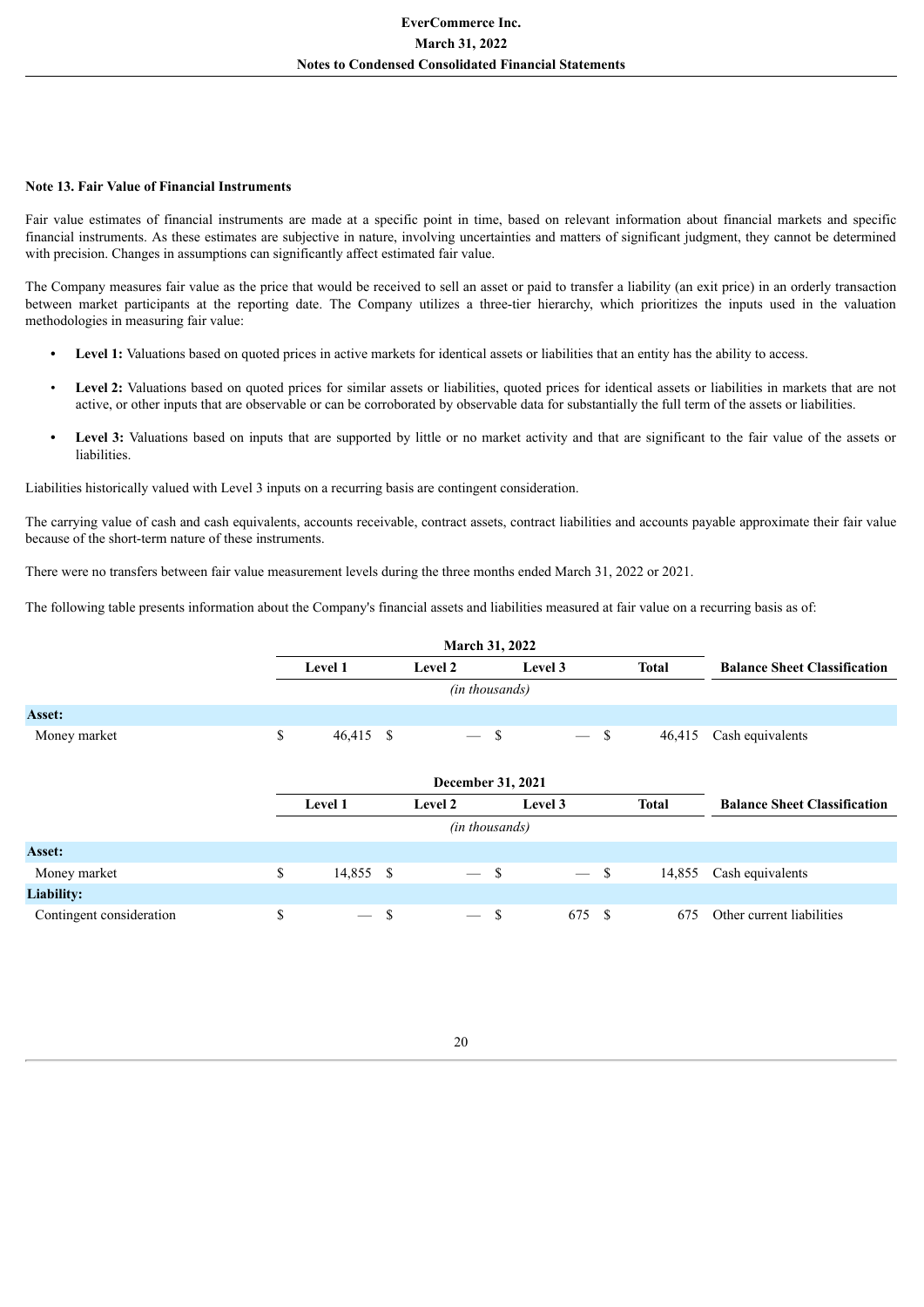The following is a reconciliation of the opening and closing balance for contingent consideration measured at fair value on a recurring basis using significant unobservable inputs (Level 3) during the three months ended March 31, 2022 (in thousands):

| Opening balance                 | 675   |
|---------------------------------|-------|
| Fair value adjustments          | (18)  |
| Amounts settled through payment | (657) |
| Ending balance                  |       |

## **Note 14. Income Taxes**

Our provision for income taxes in interim periods is based on our estimated annual effective tax rate. We record cumulative adjustments in the quarter in which a change in the estimated annual effective rate is determined.

The income tax benefit was \$5.7 million and \$3.5 million for the three months ended March 31, 2022 and 2021, respectively. Our effective income tax rate was 30.1% and 18.1% for the three months ended March 31, 2022 and 2021, respectively.

The difference in the effective income tax rate was primarily driven by discrete items, including a California law change and an intercompany intellectual property sale in the three months ended March 31, 2022 and acquisition accounting in the three months ended March 31, 2021.

### **Note 15. Commitments and Contingencies**

The Company is obligated under non-cancelable operating leases for office space expiring through 2030. Most of these leases include renewal options. Future minimum payments due under the existing lease agreements are as follows as of March 31, 2022 (in thousands):

Years ending December 31:

| 2022 (remaining nine months)      | 6,486  |
|-----------------------------------|--------|
| 2023                              | 6,526  |
| 2024                              | 4,941  |
| 2025                              | 4,705  |
| 2026                              | 4,558  |
| Thereafter                        | 12,692 |
| Total future minimum payments due | 39,908 |

Included in the condensed consolidated statements of operations and comprehensive loss is total rent expense of approximately \$2.6 million and \$2.1 million for the three months ended March 31, 2022 and 2021, respectively.

From time to time, the Company may become involved in various lawsuits and legal proceedings which arise in the ordinary course of business. However, litigation is subject to inherent uncertainties, and an adverse result in these or other matters may arise from time to time that may harm our business. We are currently not aware of any such legal proceedings or claims that we believe will have, individually or in the aggregate, a material adverse effect on our business, financial condition or operating results.

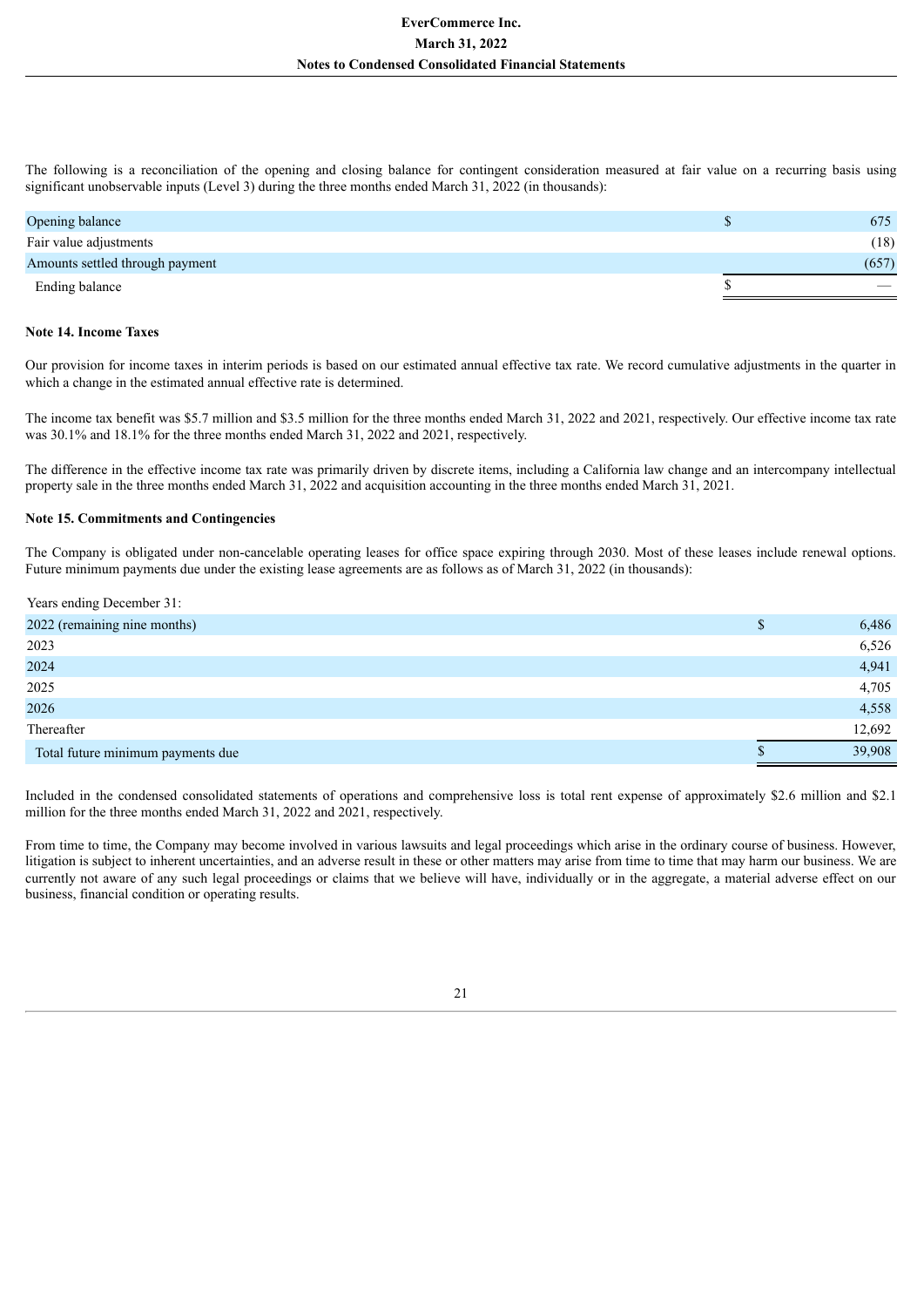# **Note 16. Geographic Areas**

The following table sets forth long-lived assets by geographic area as of:

<span id="page-26-0"></span>

|                      | March 31,      |      | December 31, |  |
|----------------------|----------------|------|--------------|--|
|                      | 2022           |      | 2021         |  |
|                      | (in thousands) |      |              |  |
| <b>United States</b> | 37,105         | - \$ | 34,906       |  |
| International        | 2,619          | - \$ | 2,603        |  |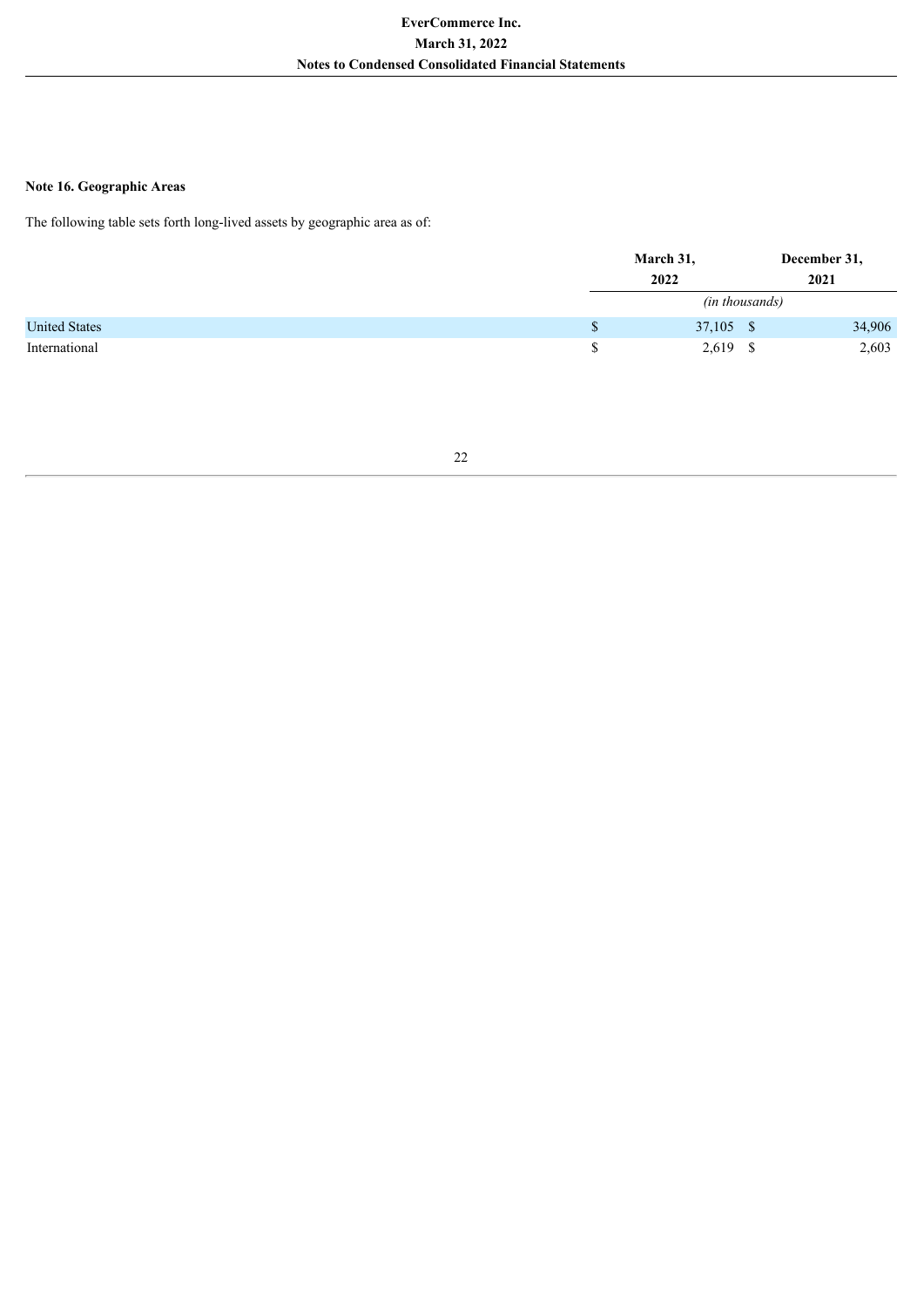### **Item 2. Management's Discussion and Analysis of Financial Condition and Results of Operations**

Unless the context requires otherwise, references in this report to "EverCommerce Inc.," the "Company," "we," "us" and "our" refer to EverCommerce Inc. and its consolidated subsidiaries. The following discussion and analysis of our financial condition and results of operations should be read in conjunction with our unaudited condensed consolidated financial statements and related notes appearing elsewhere in this Quarterly Report on Form 10-Q and our consolidated financial statements and related notes included in our Annual Report on Form 10-K for the year ended December 31, 2021 (the "Annual Report on Form 10-K"). Additionally, our historical results are not necessarily indicative of the results that may be expected for any period in the *future.*

#### **Overview**

EverCommerce is a leading provider of integrated, vertically-tailored software-as-a-service ("SaaS") solutions for service-based small- and medium-sized businesses ("service SMBs"). Our platform spans across the full lifecycle of interactions between consumers and service professionals with verticalspecific applications. Today, we serve over 600,000 customers across three core verticals: Home Services; Health Services; and Fitness & Wellness Services. Within our core verticals, our customers operate within numerous micro-verticals, ranging from home service professionals, such as home improvement contractors and home maintenance technicians, to physician practices and therapists within Health Services, to personal trainers and salon owners within Fitness & Wellness. Our platform provides vertically-tailored SaaS solutions that address service SMBs' increasingly specialized demands, as well as highly complementary solutions that complete end-to-end offerings, allowing service SMBs and EverCommerce to succeed in the market, and provide end consumers more convenient service experiences.

We offer several vertically-tailored suites of solutions, each of which follows a similar and repeatable go-to-market playbook: offer a "system of action" Business Management Software that streamlines daily business workflows, integrate highly complementary, value-add adjacent solutions and complete gaps in the value chain to create end-to-end solutions. These solutions focus on addressing how service SMBs market their services, streamline operations and retain and engage their customers.

- *Business Management Software:* Our vertically-tailored Business Management Software is the system of action at the center of a service business' operation, and is typically the point-of-entry and first solution adopted by a customer. Our software, designed to meet the day-to-day workflow needs of businesses in specific vertical end markets, streamlines front and back-office processes and provides polished customer-facing experiences. Using these offerings, service SMBs can focus on growing their customers, improving their services and driving more efficient operations.
- **•** *Billing & Payment Solutions:* Our Billing & Payment Solutions provide integrated payments, billing and invoicing automation and business intelligence and analytics. Our omni-channel payments capabilities include point-of-sale, eCommerce, online bill payments, recurring billing, electronic invoicing and mobile payments. Supported payment types include credit card, debit card and Automated Clearing House processing. Our payments platform also provides a full suite of service commerce features, including customer management as well as cash flow reporting and analytics. These value-add features help small- and medium-sized businesses ("SMBs") to ensure more timely billing and payments collection and provide improved cash flow visibility.
- *Customer Engagement Applications:* Our Customer Engagement Applications modernize how businesses engage and interact with customers by leveraging innovative, bespoke customer listening and communication solutions to improve the customer experience and increase retention. Our software provides customer listening capabilities with real-time customer surveying and analysis to allow standalone businesses and multi-location brands to receive voice of the customer insights and manage the customer experience lifecycle. These applications include: customer health scoring, customer support systems, real-time alerts, NPS-based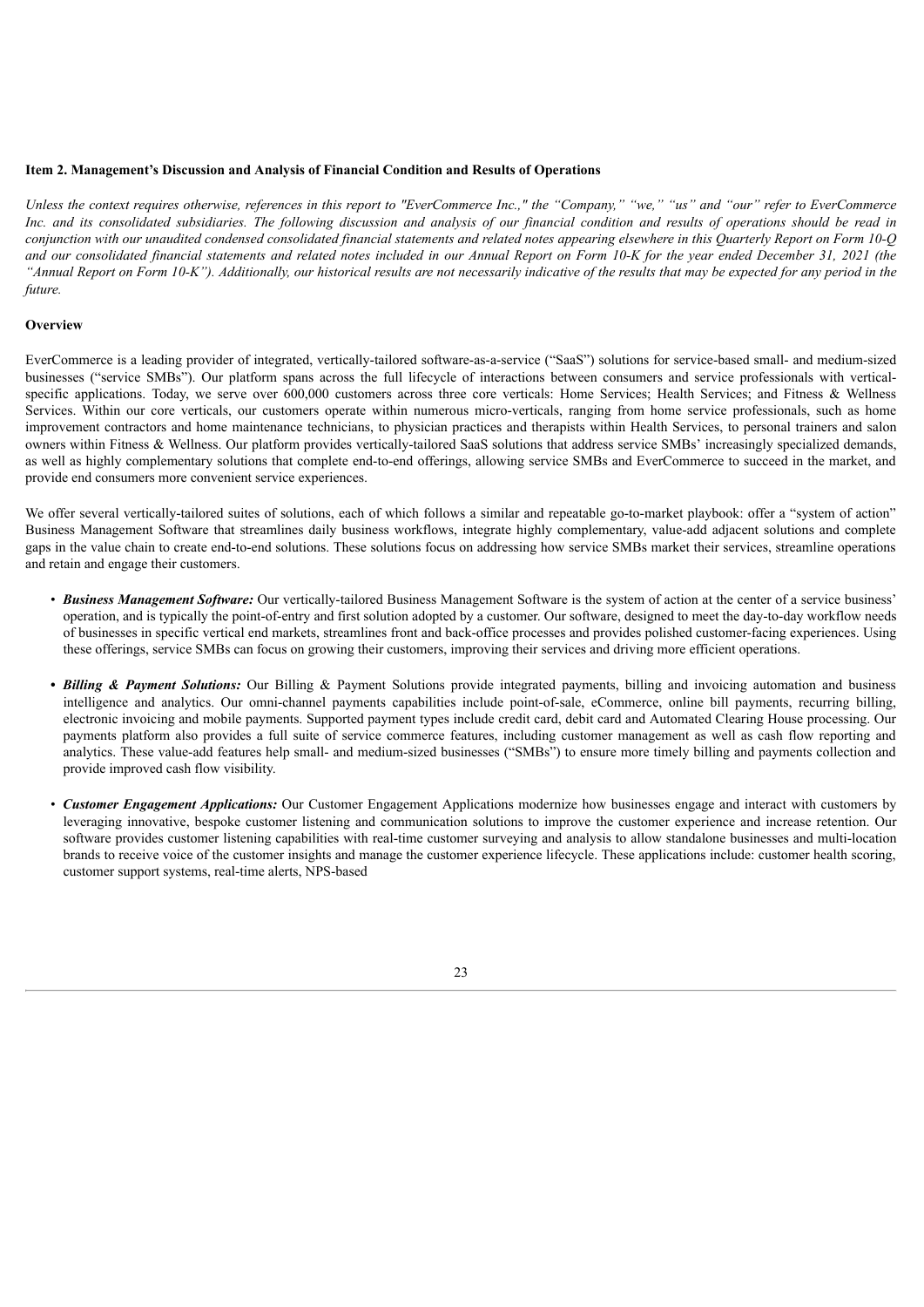customer feedback collection, review generation and automation, reputation management, customer satisfaction surveying and a digital communication suite, among others. These tools help our customers gain actionable insights, increase customer loyalty and repeat purchases and improve customer experiences.

• *Marketing Technology Solutions:* Our Marketing Technology Solutions work with our Customer Engagement Applications to help customers build their businesses by invigorating marketing operations and improving return on investment across the customer lifecycle. These solutions help businesses to manage campaigns, generate quality leads, increase conversion and repeat sales, improve customer loyalty and provide a polished brand experience. Our solutions include: custom website design, development and hosting, responsive web design, marketing campaign design and management, search engine optimization ("SEO"), paid search and display advertising, social media and blog automation, call tracking, review monitoring and marketplace lead generation, among others.

We go to market with suites of solutions that are aligned to our three core verticals: (i) the EverPro suite of solutions in Home Services; (ii) the EverHealth suite of solutions within Health Services; and (iii) the EverWell suite of solutions in Fitness & Wellness Services. Within each suite, our Business Management Software – the system of action at the center of a service business' operation – is typically the first solution adopted by a customer. This vertically-tailored point-of-entry provides us with an opportunity to cross-sell adjacent products, previously offered as fragmented and disjointed point solutions by other software providers. This "land and expand" strategy allows us to acquire customers with key foundational solutions and expand into offerings via product development and acquisitions that cover all workflows and power the full scope of our customers' businesses. This results in a selfreinforcing flywheel effect, enabling us to drive value for our customers and, in turn, improve customer stickiness, increase our market share and fuel our growth.

We generate three types of revenue: (i) Subscription and Transaction Fees, which are primarily recurring revenue streams, (ii) Marketing Technology Solutions, which includes both recurring and re-occurring revenue streams and (iii) Other revenue which consists primarily of one-time revenue streams. Our recurring revenue generally consists of monthly, quarterly and annual software and maintenance subscriptions, transaction revenue associated with integrated payments and billing solutions and monthly contracts for Marketing Technology Solutions. Additionally, our re-occurring revenue includes revenue related to the sale of marketing campaigns and lead generation under contractual arrangements with customers.

Our business benefits from attractive unit economics. Approximately 95% of our revenue in the three months ended March 31, 2022 and 2021 was recurring or re-occurring, and we maintained an annualized net revenue retention rate of more than 100% for the quarter ended March 31, 2022. We believe the retention and growth of revenue from our existing customers is a helpful measure of the health of our business and our future growth prospects. Our ability to cross sell additional products and services to our existing customers can increase customer engagement with our suite of solutions and thus have a positive impact on our net pro forma revenue retention rate. For example, we have leveraged our land and expand strategy to cross sell solutions to our existing customers, which has supported our high net pro forma revenue retention rate by increasing customer utilization of our solutions, educating customers as to how our platform and synergies can support their businesses and, in turn, improving customer stickiness.

Our calculation of net pro forma revenue retention rate remains consistent with prior periods. This rate for any fiscal period includes the positive recurring and re-occurring revenue impacts of selling new solutions to existing customers and the negative impacts of contraction and attrition among this set of customers. Our net pro forma revenue retention rate may fluctuate as a result of a number of factors, including the growing level of our revenue base, the level of penetration within our customer base, expansion of solutions, new acquisitions and our ability to retain our customers. Our calculation of net pro forma revenue retention rate may differ from similarly titled metrics presented by other companies.

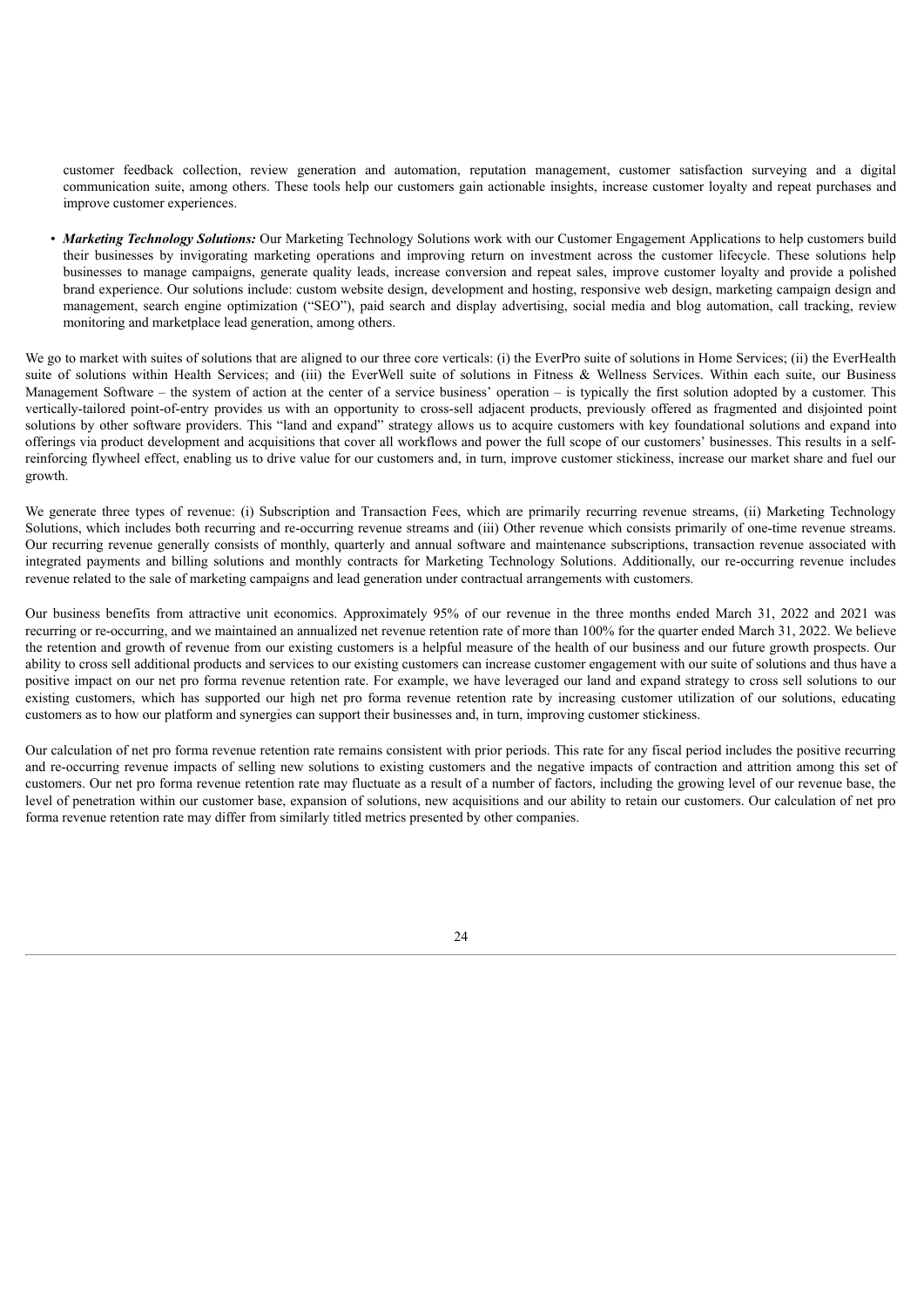We acquire companies to deepen our competitive moats in existing verticals, and enter new verticals and geographies. We have acquired 52 companies since our inception. We have an established framework for identification, execution, integration, and onboarding of targets, which leverages our significant acquisition experience and utilizes internal criteria for evaluating acquisition candidates and prospective businesses. We have developed and refined our internal criteria over time with our acquisitions, which has helped us to more readily identify attractive and complementary targets that can be efficiently onboarded. These acquired solutions can bring deep industry expertise and vertically-tailored software solutions that provide additional sources of growth. We believe that our methodology, track record, and reputation for sourcing, evaluating, and integrating acquisitions positions us as an "acquirer-of-choice" for potential targets.

#### **Impact of COVID-19**

The COVID-19 pandemic has caused economies, businesses, markets and communities around the globe to be disrupted, and in many cases, shut-down. In the interest of public health, many governments closed physical stores and business locations deemed to be non-essential, which caused increased unemployment levels and businesses to permanently close. Many SMBs have been adversely impacted by the COVID-19 pandemic, and as a result, certain of our business operations were negatively impacted, while others have benefited from customers shifting to technology-focused, digital-first business models. A McKinsey survey from October 2020 revealed that global business executives have accelerated the digitization of their customer and supplychain interactions by as much as three to four years. Although we cannot predict when the United States and global economy will fully recover from the COVID-19 pandemic, we believe that our business is well positioned to be a partner-of-choice for new customers, to capitalize on the growing trend of digital transformation and to benefit from the revival of the SMB economy. Nevertheless, we do not have certainty that a full economic recovery will happen in the near future, and it is possible that the prolonging of the COVID-19 pandemic will adversely affect our business, financial condition and results of operations. For more information regarding the potential impact of the COVID-19 pandemic on our business, refer to Part II. Item 1A. *"Risk* Factors—Risks Related to our Business—The outbreak of the novel strain of coronavirus disease has impacted, and a future pandemic, epidemic or outbreak of an infectious disease in the United States could impact, our business, financial condition and results of operations, as well as the business or *operations of third parties with whom we conduct business."*

### *Impact on Financial Performance*

The COVID-19 pandemic negatively impacted our financial performance in the second quarter of 2020, and to a lesser degree thru the remainder of 2020 and 2021, due to the adverse impact the pandemic had on certain service SMBs. However, given the diversification of our business, the financial impact was primarily limited to declines in revenue attributable to customers in the Fitness & Wellness and Health Services verticals as many customers in those verticals were forced to close their business or limit operations. Due to the pandemic, in the three months ended June 30, 2020, our revenue declined from the three months ended March 31, 2020, excluding the impact of acquisitions closed in the first and second quarters of 2020. Throughout the second half of 2020 and for the year ended 2021, our revenues, excluding the impact of acquisitions closed within the respective periods, have increased as our customers and many service SMBs resumed operations and the impact of the pandemic has lessened.

Given that the COVID-19 pandemic continues to evolve, the extent to which it may further impact our financial condition, results of operations, or liquidity continues to be uncertain and difficult to predict. Any further impact is likely to vary by specific verticals, solutions and geographies, with the diversity of our customer base potentially moderating the overall effect. Our priority remains the safety of our employees, customers and the communities in which we live and operate. We continue to remain in close and regular contact with our employees, customers, business partners and communities to help navigate these challenging times.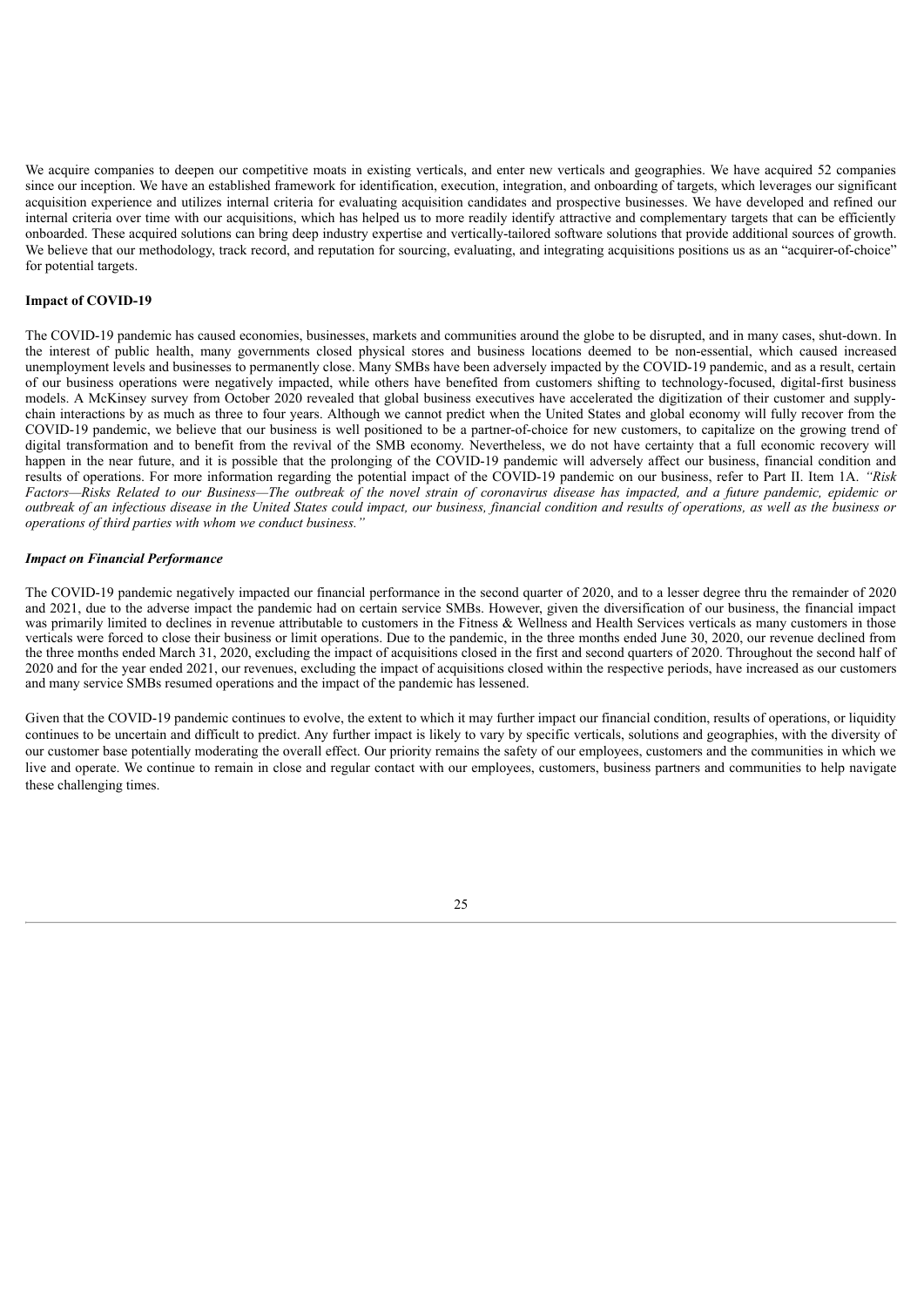### **Key Factors Affecting Our Performance**

We believe that our performance and future success depend on a number of factors that present significant opportunities for us but also pose risks and challenges. For discussion of these factors, please see "Key Factors Affecting Our Performance" in the Management's Discussion and Analysis section of our Annual Report on Form 10-K.

### **Key Business and Financial Metrics**

In addition to our results and measures of performance determined in accordance with GAAP, we believe the following key business and non-GAAP financial measures are useful in evaluating and comparing our financial and operational performance over multiple periods, identifying trends affecting our business, formulating business plans and making strategic decisions.

### *Pro Forma Revenue Growth Rate*

Pro Forma Revenue Growth Rate is a key performance measure that our management uses to assess our consolidated operating performance over time. Management also uses this metric for planning and forecasting purposes.

Our year-over-year Pro Forma Revenue Growth Rate is calculated as though all acquisitions closed as of the end of the latest period were closed as of the first day of the prior year period presented. In calculating Pro Forma Revenue Growth Rate, we add the revenue from acquisitions for the reporting periods prior to the date of acquisition (including estimated purchase accounting adjustments) to our results of operations, and then calculate our revenue growth rate between the two reported periods. As a result, Pro Forma Revenue Growth Rate includes pro forma revenue from businesses acquired during the period, including revenue generated during periods when we did not yet own the acquired businesses. In including such pre-acquisition revenue, Pro Forma Revenue Growth Rate allows us to measure the underlying revenue growth of our business as it stands as of the end of the respective period, which we believe provides insight into our then-current operations. Pro Forma Revenue Growth Rate does not represent organic revenue generated by our business as it stood at the beginning of the respective period. Pro Forma Revenue Growth Rates are not necessarily indicative of either future results of operations or actual results that might have been achieved had the acquisitions been consummated on the first day of the prior year period presented. We believe that this metric is useful to investors in analyzing our financial and operational performance period over period and evaluating the growth of our business, normalizing for the impact of acquisitions. This metric is particularly useful to management due to the number of acquired entities.

Our Pro Forma Revenue Growth rate was 20.2% for the three months ended March 31, 2022, reflective of the underlying growth in our business including new customers and providing more solutions to existing customers.

### *Non-GAAP Financial Measures*

#### *Adjusted Gross Profit*

Adjusted Gross Profit is a key performance measure that our management uses to assess our operational performance, as it represents the results of revenues and direct costs, which are key components of our operations. We believe that this non-GAAP financial measure is useful to investors and other interested parties in analyzing our financial performance because it reflects the gross profitability of our operations, and excludes the indirect costs associated with our sales and marketing, product development, general and administrative activities and depreciation and amortization, and the impact of our financing methods and income taxes.

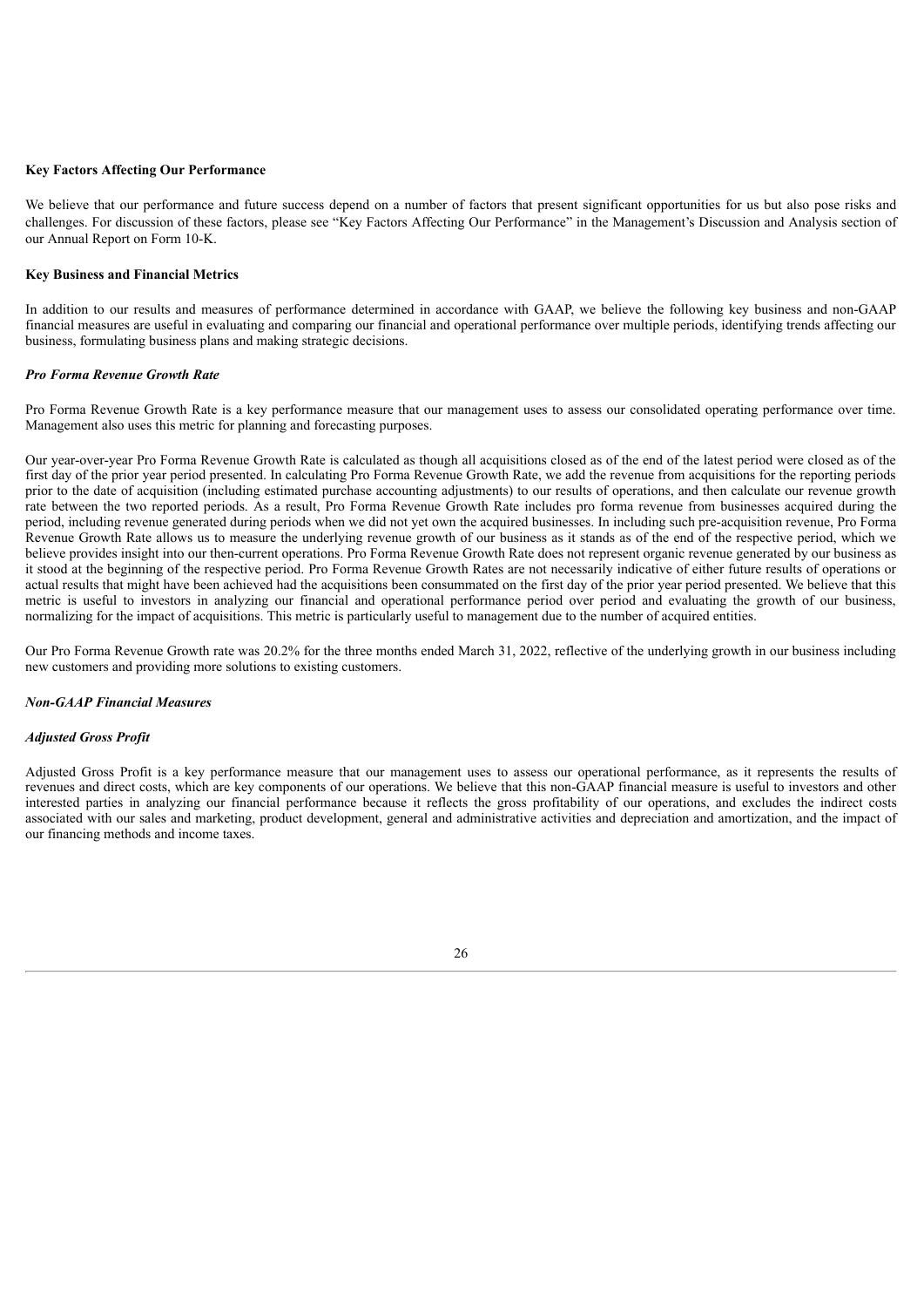We calculate Adjusted Gross Profit as gross profit (as defined below) adjusted to exclude depreciation and amortization allocated to cost of revenues. Adjusted Gross Profit should be viewed as a measure of operating performance that is a supplement to, and not a substitute for, operating income or loss, net earnings or loss and other GAAP measures of income (loss) or profitability. The following table presents a reconciliation of gross profit, the most directly comparable financial measure calculated in accordance with GAAP, to Adjusted Gross Profit on a consolidated basis.

|                               |   | Three months ended<br>March 31, |      |                         |
|-------------------------------|---|---------------------------------|------|-------------------------|
|                               |   | 2022                            |      | 2021                    |
|                               |   | (in thousands)                  |      |                         |
| Gross profit $(1)$            | S | 87,278 (2)                      | - \$ | $64,645$ <sup>(3)</sup> |
| Depreciation and amortization |   | 5.553                           |      | 4,587                   |
| Adjusted gross profit         |   | 92,831                          |      | 69,232                  |

(1) Gross profit is calculated as total revenues less cost of revenues (exclusive of depreciation and amortization), amortization of developed technology, amortization of capitalized software and depreciation expense (allocated to cost of revenues).

(2) For the three months ended March 31, 2022, gross profit represents total revenues of \$143.6 million less cost of revenues (exclusive of depreciation and amortization) of \$50.7 million, amortization of developed technology of \$4.2 million, amortization of capitalized software of \$1.1 million and depreciation expense (allocated to cost of revenues) of \$0.3 million.

(3) For the three months ended March 31, 2021, gross profit represents total revenues of \$104.9 million less cost of revenues (exclusive of depreciation and amortization) of \$35.7 million, amortization of developed technology of \$3.4 million, amortization of capitalized software of \$0.8 million and depreciation expense (allocated to cost of revenues) of \$0.4 million.

### *Adjusted EBITDA*

Adjusted EBITDA is a key performance measure that our management uses to assess our financial performance and is also used for internal planning and forecasting purposes. We believe that this non-GAAP financial measure is useful to investors and other interested parties in analyzing our financial performance because it provides a comparable overview of our operations across historical periods. In addition, we believe that providing Adjusted EBITDA, together with a reconciliation of net loss to Adjusted EBITDA, helps investors make comparisons between our company and other companies that may have different capital structures, different tax rates and/or different forms of employee compensation.

Adjusted EBITDA is used by our management team as an additional measure of our performance for purposes of business decision-making, including managing expenditures, and evaluating potential acquisitions. Period-to-period comparisons of Adjusted EBITDA help our management identify additional trends in our financial results that may not be shown solely by period-to-period comparisons of net income or income from continuing operations. In addition, we may use Adjusted EBITDA in the incentive compensation programs applicable to some of our employees. Our Management recognizes that Adjusted EBITDA has inherent limitations because of the excluded items, and may not be directly comparable to similarly titled metrics used by other companies.

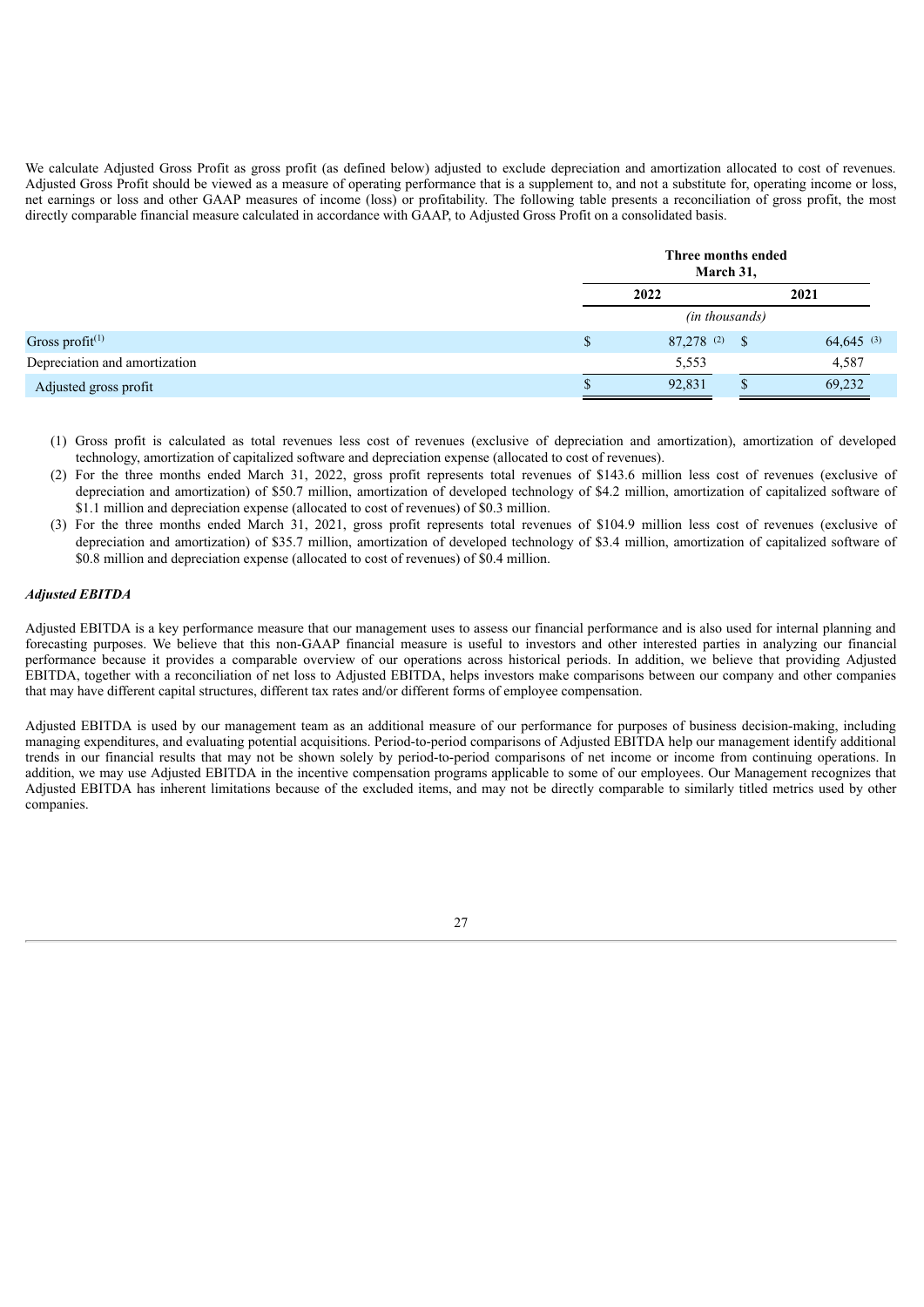We calculate Adjusted EBITDA as net loss adjusted to exclude interest and other expense, net, income tax benefit, depreciation and amortization, other amortization, acquisition related costs, stock-based compensation, and other non-recurring costs. Other amortization includes amortization for capitalized contract acquisition costs. Acquisition related costs are specific deal-related costs such as legal fees, financial and tax due diligence, consulting and escrow fees. Other non-recurring costs are expenses such as system implementation costs and severance related to planned restructuring activities. Acquisition related costs and other non-recurring costs are excluded as they are not representative of our underlying operating performance. Adjusted EBITDA should be viewed as a measure of operating performance that is a supplement to, and not a substitute for, operating income or loss, net earnings or loss and other GAAP measures of income (loss). The following table presents a reconciliation of net loss, the most directly comparable financial measure calculated in accordance with GAAP, to Adjusted EBITDA on a consolidated basis.

|                                    | Three months ended<br>March 31, |                |  |          |
|------------------------------------|---------------------------------|----------------|--|----------|
|                                    | 2022                            |                |  | 2021     |
|                                    |                                 | (in thousands) |  |          |
| Net loss                           | $\boldsymbol{\mathsf{S}}$       | $(13,309)$ \$  |  | (15,995) |
| Adjusted to exclude the following: |                                 |                |  |          |
| Interest and other expense, net    |                                 | 5,478          |  | 12,949   |
| Income tax benefit                 |                                 | (5,737)        |  | (3,527)  |
| Depreciation and amortization      |                                 | 27,391         |  | 23,697   |
| Other amortization                 |                                 | 942            |  | 600      |
| Acquisition related costs          |                                 | 597            |  | 1,098    |
| Stock-based compensation           |                                 | 6,135          |  | 903      |
| Other non-recurring costs          |                                 | 1,465          |  | 1,585    |
| <b>Adjusted EBITDA</b>             | \$                              | 22,962 \$      |  | 21,310   |

#### **Description of Certain Components of Financial Data**

#### *Revenues*

We derive our revenue from three primary sources which are described in detail below: (i) Subscription and Transaction Fees, which are primarily recurring revenue streams, (ii) Marketing Technology Solutions, which includes both recurring and re-occurring revenue streams and (iii) Other revenue, which consists primarily of the sale of distinct professional services and hardware. Our revenue recognition policies are discussed in more detail under *"Critical Accounting Policies and Significant Judgments and Estimates."*

*Subscription and Transaction Fees*: Revenue includes (i) recurring monthly, quarterly and annual SaaS subscriptions and software license and maintenance fees from the sale of our Business Management, Customer Engagement, and Billing and Payment solutions; (ii) payment processing fees based on the transaction volumes processed through our integrated payment solutions and processing fees based on transaction volumes for our revenue cycle management, chronic care management and health insurance clearinghouse solutions and (iii) membership subscriptions and our share of rebates from suppliers generated though group purchasing programs. Our revenue from payment processing fees is recorded net of credit card and ACH processing and interchange charges in the month the services are performed.

*Marketing Technology Solutions:* Revenue includes (i) recurring revenues for managing digital advertising programs on behalf of our customers including website hosting, search engine management and optimization, social media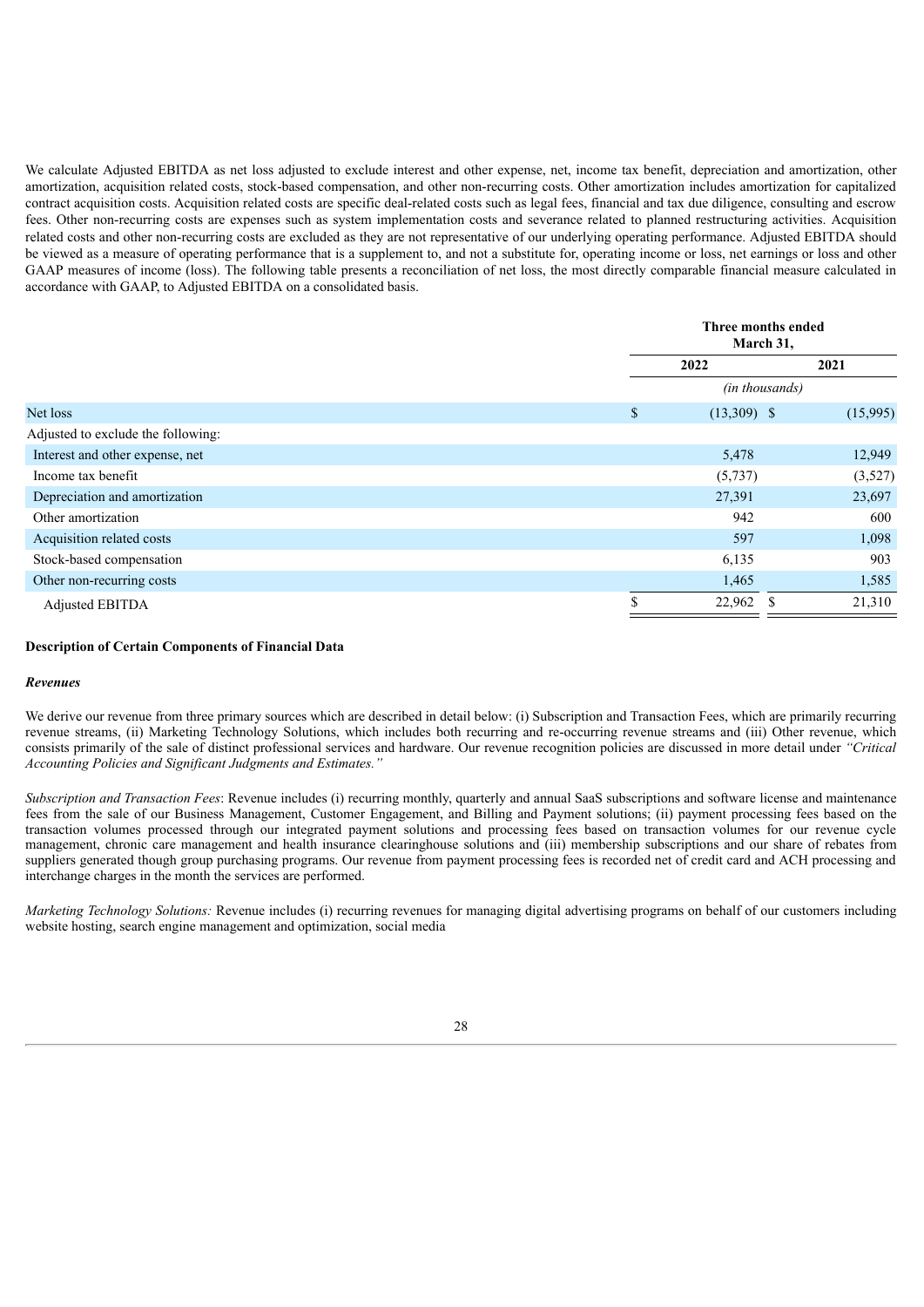management and blog automation and (ii) re-occurring fees paid by service professionals for consumer leads generated by our various platforms.

*Other*: Revenue includes (i) consulting, implementation, training and other professional services; (ii) website development; (iii) revenue from various business development partnerships; (iv) event income and (v) hardware sales related to our business management or payment software solutions.

### *Cost of Revenues*

Cost of revenue (exclusive of depreciation and amortization) consists of expenses related to delivering our services and products and providing support to our customers and includes employee costs and related overhead, customer credit card processing fees, targeted mail costs, third party fulfillment costs and software hosting expenses.

We expect that cost of revenue as a percentage of revenue will fluctuate from period to period based on a variety of factors, including the mix of revenue between subscription and transaction fees and marketing technology solutions, labor costs, third-party expenses and acquisitions. In particular, marketing technology solutions revenue generally has a higher cost of revenue as a percentage of revenue than our subscription and transaction fee revenue. For the three months ended March 31, 2022, revenue from subscription and transaction fees increased 43.6%, compared to the three months ended March 31, 2021, whereas marketing technology solutions revenue increased 17.8%. To the extent our marketing technology solutions revenue grows at a faster rate, whether by acquisition or otherwise, than our subscription and transaction fees revenue, it could negatively impact our cost of revenues as a percentage of revenue.

### *Sales and Marketing*

Sales and marketing expense consist primarily of employee costs for our sales and marketing personnel, including salaries, benefits, bonuses, stock based compensation and sales commissions. Sales and marketing expenses also include advertising costs, travel-related expenses and costs to market and promote our products, direct customer acquisition costs, costs related to conferences and events and partner/broker commissions. Software and subscription services dedicated for use by our sales and marketing organization, and outside services contracted for sales and marketing purposes are also included in sales and marketing expense. Sales commissions that are incremental to obtaining a customer contract are deferred and amortized ratably over the estimated period of our relationship with that customer. We expect our sales and marketing expenses will increase on an absolute dollar basis for the foreseeable future as we continue to increase investments to support our growth. We also anticipate that sales and marketing expenses will increase as a percentage of revenue in the near and medium-term.

#### *Product Development*

Product development expense consists primarily of employee costs for our product development personnel, including salaries, benefits, stock-based compensation and bonuses. Product development expenses also include third-party outsourced technology costs incurred in developing our platforms, and computer equipment, software and subscription services dedicated for use by our product development organization. We expect our product development expenses to increase in absolute dollars and remain generally consistent as a percentage of revenue for the foreseeable future as we continue to dedicate substantial resources to develop, improve and expand the functionality of our solutions.

### *General and Administrative*

General and administrative expense consists of employee costs for our executive leadership, accounting, finance, legal, human resources and other administrative personnel, including salaries, benefits, bonuses and stock-based compensation. General and administrative expenses also include external legal, accounting and other professional services fees, rent, software and subscription services dedicated for use by our general and administrative employees and other general corporate expenses. We expect general and administrative expense to increase on an absolute

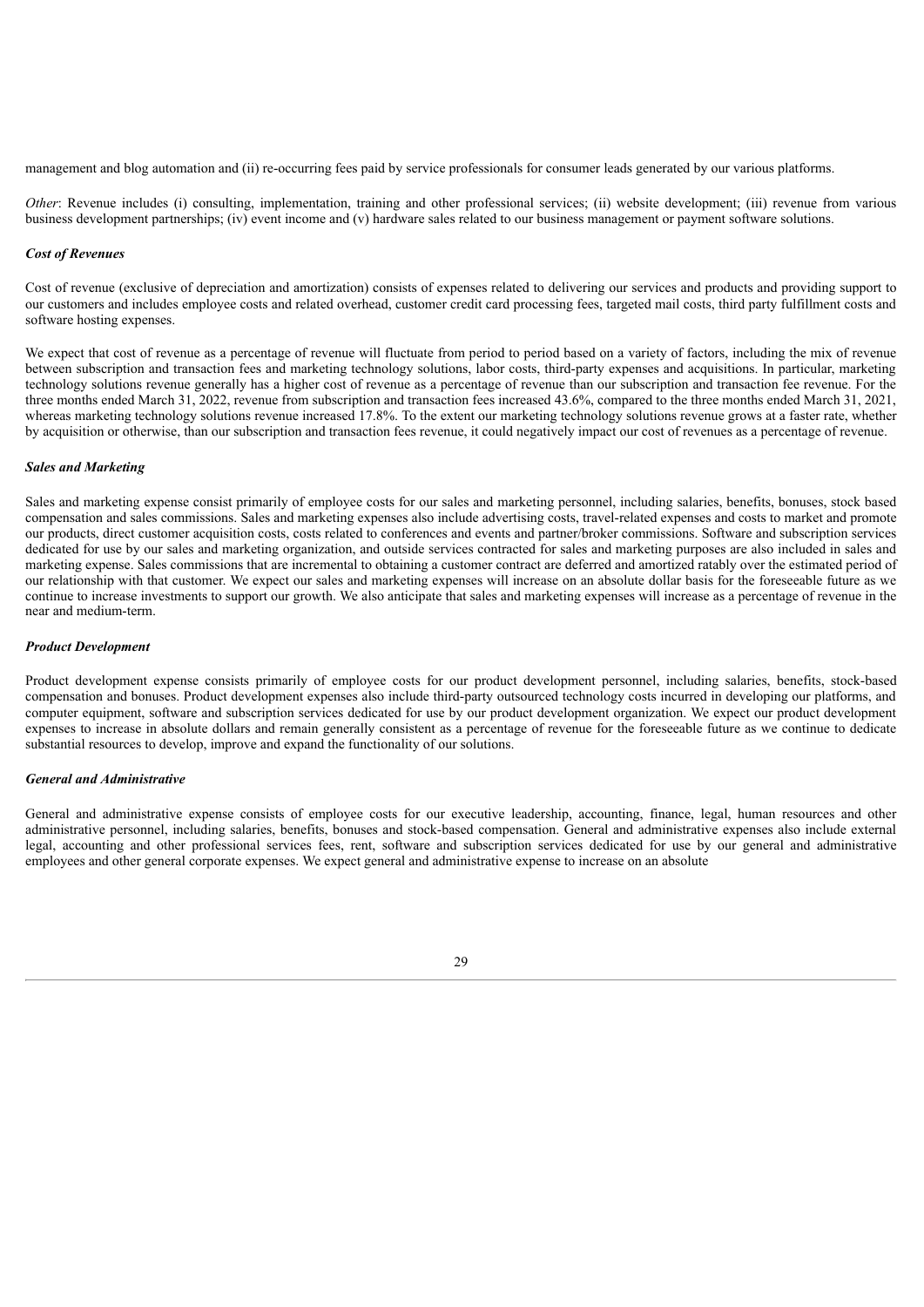dollar basis for the foreseeable future as we continue to increase investments to support our growth and due to increased costs as a result of being a public company. As we are able to further scale our operations in the future, we would expect that general and administrative expenses would decrease as a percentage of revenue.

#### *Depreciation and Amortization*

Depreciation and amortization primarily relate to intangible assets, property and equipment and capitalized software.

#### *Interest and Other Expense, net*

Interest and other expense, net, primarily consists of interest expense on long-term debt, net of interest income. It also includes amortization expense of financing costs and discounts, as well as realized and unrealized gains and losses.

#### *Income Tax Benefit*

We account for income taxes in accordance with ASC 740, *Income Taxes*. ASC 740 requires deferred tax assets and liabilities to be recognized for temporary differences between the tax basis and financial reporting basis of assets and liabilities, computed at the expected tax rates for the periods in which the assets or liabilities will be realized, as well as for the expected tax benefit of net operating loss and tax credit carryforwards. Income taxes are recognized for the amount of taxes payable by the Company's corporate subsidiaries for the current year and for the impact of deferred tax assets and liabilities, which represent future tax consequences of events that have been recognized differently in the financial statements than for tax purposes.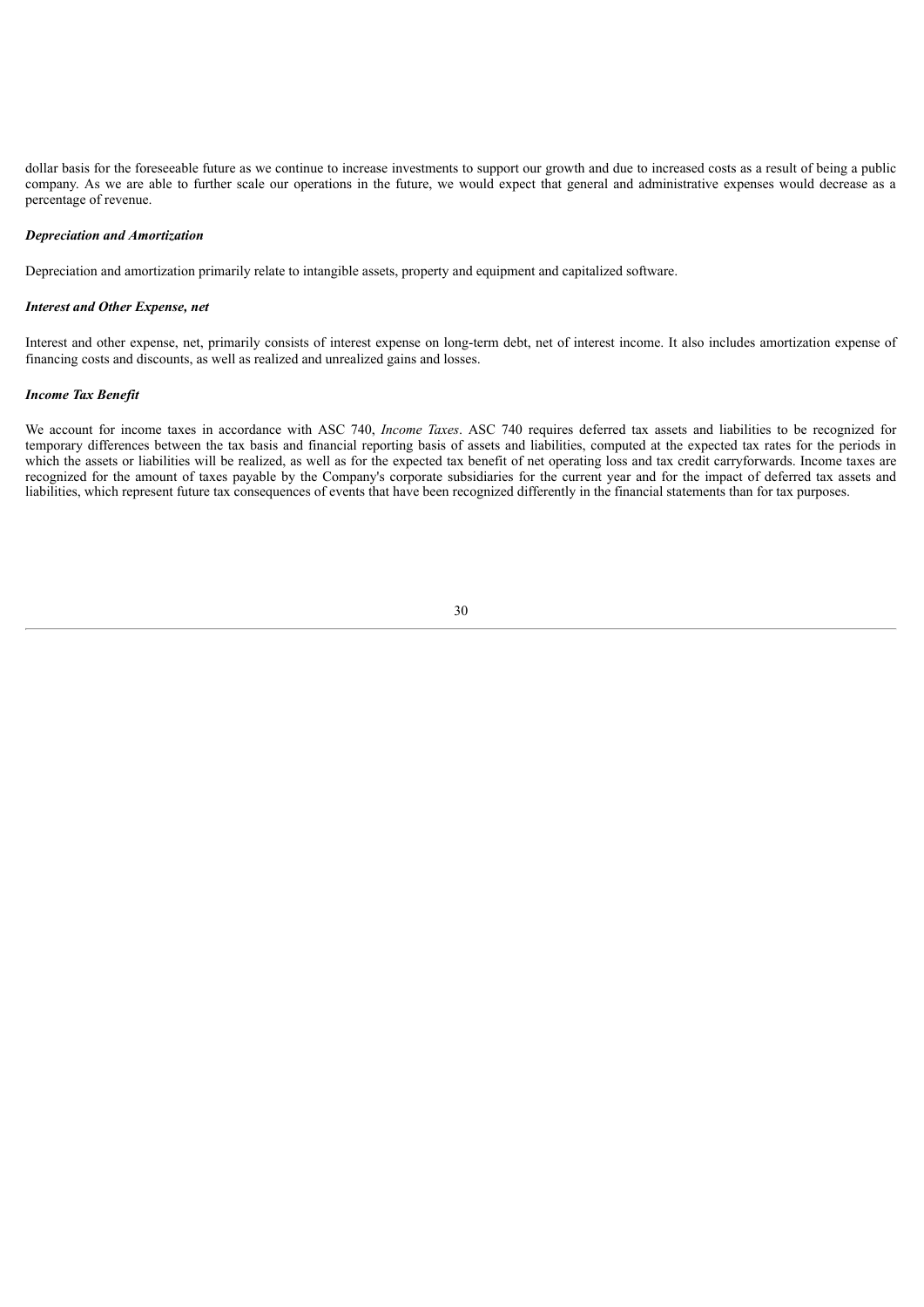## **Results of Operations**

The following tables summarize key components of our results of operations for the periods presented. The period-to-period comparisons of our historical results are not necessarily indicative of the results that may be expected in the future. We operate as a single reportable segment to reflect the way our chief operating decision maker ("CODM") reviews and assesses the performance of our business. For additional information concerning our accounting policies, see Note 2 to our consolidated financial statements included in our Annual Report on Form 10-K.

#### *Impact of Acquisitions*

The comparability of our operating results is impacted by our business combinations and acquisitions. In our discussion of changes in our results of operations for the three months ended March 31, 2022 compared to the three months ended March 31, 2021, we quantitatively disclose the impact of the growth in certain of our revenues where such discussions would be meaningful. Expense contributions from our recent acquisitions for each of the respective period comparisons generally were not separately identifiable due to the integration of these businesses into our existing operations, and as such the discussion is focused on major changes in components of costs.

#### *Comparison of the three months ended March 31, 2022 and 2021*

|                                                                                                         | Three months ended<br>March 31, |                |    |           |
|---------------------------------------------------------------------------------------------------------|---------------------------------|----------------|----|-----------|
|                                                                                                         |                                 | 2022           |    | 2021      |
|                                                                                                         |                                 | (in thousands) |    |           |
| Revenues:                                                                                               |                                 |                |    |           |
| Subscription and transaction fees                                                                       | \$                              | 108,001        | \$ | 75,195    |
| Marketing technology solutions                                                                          |                                 | 29,904         |    | 25,388    |
| Other                                                                                                   |                                 | 5,671          |    | 4,323     |
| Total revenues                                                                                          |                                 | 143,576        |    | 104,906   |
| Operating expenses:                                                                                     |                                 |                |    |           |
| Cost of revenues <sup>(1)</sup> (exclusive of depreciation and amortization presented separately below) |                                 | 50,745         |    | 35,674    |
| Sales and marketing <sup>(1)</sup>                                                                      |                                 | 30,145         |    | 19,689    |
| Product development <sup>(1)</sup>                                                                      |                                 | 17,637         |    | 10,325    |
| General and administrative <sup>(1)</sup>                                                               |                                 | 31,226         |    | 22,094    |
| Depreciation and amortization                                                                           |                                 | 27,391         |    | 23,697    |
| Total operating expenses                                                                                |                                 | 157,144        |    | 111,479   |
| Operating loss                                                                                          |                                 | (13, 568)      |    | (6, 573)  |
| Interest and other expense, net                                                                         |                                 | (5, 478)       |    | (12, 949) |
| Net loss before income tax benefit                                                                      |                                 | (19,046)       |    | (19, 522) |
| Income tax benefit                                                                                      |                                 | 5,737          |    | 3,527     |
| Net loss                                                                                                | \$                              | $(13,309)$ \$  |    | (15,995)  |
|                                                                                                         |                                 |                |    |           |

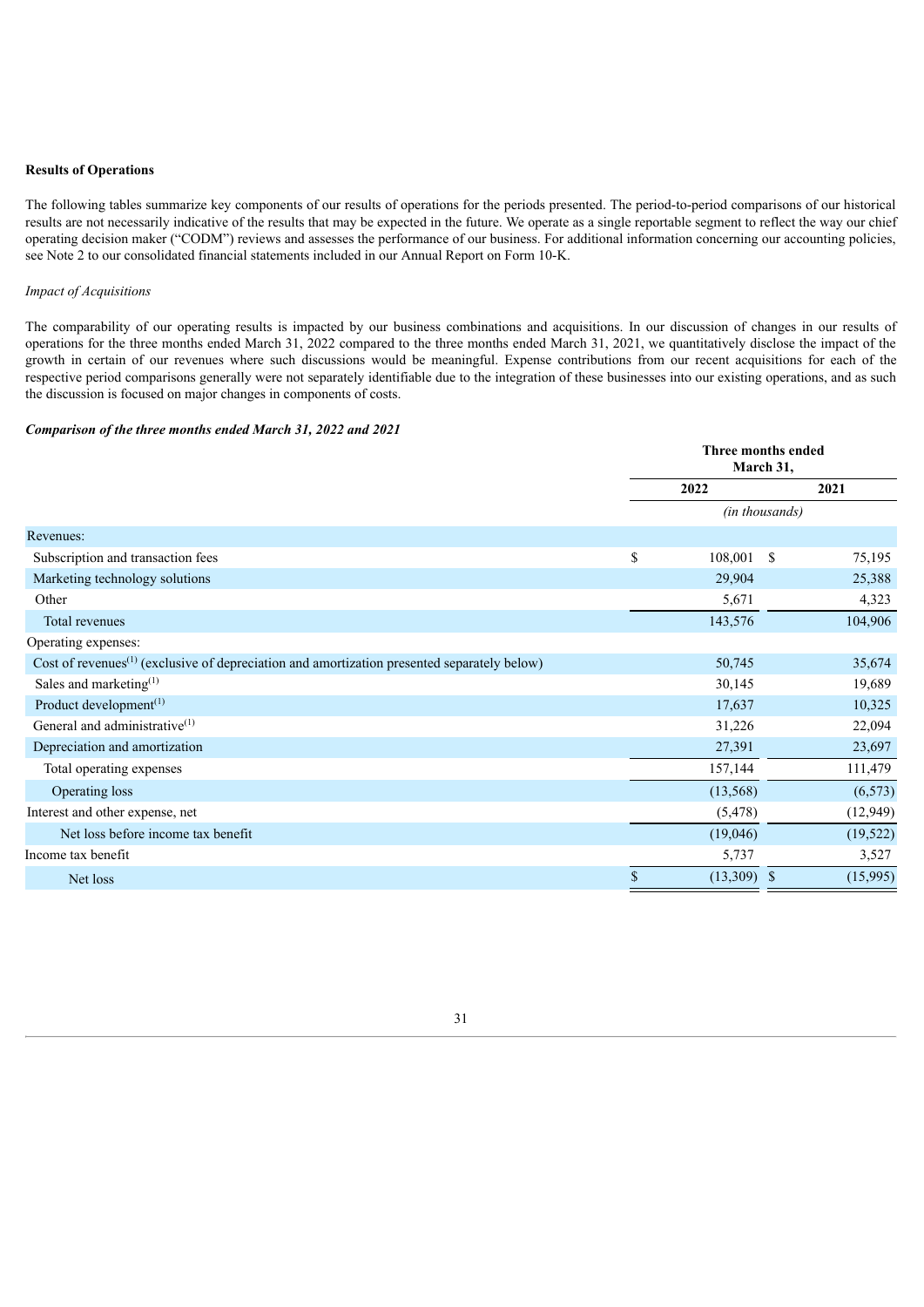#### (1) Includes stock-based compensation expense as follows:

|                                        | Three months ended<br>March 31, |      |      |  |  |  |
|----------------------------------------|---------------------------------|------|------|--|--|--|
|                                        | 2022                            |      | 2021 |  |  |  |
|                                        | (in thousands)                  |      |      |  |  |  |
| Cost of revenues                       | \$<br>82                        | - \$ |      |  |  |  |
| Sales and marketing                    | 328                             |      | 29   |  |  |  |
| Product development                    | 392                             |      | 33   |  |  |  |
| General and administrative             | 5,333                           |      | 840  |  |  |  |
| Total stock-based compensation expense | 6,135                           |      | 903  |  |  |  |

### *Revenues*

|                                   |                        | Three months ended<br>March 31, |  |           | Change |        |               |  |
|-----------------------------------|------------------------|---------------------------------|--|-----------|--------|--------|---------------|--|
|                                   |                        | 2022                            |  | 2021      |        | Amount | $\frac{6}{9}$ |  |
|                                   | (dollars in thousands) |                                 |  |           |        |        |               |  |
| Revenues:                         |                        |                                 |  |           |        |        |               |  |
| Subscription and transaction fees | \$                     | 108,001 \$                      |  | 75,195 \$ |        | 32,806 | 43.6 %        |  |
| Marketing technology solutions    |                        | 29,904                          |  | 25,388    |        | 4,516  | 17.8 %        |  |
| Other                             |                        | 5,671                           |  | 4,323     |        | 1,348  | $31.2 \%$     |  |
| Total revenues                    |                        | 143,576 \$                      |  | 104,906   | -S     | 38,670 | 36.9%         |  |

Revenues increased \$38.7 million or 36.9% for the three months ended March 31, 2022, as compared to the corresponding period in 2021. This increase was primarily driven by increases in subscription and transaction fees of \$32.8 million and marketing technology solutions of \$4.5 million. The increase in subscription and transaction fees related to growth in our customer base, higher transaction volumes processed through our payments platform and revenue earned from acquisitions completed in 2021. The increase in marketing technology solutions related to growth in customers using our digital marketing applications and an increase in consumer leads generated by our platforms. Included in revenues for the three months ended March 31, 2022 is \$17.0 million of revenue from acquisitions closed subsequent to March 31, 2021.

#### *Cost of Revenues*

|                                                                                             | Three months ended<br>March 31, |          |  |          | Change |        |               |
|---------------------------------------------------------------------------------------------|---------------------------------|----------|--|----------|--------|--------|---------------|
|                                                                                             |                                 | 2022     |  | 2021     |        | Amount | $\frac{0}{0}$ |
|                                                                                             | (dollars in thousands)          |          |  |          |        |        |               |
| Cost of revenues (exclusive of depreciation and amortization<br>presented separately below) |                                 | 50.745   |  | 35.674   |        | 15,071 | 42.2 $%$      |
| Percentage of revenues                                                                      |                                 | $35.3\%$ |  | 34.0 $%$ |        |        |               |

Cost of revenues increased by \$15.1 million or 42.2% for the three months ended March 31, 2022, as compared to the corresponding period in 2021. This increase is predominantly related to the continued growth of the Company and is primarily comprised of an additional \$4.1 million of media spend, \$3.0 million of personnel and compensation expense, and \$2.7 million of outsourced services and other miscellaneous expense, including but not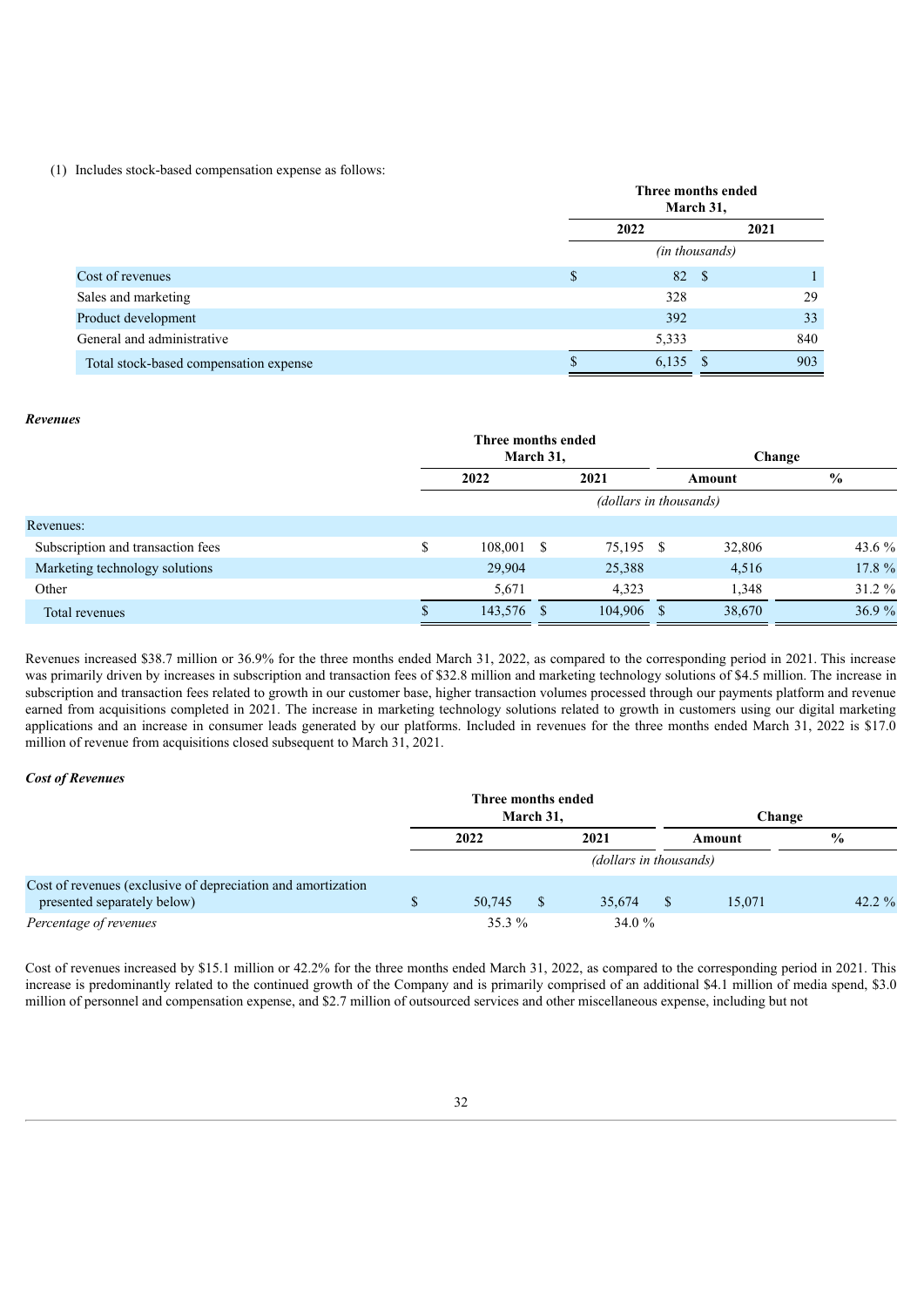limited to, Application Programming Interface fees and hosting expense. As a percentage of revenue, cost of revenues was 35.3% and 34.0% for the three months ended March 31, 2022 and 2021, respectively.

### *Sales and Marketing*

|                        | Three months ended<br>March 31, |  |                        |  | Change |               |  |
|------------------------|---------------------------------|--|------------------------|--|--------|---------------|--|
|                        | 2022                            |  | 2021                   |  | Amount | $\frac{0}{0}$ |  |
|                        |                                 |  | (dollars in thousands) |  |        |               |  |
| Sales and marketing    | 30,145                          |  | 19.689                 |  | 10,456 | 53.1 %        |  |
| Percentage of revenues | 21.0 %                          |  | 18.8%                  |  |        |               |  |

Sales and marketing expenses increased by \$10.5 million or 53.1% for the three months ended March 31, 2022, as compared to the corresponding period in 2021. This increase was primarily driven by an additional \$6.0 million of personnel and compensation expense and \$1.8 million of advertising spend, due to the continued investment in growth through personnel and various marketing channels. As a percentage of revenue, sales and marketing was 21.0% and 18.8% for the three months ended March 31, 2022 and 2021, respectively.

#### *Product Development*

|                        | Three months ended |  |                        |  |        |               |  |
|------------------------|--------------------|--|------------------------|--|--------|---------------|--|
|                        | March 31,          |  |                        |  | Change |               |  |
|                        | 2022               |  | 2021                   |  | Amount | $\frac{0}{0}$ |  |
|                        |                    |  | (dollars in thousands) |  |        |               |  |
| Product development    | 17,637             |  | 10,325                 |  | 7,312  | 70.8 %        |  |
| Percentage of revenues | $12.3\%$           |  | $9.8\%$                |  |        |               |  |

Product development expenses increased by \$7.3 million or 70.8% for the three months ended March 31, 2022, as compared to the corresponding period in 2021. This increase was primarily driven by additional product development-related personnel expenses of \$6.1 million, as a result of investments in our technology teams to support our various solutions as well as centralized security operations, information technology and cloud engineering. As a percentage of revenue, product development expenses were 12.3% and 9.8% for the three months ended March 31, 2022 and 2021, respectively.

### *General and Administrative*

|                            | Three months ended |  |                        |  |        |                |  |  |
|----------------------------|--------------------|--|------------------------|--|--------|----------------|--|--|
|                            | March 31,          |  |                        |  | Change |                |  |  |
|                            | 2022               |  | 2021                   |  | Amount | $\frac{6}{10}$ |  |  |
|                            |                    |  | (dollars in thousands) |  |        |                |  |  |
| General and administrative | 31,226             |  | 22,094                 |  | 9.132  | 41.3 $%$       |  |  |
| Percentage of revenues     | 21.7 %             |  | 21.1%                  |  |        |                |  |  |

General and administrative expenses increased by \$9.1 million or 41.3% for the three months ended March 31, 2022, as compared to the corresponding period in 2021. This increase was primarily driven by an additional \$4.5 million of stock-based compensation expense and \$2.0 million of personnel and compensation expense, due to the continued investment in infrastructure required to support our rapid growth, scalable operations and being a public company. As a percentage of revenue, general and administrative expenses were 21.7% and 21.1% for the three months ended March 31, 2022 and 2021, respectively.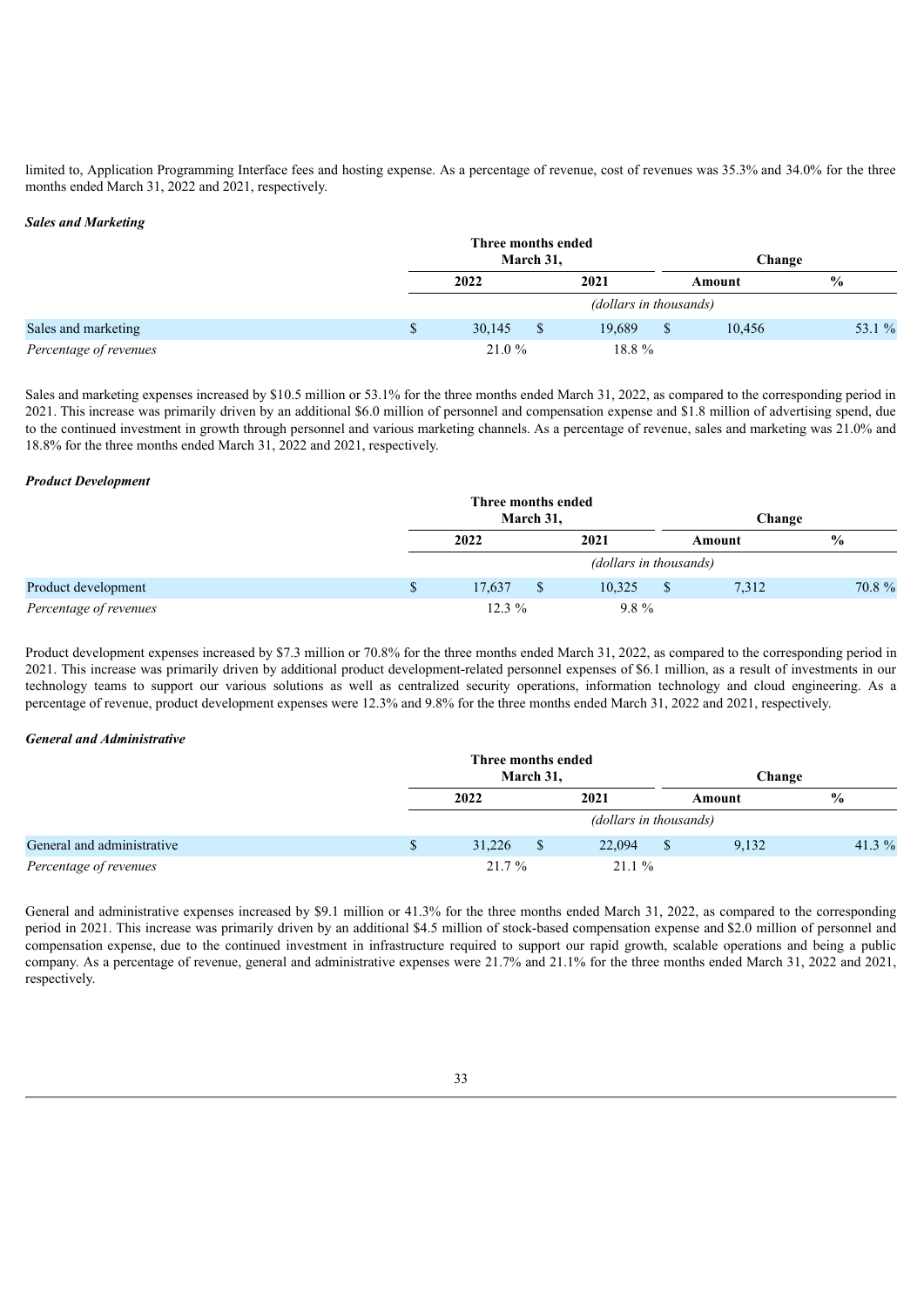### *Depreciation and Amortization*

|                               | Three months ended<br>March 31, |  |                        |  | Change |               |  |  |
|-------------------------------|---------------------------------|--|------------------------|--|--------|---------------|--|--|
|                               | 2022                            |  | 2021                   |  | Amount | $\frac{0}{0}$ |  |  |
|                               |                                 |  | (dollars in thousands) |  |        |               |  |  |
| Depreciation and amortization | 27,391                          |  | 23.697                 |  | 3.694  | 15.6 %        |  |  |
| Percentage of revenues        | 19.1%                           |  | 22.6 %                 |  |        |               |  |  |

Depreciation and amortization increased by \$3.7 million or 15.6% for the three months ended March 31, 2022, respectively, as compared to the corresponding period in 2021. This increase was primarily driven by an additional \$3.2 million in intangible assets' amortization as a result of intangible asset additions from our 2021 acquisitions. As a percentage of revenue, depreciation and amortization expenses were 19.1% and 22.6% for the three months ended March 31, 2022 and 2021, respectively.

## *Interest and Other Expense, net*

|                                 | Three months ended |  |                        |  |          |               |  |
|---------------------------------|--------------------|--|------------------------|--|----------|---------------|--|
|                                 | March 31,          |  |                        |  | Change   |               |  |
|                                 | 2022               |  | 2021                   |  | Amount   | $\frac{0}{0}$ |  |
|                                 |                    |  | (dollars in thousands) |  |          |               |  |
| Interest and other expense, net | 5.478              |  | 12.949                 |  | (7, 471) | $(57.7)\%$    |  |
| Percentage of revenues          | $3.8\%$            |  | $12.3\%$               |  |          |               |  |

Interest and other expense, net, decreased by \$7.5 million or 57.7% for the three months ended March 31, 2022, as compared to the corresponding period in 2021. This decrease was primarily due to an overall lower outstanding debt balance in 2022 compared to 2021, as well as a lower effective interest rate. As a percentage of revenue, interest and other expense were 3.8% and 12.3% for the three months ended March 31, 2022 and 2021, respectively.

## *Income Tax Benefit*

|                        | Three months ended |         |                        |        |               |  |
|------------------------|--------------------|---------|------------------------|--------|---------------|--|
|                        | March 31,          |         |                        | Change |               |  |
|                        | 2022               | 2021    |                        | Amount | $\frac{6}{6}$ |  |
|                        |                    |         | (dollars in thousands) |        |               |  |
| Income tax benefit     | 5,737              | 3,527   |                        | 2,210  | 62.7 %        |  |
| Percentage of revenues | 4.0 $\%$           | $3.4\%$ |                        |        |               |  |

Income tax benefit increased by \$2.2 million or 62.7% for the three months ended March 31, 2022, as compared to the corresponding period in 2021. This increase was primarily driven by discrete items, including a California law change and an intercompany intellectual property sale.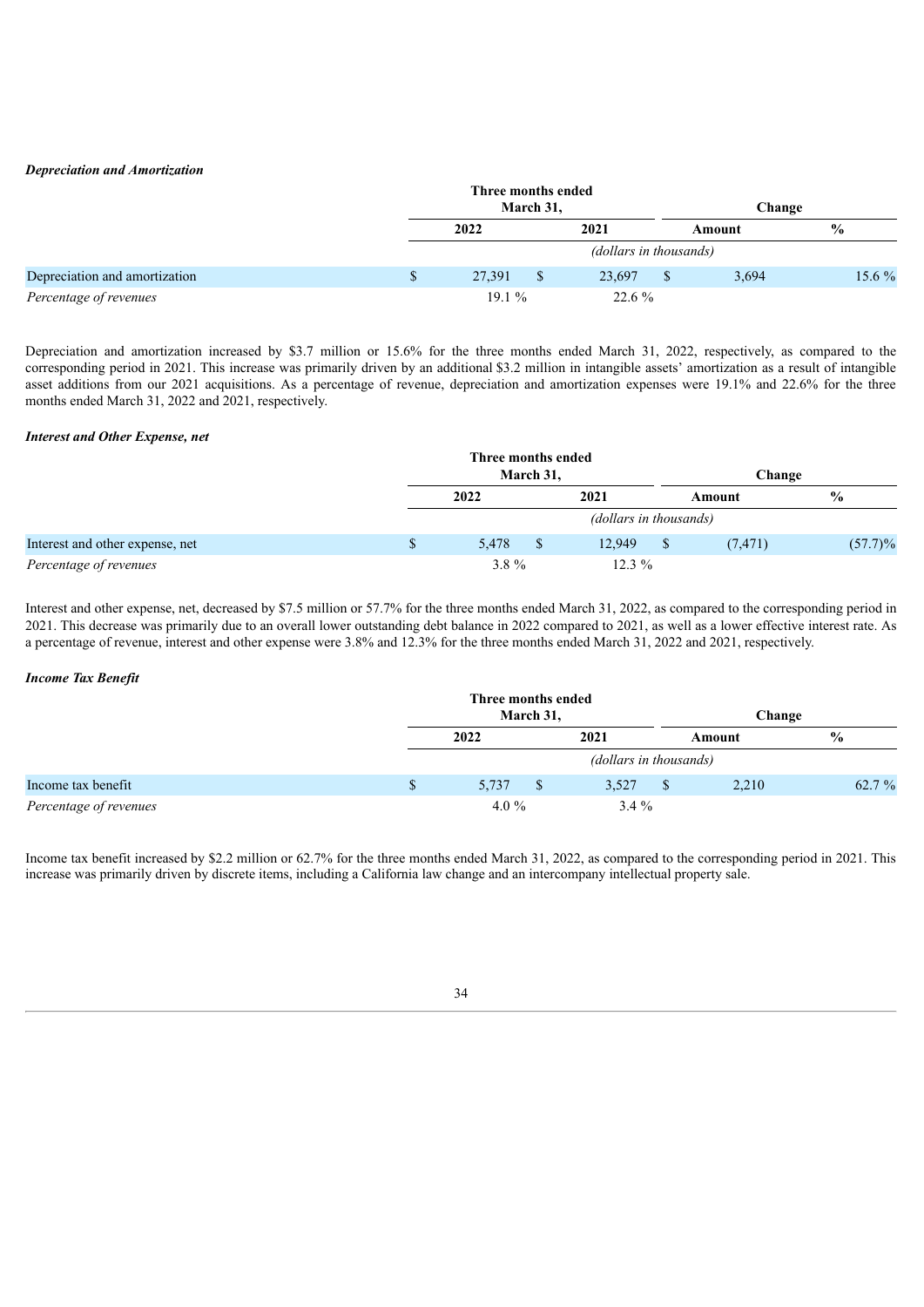### **Liquidity and Capital Resources**

To date, our primary sources of liquidity have been net cash provided by operating activities, proceeds from equity issuances and proceeds from long-term debt.

Our primary use of liquidity has been acquisitions of businesses. For a description of our recent acquisitions, see Note 3 in the notes to the unaudited condensed consolidated financial statements included in this Quarterly Report on Form 10-Q. Absent significant deterioration of market conditions, we expect that working capital requirements, capital expenditures, acquisitions, debt servicing and lease obligations will be our principal needs for liquidity going forward. During the year ended December 31, 2021, we completed five acquisitions for total consideration of \$367.1 million.

As of March 31, 2022, we had cash, cash equivalents and restricted cash of \$105.0 million, \$190.0 million of available borrowing capacity under our Revolver (as defined below) and \$547.3 million outstanding under our Term Loans (as defined below). We believe that our existing cash, cash equivalents and restricted cash, availability under our Credit Facilities, and our cash flows from operations will be sufficient to fund our working capital requirements and planned capital expenditures, and to service our debt obligations for at least the next twelve months. However, our future working capital requirements will depend on many factors, including our rate of revenue growth, the timing and size of future acquisitions, and the timing of introductions of new products and services. We expect to consummate acquisitions of complementary businesses in the future that could require us to seek additional equity or debt financing. Additional funds may not be available on terms favorable to us, or at all. In particular, the widespread COVID-19 pandemic has resulted in, and may continue to result in, significant disruption of global financial markets, reducing our ability to access capital. If we are unable to raise additional funds when desired, our business, financial condition and results of operations could be adversely affected. See Part II, Item 1A."*Risk Factors*."

#### *Cash Flows*

The following table sets forth cash flow data for the periods indicated therein:

|                                                                       | Three months ended<br>March 31, |  |           |
|-----------------------------------------------------------------------|---------------------------------|--|-----------|
|                                                                       | 2022                            |  |           |
|                                                                       | <i>(in thousands)</i>           |  |           |
| Net cash provided by (used in) operating activities                   | \$<br>$12,854$ \$               |  | (5,400)   |
| Net cash used in investing activities                                 | (4,392)                         |  | (72, 144) |
| Net cash provided by (used in) financing activities                   | (652)                           |  | 67,936    |
| Effect of foreign currency exchange rate changes on cash              | (370)                           |  | 196       |
| Net increase (decrease) in cash, cash equivalents and restricted cash | $7,440$ \$                      |  | (9, 412)  |

#### *Cash Flow from Operating Activities*

During the three months ended March 31, 2022, net cash provided by operating activities consisted of net loss of \$13.3 million, offset by net non-cash adjustments to net loss of \$28.5 million and net changes in operating assets and liabilities of \$2.4 million. Non-cash adjustments primarily consisted of depreciation and amortization of \$27.4 million and stock-based compensation expense of \$6.1 million, partially offset by deferred taxes of \$6.0 million. Changes in working capital during the three months ended March 31, 2022 primarily included cash outflows from prepaid expenses and other current assets of \$5.7 million, accounts receivable, net of \$2.3 million and accounts payable of \$2.1 million, partially offset by cash inflows of \$4.2 million from deferred revenue and accrued expenses and other of \$3.5 million.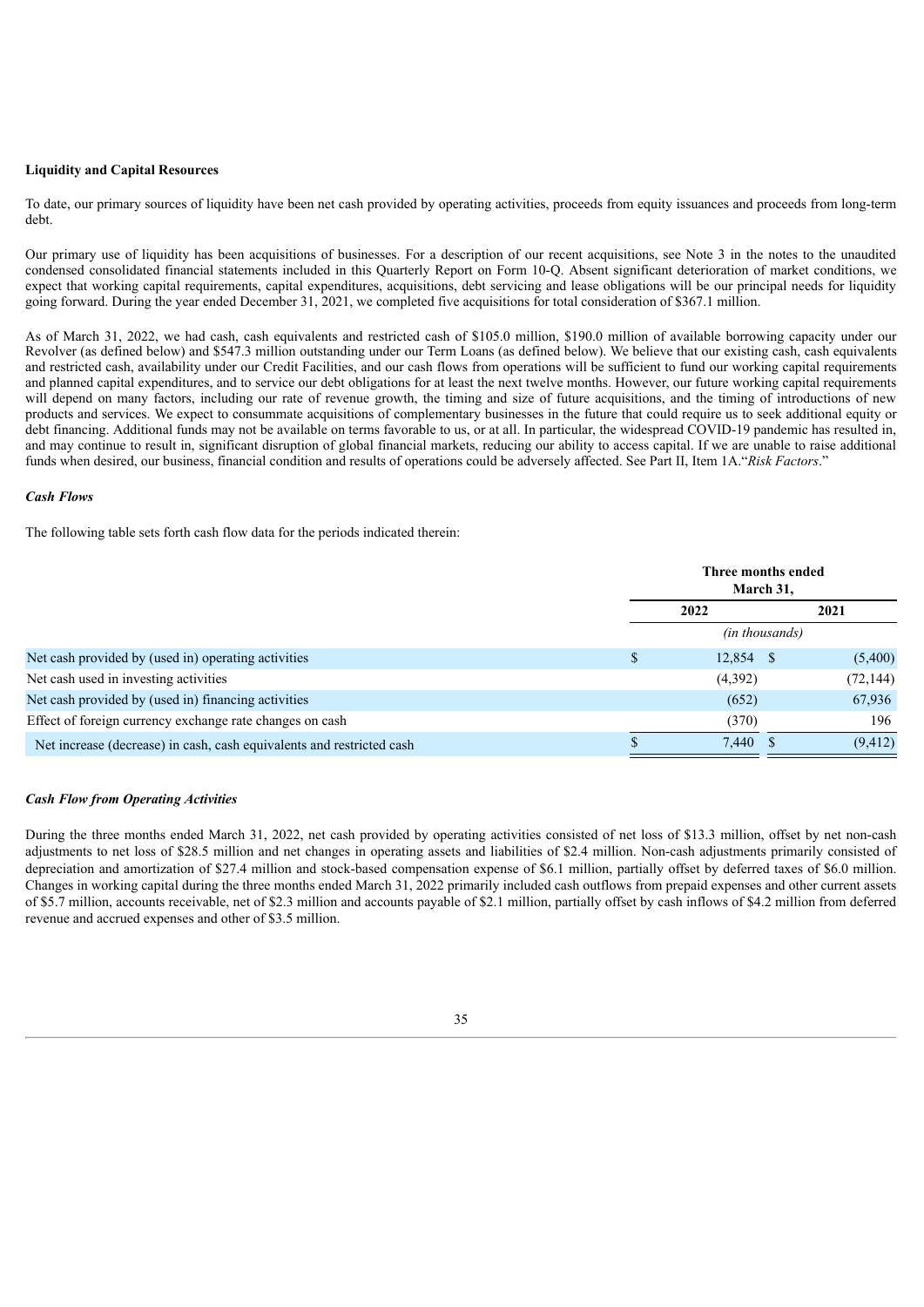During the three months ended March 31, 2021, net cash used in operating activities consisted of net loss of \$16.0 million, offset by net non-cash adjustments to net loss of \$23.7 million, and net changes in operating assets and liabilities of \$13.1 million. Non-cash adjustments primarily consisted of depreciation and amortization of \$23.7 million. Changes in working capital during the three months ended March 31, 2021 primarily included cash outflows from accrued expenses and other of \$10.3 million and accounts receivable, net of \$4.7 million, partially offset by cash inflows for deferred revenue of \$5.1 million.

### *Cash Flow from Investing Activities*

During the three months ended March 31, 2022, net cash used in investing activities was \$4.4 million. The cash flow used was driven primarily by costs to develop software of \$3.5 million. The remainder was primarily for purchases of property and equipment.

During the three months ended March 31, 2021, net cash used in investing activities was \$72.1 million. The cash flow used was driven primarily by acquisition of companies, net of cash acquired, of \$69.1 million. The remainder was primarily for purchases of property and equipment and costs to develop software.

#### *Cash Flow from Financing Activities*

During the three months ended March 31, 2022, net cash used in financing activities was \$0.7 million. The cash flow used was driven by payments on long-term debt of \$1.4 million, partially offset by the exercise of stock options of \$0.7 million.

During the three months ended March 31, 2021, net cash provided by financing activities was \$67.9 million. The cash flow provided was driven primarily by proceeds from long-term debt of \$69.2 million. The proceeds from these financings were primarily used to fund acquisitions.

#### *Credit Facilities*

Prior to our Initial Public Offering (the "IPO"), subsidiaries of the Company were party to a credit facility that provided for (i) a term loan in an aggregate principal amount of \$415.0 million (the "Legacy Term Loan"), (ii) commitments for delayed draw term loans up to an aggregate principal amount of \$385.0 million (the "Legacy Delayed Draw Term Loans"), (iii) commitments for revolving loans up to an aggregate principal amount of \$50.0 million (the "Legacy Revolver"), and (iv) a sub-limit of the Revolver available for letters of credit up to an aggregate face amount of \$10.0 million, or the letters of credit (the Legacy Term Loan, Legacy Delayed Draw Term Loans and Legacy Revolver are referred to herein as the "Legacy Credit Facilities").

In connection with our IPO, on July 6, 2021 we refinanced our Legacy Credit Facilities and EverCommerce Solutions Inc., as borrower, and EverCommerce Intermediate Inc. entered into a new credit agreement (the "Credit Agreement") in an aggregate principal amount of \$540.0 million, consisting of (i) an aggregate principal amount of \$350.0 million (the "Initial Term Loans"), (ii) a revolver with a capacity of \$190.0 million (the "Revolver"), and (iii) a sub-limit of the Revolver available for letters of credit up to an aggregate face amount of \$20.0 million. We used the net proceeds of the Initial Term Loans and a portion of the funds available under our Revolver, together with the net proceeds from the IPO, to repay all amounts outstanding under our Legacy Credit Facilities. In November 2021, the Company drew an additional \$155.0 million on the Revolver to fund an acquisition. Subsequently, in November 2021, the Company drew an additional \$200.0 million (the "Additional Term Loans," and collectively with the Initial Term Loans, the "Term Loans") as permitted by the Credit Agreement. The Company used the proceeds of the Additional Term Loans to repay all amounts outstanding on the Revolver and for general corporate purposes. The Initial Term Loans, Revolver and Additional Term Loans are collectively referred to herein as the "Credit Facilities."

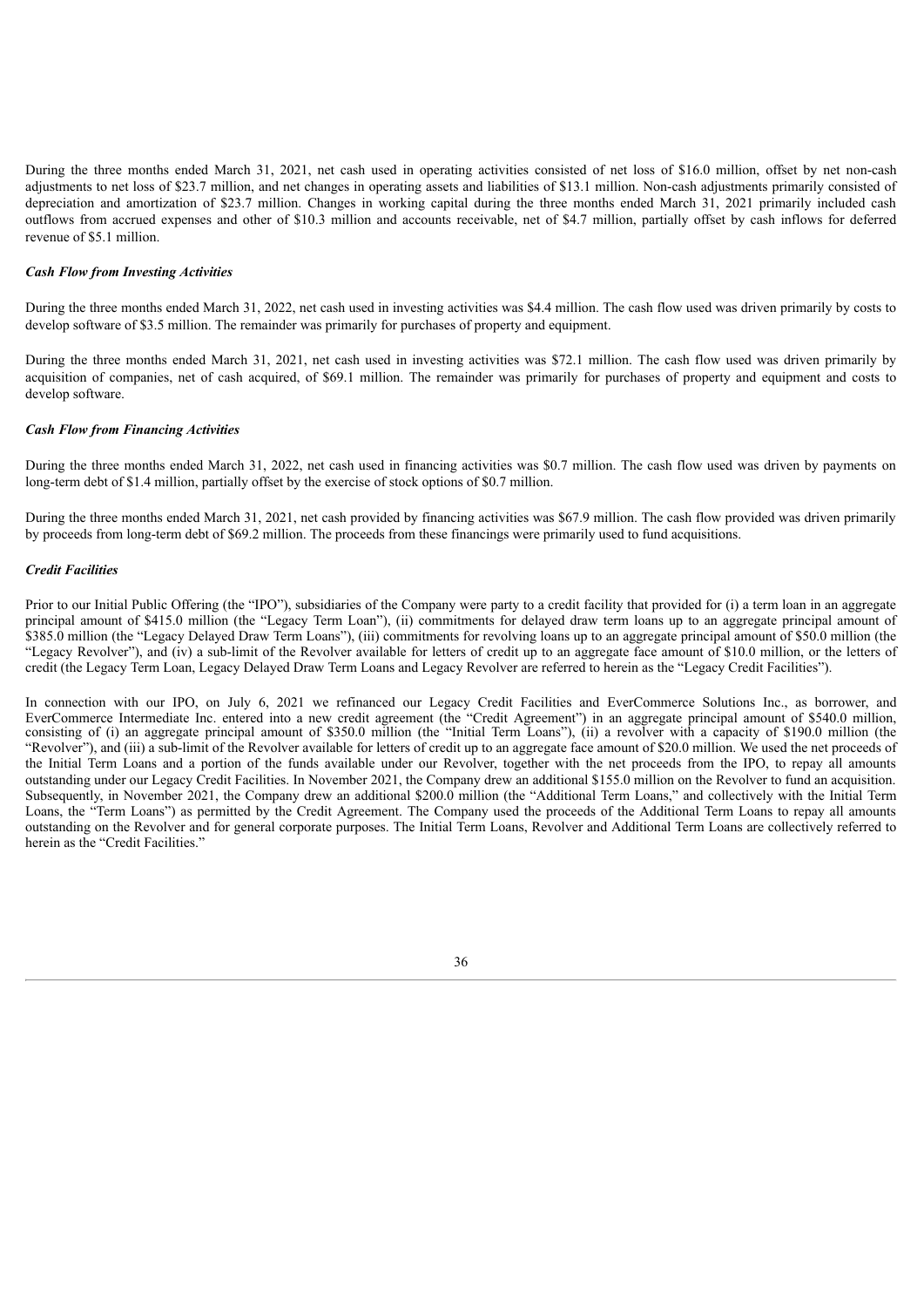Simultaneously with the execution of the Credit Facilities, we and various of our subsidiaries entered into a collateral agreement and guarantee agreement. Pursuant to the guarantee agreement, EverCommerce Intermediate Inc. and various of our subsidiaries are guarantors of the obligations under the Credit Facilities. Pursuant to the collateral agreement, the Credit Facilities are secured by liens on substantially all of our assets, including our intellectual property and the equity interests of our various subsidiaries, including EverCommerce Solutions Inc.

The Credit Facilities contain certain affirmative and negative covenants, including, among other things, restrictions on indebtedness, issuance of preferred equity interests, liens, fundamental changes and asset sales, investments, negative pledges, repurchases of stock, dividends and other distributions, and transactions with affiliates. In addition, we are subject to a financial covenant with respect to the Revolver whereby, if the aggregate principal amount of revolving loans (excluding letters of credit) outstanding on the last day of any fiscal quarter exceeds 35% of the aggregate commitments available under the Revolver, then our first lien leverage ratio as of the last day of such fiscal quarter must be 7.50 to 1.00 or less.

Borrowings under the Credit Facilities are available as ABR or Eurocurrency borrowings. ABR borrowings under the Credit Facilities accrue interest at an alternate base rate plus an applicable rate, and Eurocurrency borrowings accrue interest at an adjusted LIBOR rate plus an applicable rate. The ABR rate represents the greater of the prime rate, Federal Reserve Bank of New York rate plus ½ of 1%, and an adjusted LIBOR rate for a one month interest period plus 1%. The applicable rate for the Term Loans and the New Revolver loans is 3% for Eurocurrency borrowings and 2% for ABR Borrowings, in each case subject to change based on our first lien net leverage ratio.

With respect to ABR borrowings, interest payments are due on a quarterly basis on the last business day of each March, June, September and December. With respect to Eurocurrency borrowings, interest payments are due on the last business day of the interest period applicable to the borrowing and, in the case of a Eurocurrency borrowing with an interest period of more than three months' duration, each day prior to the last day of such interest period that occurs at intervals of three months' duration after the first day of such interest period.

The Revolver has a variable commitment fee, which is based on our first lien leverage ratio. We expect the commitment fee to range from 0.25% to 0.375% per annum. We are obligated to pay a fixed fronting fee for letters of credit of 0.125% per annum.

Amounts borrowed under the Revolver may be repaid and re-borrowed through maturity of the Revolver in July 2026. The Term Loans mature in July 2028. The Term Loans may be repaid or prepaid but may not be re-borrowed.

As of March 31, 2022, there was \$547.3 million outstanding under our Credit Facilities, all of which was related to the Term Loans as no amounts were outstanding under the Revolver. The effective interest rate on the Term Loans was approximately 4.0% for the three months ended March 31, 2022.

As of March 31, 2022, we were in compliance with the covenants under the Credit Facilities.

#### **Contractual Obligations**

There have been no material changes to our contractual obligations as of March 31, 2022 from those disclosed in our Annual Report on Form 10-K.

Refer to Notes 9 and 15 in the unaudited condensed consolidated financial statements included in this Quarterly Report on Form 10-Q and notes thereto for a discussion of our debt and operating lease obligations, respectively.

#### **Critical Accounting Policies and Significant Judgments and Estimates**

Our financial statements are prepared in accordance with GAAP. The preparation of our financial statements in conformity with GAAP requires us to make estimates and assumptions that affect certain reported amounts of assets and liabilities and disclosure of contingent assets and liabilities at the date of the financial statements and the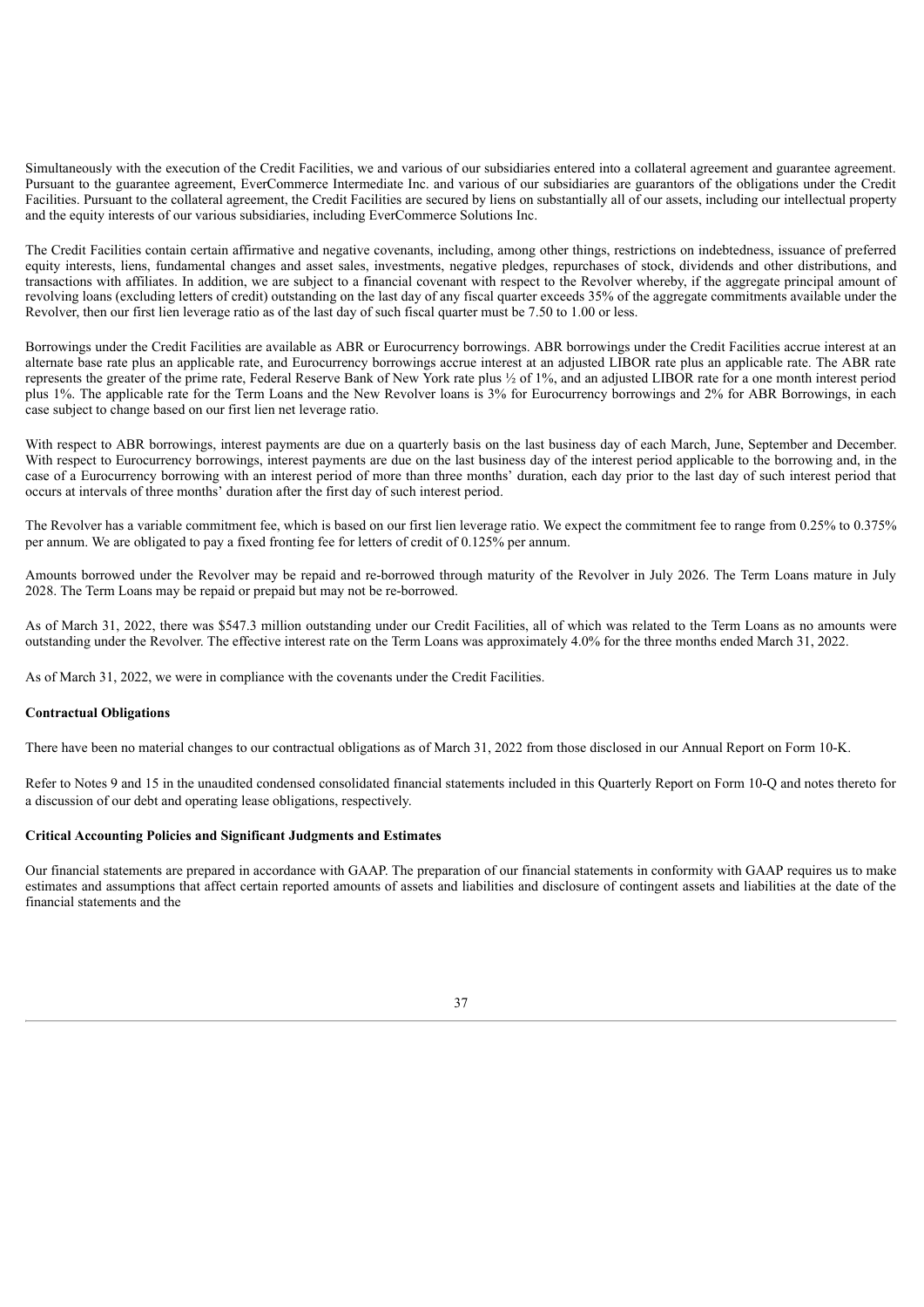reported amounts of revenue and expenses during the reporting period.

Our critical accounting policies are described in Part II Item 7, "Management's Discussion and Analysis of Financial Condition and Results of Operations —Critical Accounting Policies" in our Annual Report on Form 10-K. During the three months ended March 31, 2022, there were no material changes to our critical accounting policies from those discussed in our Annual Report on Form 10-K.

#### *Recent Accounting Pronouncements*

See Note 2 in the notes to the unaudited condensed consolidated financial statements included in this Quarterly Report on Form 10-Q for a discussion of accounting pronouncements recently adopted and recently issued accounting pronouncements not yet adopted and their potential impact to our financial statements.

#### *Election Under the Jumpstart Our Business Startups Act of 2012*

The Company currently qualifies as an "emerging growth company" under the Jumpstart Our Business Startups Act of 2012, or the JOBS Act. Accordingly, the Company is provided the option to adopt new or revised accounting guidance either (i) within the same periods as those otherwise applicable to non-emerging growth companies or (ii) within the same time periods as private companies.

The Company has elected to adopt new or revised accounting guidance within the same time period as private companies, unless management determines it is preferable to take advantage of early adoption provisions offered within the applicable guidance. Our utilization of these transition periods may make it difficult to compare our financial statements to those of non-emerging growth companies and other emerging growth companies that have opted out of the transition periods afforded under the JOBS Act.

#### <span id="page-42-0"></span>**Item 3. Quantitative and Qualitative Disclosures about Market Risk**

There have been no material changes to our disclosures regarding market risk as described in our Annual Report on Form 10-K under the heading Part II. Item 7A. *"Quantitative and Qualitative Disclosures about Market Risk."*

#### <span id="page-42-1"></span>**Item 4. Controls and Procedures**

#### **Limitations on effectiveness of controls and procedures**

In designing and evaluating our disclosure controls and procedures, management recognizes that any controls and procedures, no matter how well designed and operated, can provide only reasonable assurance of achieving the desired control objectives. In addition, the design of disclosure controls and procedures must reflect the fact that there are resource constraints and that management is required to apply judgment in evaluating the benefits of possible controls and procedures relative to their costs.

#### **Evaluation of disclosure controls and procedures**

Our management, with the participation of our principal executive officer and principal financial officer, evaluated, as of the end of the period covered by this Quarterly Report on Form 10-Q, the effectiveness of our disclosure controls and procedures (as defined in Rules 13a-15(e) and 15d-15(e) under the Exchange Act). Based on that evaluation, our principal executive officer and principal financial officer concluded that, as of March 31, 2022, our disclosure controls and procedures were effective at the reasonable assurance level.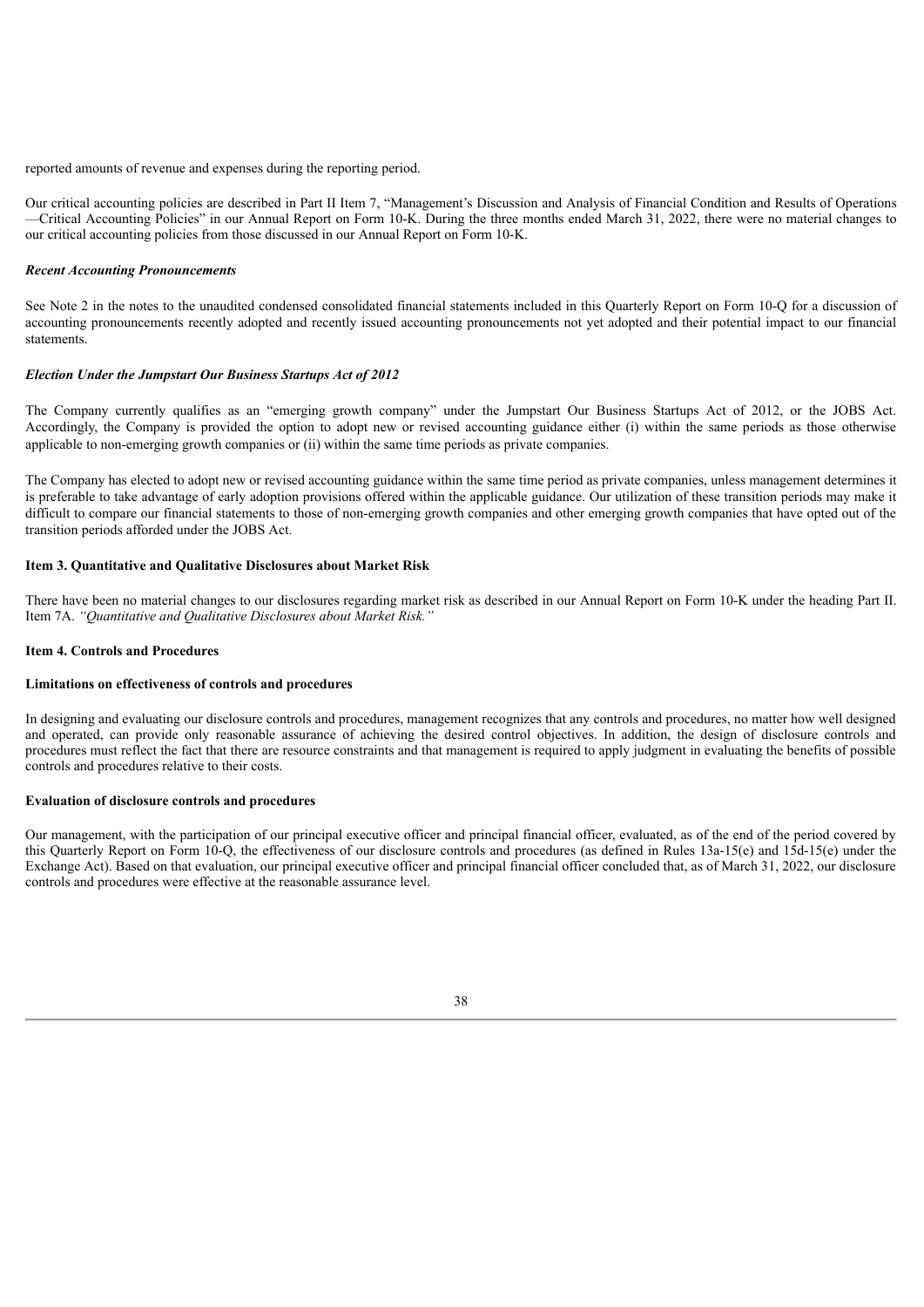# **Changes in Internal Control over Financial Reporting**

<span id="page-43-0"></span>There were no changes in our internal control over financial reporting (as defined in Rules 13a-15(f) and 15d-15(f) under the Exchange Act) during the quarter ended March 31, 2022 that have materially affected, or are reasonably likely to materially affect, our internal control over financial reporting.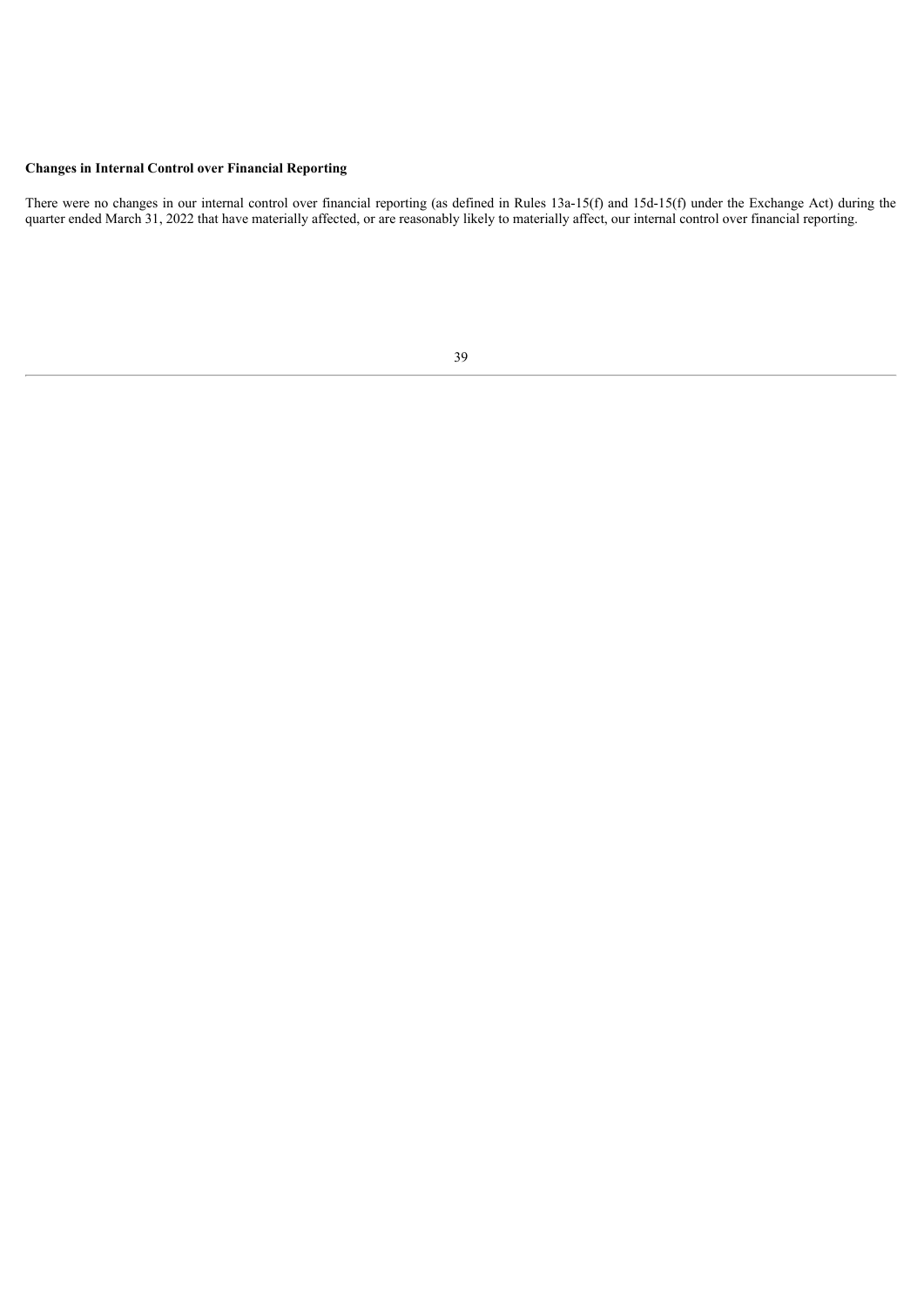## **PART II — OTHER INFORMATION**

#### <span id="page-44-0"></span>**Item 1. Legal Proceedings**

We are from time to time subject to various legal proceedings, claims, and governmental inspections, audits, or investigations that arise in the ordinary course of our business. We believe that the ultimate resolution of these matters would not be expected to have a material adverse effect on our business, financial condition, or operating results.

### <span id="page-44-1"></span>**Item 1A. Risk Factors**

In addition to the information set forth in this Quarterly Report on Form 10-Q, you should carefully consider the risk factors disclosed in Part I. Item 1A "*Risk Factors*" of our Annual Report on Form 10-K. There have been no material changes to our risk factors from those included in our Annual Report on Form 10-K.

#### <span id="page-44-2"></span>**Item 2. Unregistered Sales of Equity Securities and Use of Proceeds**

None.

## <span id="page-44-3"></span>**Item 3. Defaults Upon Senior Securities**

None.

## <span id="page-44-4"></span>**Item 4. Mine Safety Disclosures**

Not applicable.

## <span id="page-44-5"></span>**Item 5. Other Information**

On May 3, 2022, Stone de Souza, the Chief Operating Officer of the Company, tendered his resignation from the Company, effective May 20, 2022.

<span id="page-44-6"></span>On May 4, 2022, Shane Driggers began serving as the Chief Human Resources Officer of the Company.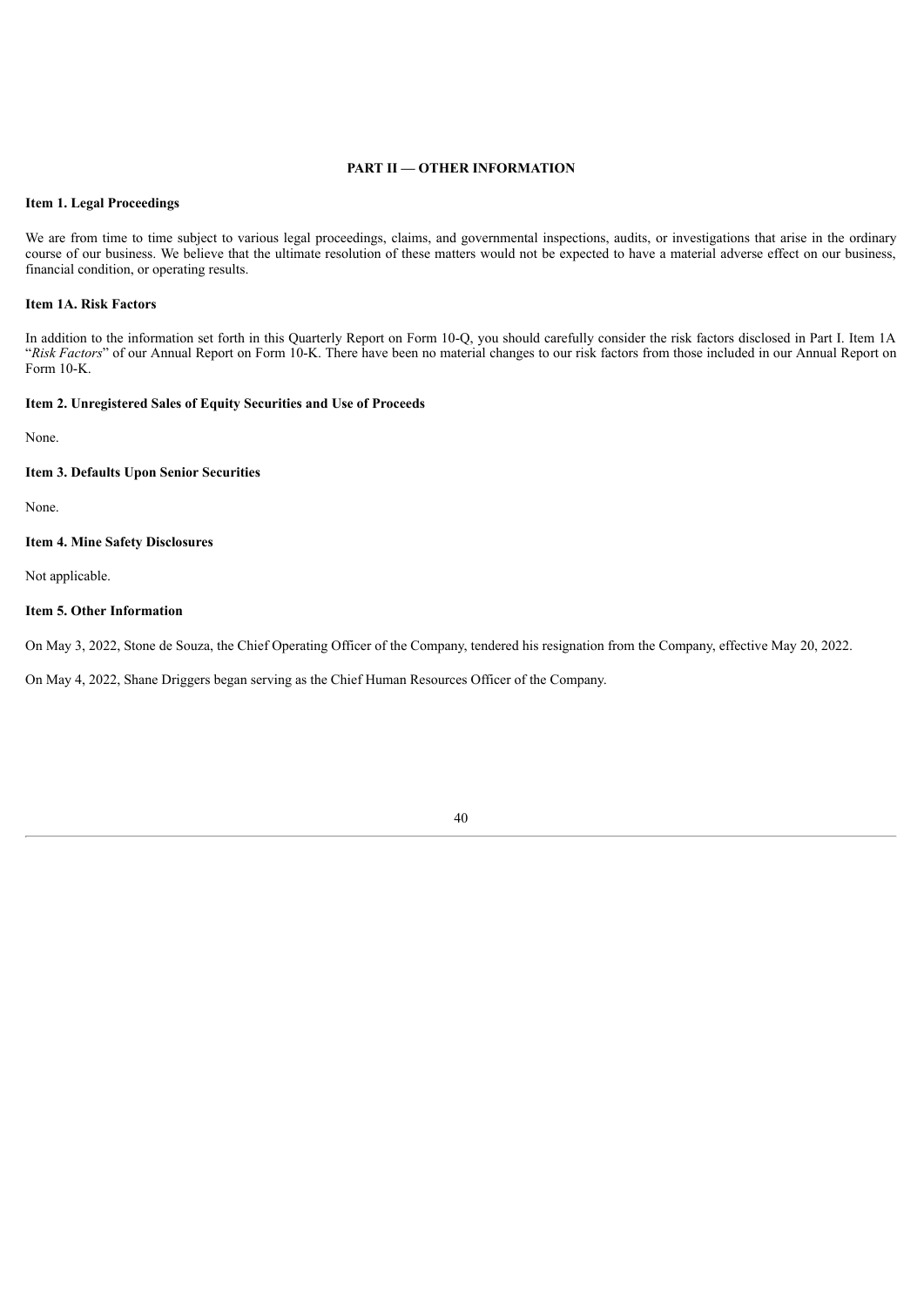# **Item 6. Exhibits**

|                                 |                                                                                                                                                 |       | Filed/    |         |                       |                                     |
|---------------------------------|-------------------------------------------------------------------------------------------------------------------------------------------------|-------|-----------|---------|-----------------------|-------------------------------------|
| <b>Exhibit</b><br><b>Number</b> | <b>Exhibit Description</b>                                                                                                                      | Form  | File No.  | Exhibit | <b>Filing</b><br>Date | <b>Furnished</b><br><b>Herewith</b> |
|                                 |                                                                                                                                                 |       |           |         |                       |                                     |
| 3.1                             | Amended and Restated Certificate of Incorporation of EverCommerce Inc                                                                           | $8-K$ | 001-40575 | 3.1     | 7/9/2021              |                                     |
| 3.2                             | Amended and Restated Bylaws of EverCommerce Inc                                                                                                 | $8-K$ | 001-40575 | 3.2     | 7/9/2021              |                                     |
| 31.1                            | Certification of Chief Executive Officer pursuant to Rule 13a-14(a)/15d-<br>$\frac{14(a)}{b}$                                                   |       |           |         |                       | $\ast$                              |
| 31.2                            | Certification of Chief Financial Officer pursuant to Rule 13a-14(a)/15d-<br>$\frac{14(a)}{b}$                                                   |       |           |         |                       | *                                   |
| 32.1                            | Certification of Chief Executive Officer pursuant to 18 U.S.C. Section<br><u>1350</u>                                                           |       |           |         |                       | $**$                                |
| 32.2                            | Certification of Chief Financial Officer pursuant to 18 U.S.C. Section 1350                                                                     |       |           |         |                       | $* *$                               |
|                                 | Inline XBRL Instance Document – the instance document does not appear<br>in the Interactive Data File because its XBRL tags are embedded within |       |           |         |                       |                                     |
| 101.INS                         | the Inline XBRL document.                                                                                                                       |       |           |         |                       | $\ast$                              |
| 101.SCH                         | Inline XBRL Taxonomy Extension Schema Document                                                                                                  |       |           |         |                       | $\ast$                              |
| 101.CAL                         | Inline XBRL Taxonomy Extension Calculation Linkbase Document                                                                                    |       |           |         |                       | $\ast$                              |
| 101.DEF                         | Inline XBRL Taxonomy Extension Definition Linkbase Document                                                                                     |       |           |         |                       | $\ast$                              |
| 101.LAB                         | Inline XBRL Taxonomy Extension Label Linkbase Document                                                                                          |       |           |         |                       | $\ast$                              |
| 101.PRE                         | Inline XBRL Taxonomy Extension Presentation Linkbase Document                                                                                   |       |           |         |                       | *                                   |
| 104                             | Cover Page Interactive Data File (formatted as Inline XBRL and contained<br>in Exhibit 101)                                                     |       |           |         |                       | $\ast$                              |

\* Filed herewith.

<span id="page-45-0"></span>\*\* Furnished herewith.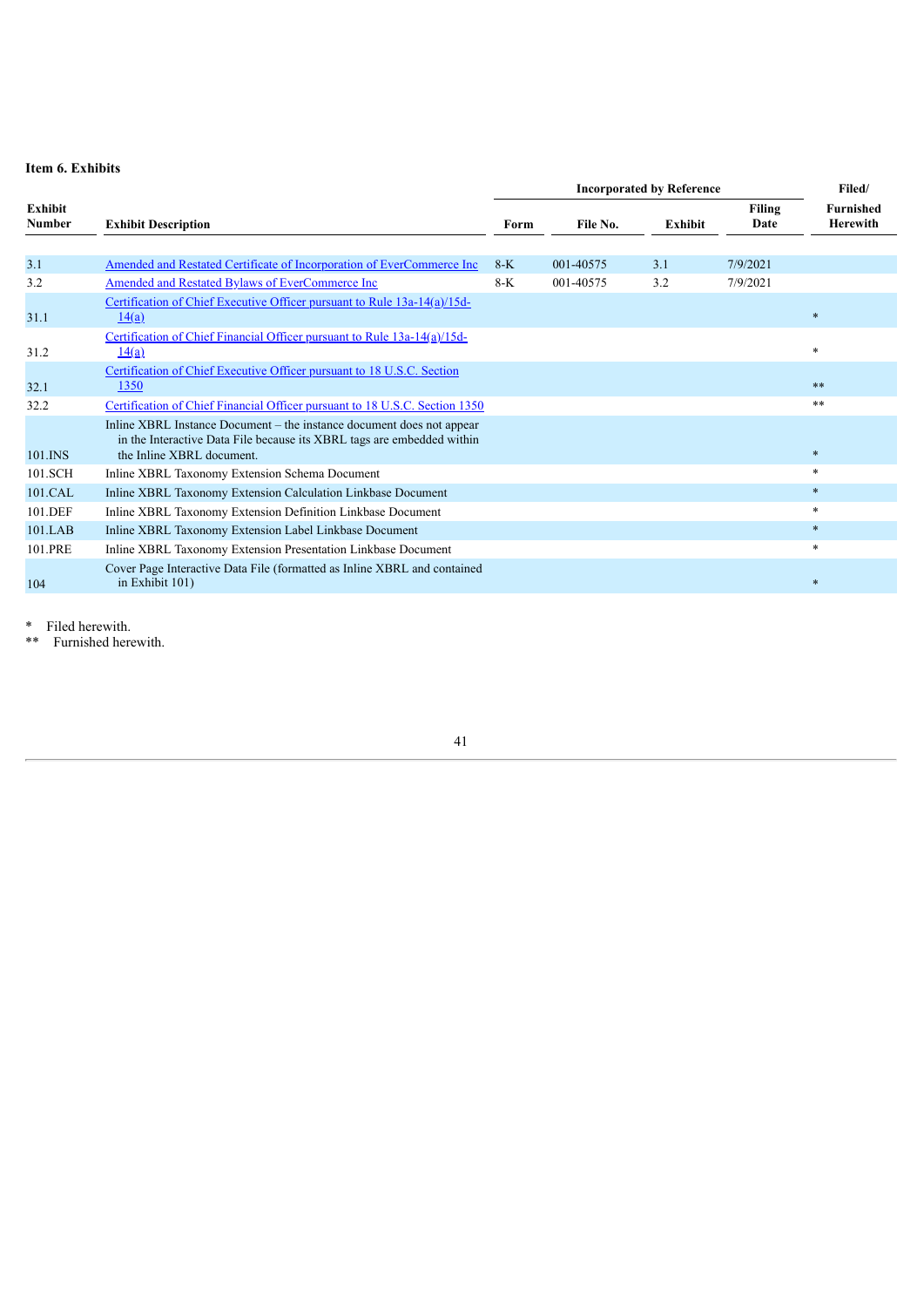# **SIGNATURES**

Pursuant to the requirements of the Securities Exchange Act of 1934, the registrant has duly caused this report to be signed on its behalf by the undersigned thereunto duly authorized.

EVERCOMMERCE INC.

**Date: May** 9, 2022 *signed*  $\frac{1}{s}$  *Signeda* By: */s/ Eric Remer* 

**Eric Remer Chief Executive Officer** *(Principal Executive Of icer)*

**Date: May** 9, 2022 **By:** *Simush and Simush By: Also Marc Thompson* 

**Marc Thompson Chief Financial Officer** *(Principal Financial Of icer)*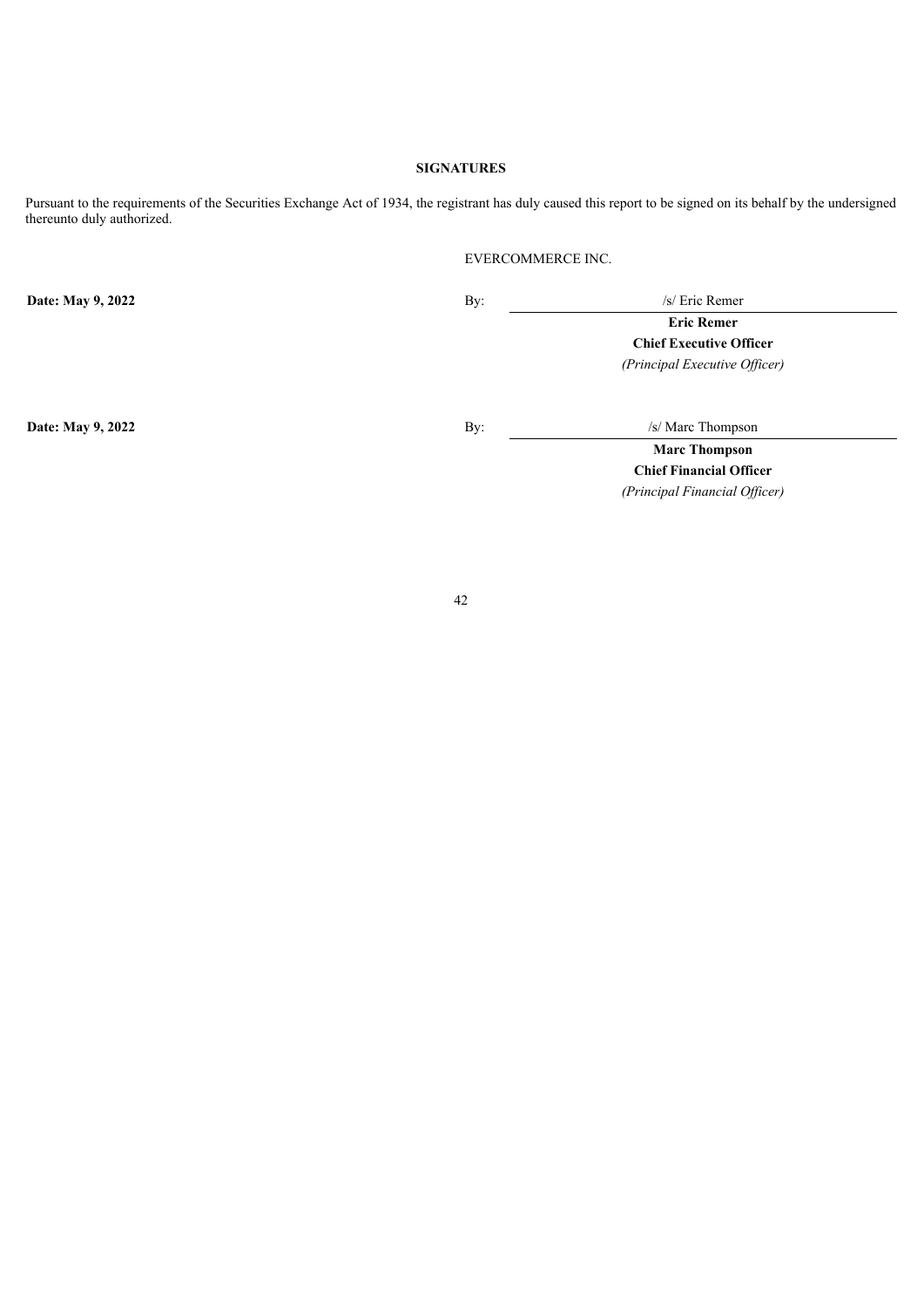### **CERTIFICATION**

<span id="page-47-0"></span>I, Eric Remer, certify that:

- 1. I have reviewed this Quarterly Report on Form 10-Q of EverCommerce Inc.;
- 2. Based on my knowledge, this report does not contain any untrue statement of a material fact or omit to state a material fact necessary to make the statements made, in light of the circumstances under which such statements were made, not misleading with respect to the period covered by this report;
- 3. Based on my knowledge, the financial statements, and other financial information included in this report, fairly present in all material respects the financial condition, results of operations and cash flows of the registrant as of, and for, the periods presented in this report;
- 4. The registrant's other certifying officer and I are responsible for establishing and maintaining disclosure controls and procedures (as defined in Exchange Act Rules  $13a-15(e)$  and  $15d-15(e)$  for the registrant and have:
	- (a) Designed such disclosure controls and procedures, or caused such disclosure controls and procedures to be designed under our supervision, to ensure that material information relating to the registrant, including its consolidated subsidiaries, is made known to us by others within those entities, particularly during the period in which this report is being prepared;
	- (b) [Omitted];
	- (c) Evaluated the effectiveness of the registrant's disclosure controls and procedures and presented in this report our conclusions about the effectiveness of the disclosure controls and procedures, as of the end of the period covered by this report based on such evaluation; and
	- (d) Disclosed in this report any change in the registrant's internal control over financial reporting that occurred during the registrant's most recent fiscal quarter (the registrant's fourth fiscal quarter in the case of an annual report) that has materially affected, or is reasonably likely to materially affect, the registrant's internal control over financial reporting; and
- 5. The registrant's other certifying officer and I have disclosed, based on our most recent evaluation of internal control over financial reporting, to the registrant's auditors and the audit committee of the registrant's board of directors (or persons performing the equivalent functions):
	- (a) All significant deficiencies and material weaknesses in the design or operation of internal control over financial reporting which are reasonably likely to adversely affect the registrant's ability to record, process, summarize and report financial information; and
	- (b) Any fraud, whether or not material, that involves management or other employees who have a significant role in the registrant's internal control over financial reporting.

Date: May 9, 2022 By: /s/ Eric Remer

**Eric Remer**

**Chief Executive Officer and Director (principal executive officer)**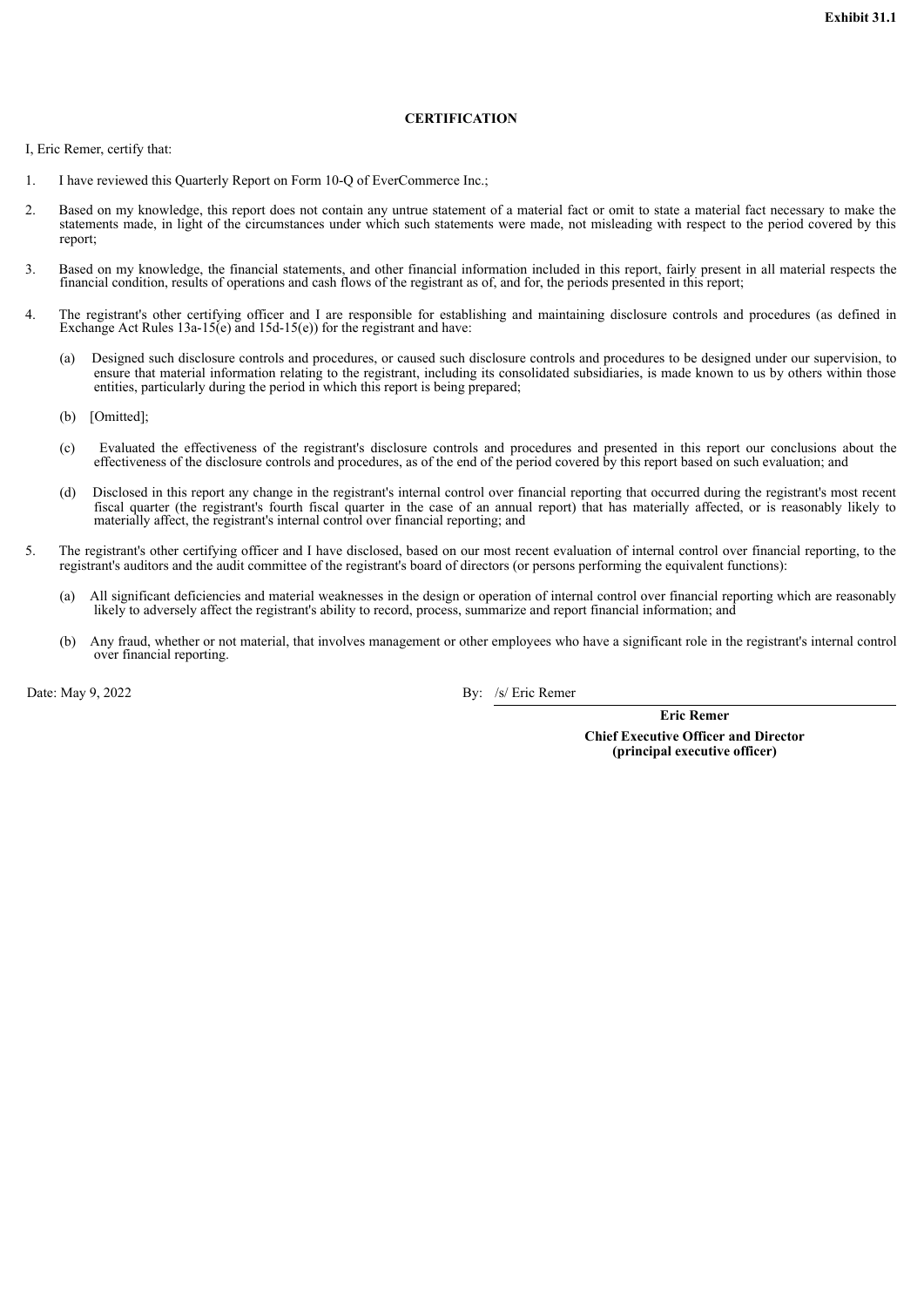### **CERTIFICATION**

<span id="page-48-0"></span>I, Marc Thompson, certify that:

- 1. I have reviewed this Quarterly Report on Form 10-Q of EverCommerce Inc.;
- 2. Based on my knowledge, this report does not contain any untrue statement of a material fact or omit to state a material fact necessary to make the statements made, in light of the circumstances under which such statements were made, not misleading with respect to the period covered by this report;
- 3. Based on my knowledge, the financial statements, and other financial information included in this report, fairly present in all material respects the financial condition, results of operations and cash flows of the registrant as of, and for, the periods presented in this report;
- 4. The registrant's other certifying officer and I are responsible for establishing and maintaining disclosure controls and procedures (as defined in Exchange Act Rules 13a-15(e) and 15d-15(e)) for the registrant and have:
	- (a) Designed such disclosure controls and procedures, or caused such disclosure controls and procedures to be designed under our supervision, to ensure that material information relating to the registrant, including its consolidated subsidiaries, is made known to us by others within those entities, particularly during the period in which this report is being prepared;
	- (b) [Omitted];
	- (c) Evaluated the effectiveness of the registrant's disclosure controls and procedures and presented in this report our conclusions about the effectiveness of the disclosure controls and procedures, as of the end of the period covered by this report based on such evaluation; and
	- (d) Disclosed in this report any change in the registrant's internal control over financial reporting that occurred during the registrant's most recent fiscal quarter (the registrant's fourth fiscal quarter in the case of an annual report) that has materially affected, or is reasonably likely to materially affect, the registrant's internal control over financial reporting; and
- 5. The registrant's other certifying officer and I have disclosed, based on our most recent evaluation of internal control over financial reporting, to the registrant's auditors and the audit committee of the registrant's board of directors (or persons performing the equivalent functions):
	- (a) All significant deficiencies and material weaknesses in the design or operation of internal control over financial reporting which are reasonably likely to adversely affect the registrant's ability to record, process, summarize and report financial information; and
	- (b) Any fraud, whether or not material, that involves management or other employees who have a significant role in the registrant's internal control over financial reporting.

Date: May 9, 2022 By: /s/ Marc Thompson

**Marc Thompson Chief Financial Officer (principal financial officer)**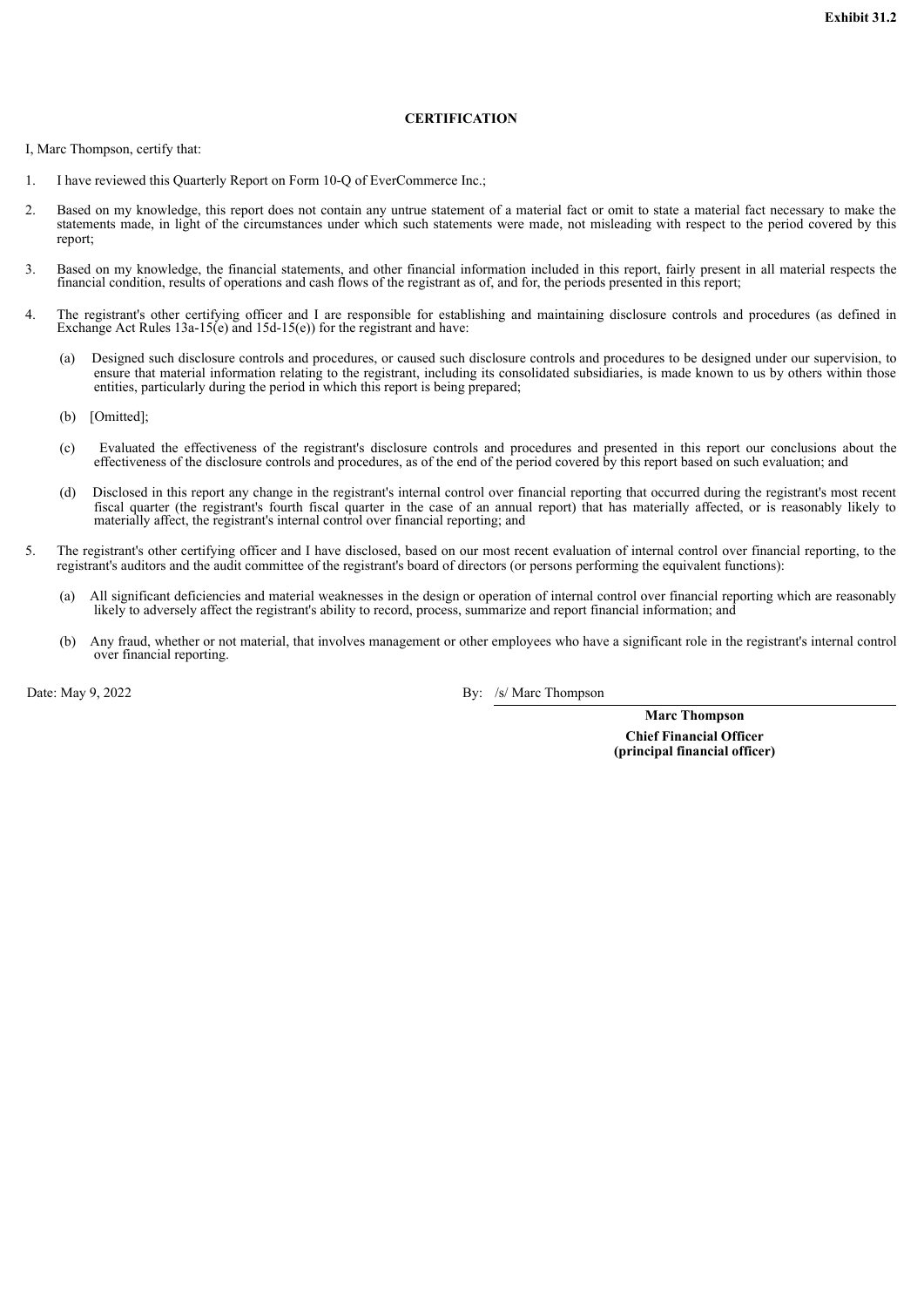#### **CERTIFICATION PURSUANT TO 18 U.S.C. SECTION 1350, AS ADOPTED PURSUANT TO SECTION 906 OF THE SARBANES-OXLEY ACT OF 2002**

<span id="page-49-0"></span>In connection with the Quarterly Report on Form 10-Q of EverCommerce Inc. (the "Company") for the period ended March 31, 2022 as filed with the Securities and Exchange Commission on the date hereof (the "Report"), I certify, pursuant to 18 U.S.C. § 1350, as adopted pursuant to § 906 of the Sarbanes-Oxley Act of 2002, that, to the best of my knowledge:

- (1) The Report fully complies with the requirements of section 13(a) or 15(d) of the Securities Exchange Act of 1934; and
- (2) The information contained in the Report fairly presents, in all material respects, the financial condition and result of operations of the Company.

Date: May 9, 2022 By: /s/ Eric Remer

**Eric Remer Chief Executive Officer and Director (principal executive officer)**